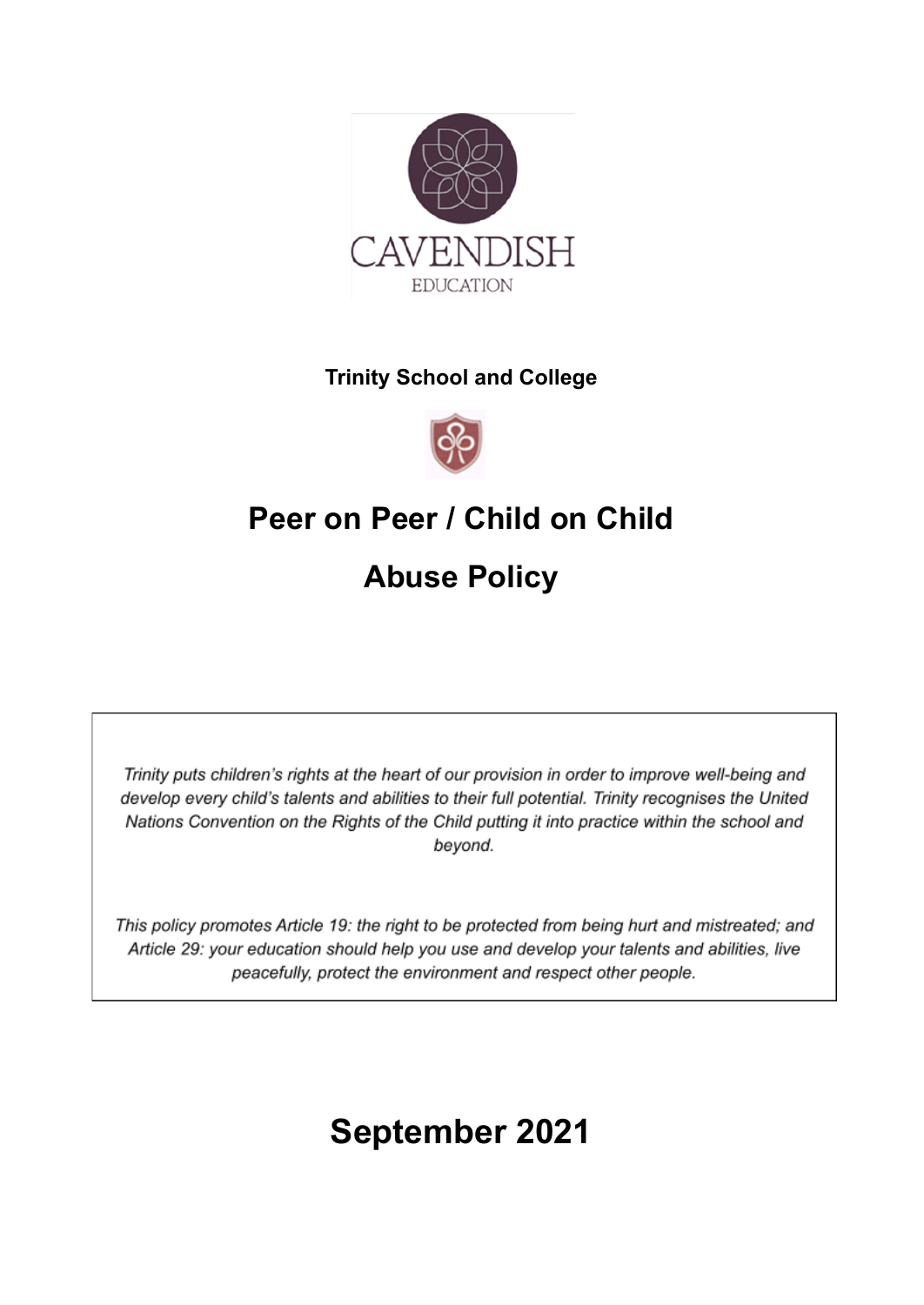## **1 Trinity responsibilities**

#### **1.1 Introduction**

The Interim Headteacher School and College and Cavendish Governor, together with the senior leadership team and all staff (which term shall apply to all volunteer staff members) at Trinity, are committed to the prevention, early identification and appropriate management of peer on peer / child on child abuse (as defined below) both within and beyond Trinity.

At Trinity, there is zero tolerance approach to sexual violence and sexual harassment and it is never acceptable and it will not be tolerated. It is especially important not to pass off any sexual violence or sexual harassment as "banter", "just having a laugh", "part of growing up" or "boys being boys" as this can lead to a culture of unacceptable behaviours and an unsafe environment for children and young people

Trinity believe that in order to protect our children and young people, all schools and colleges should:

- a) Be aware of the nature and level of risk that their students are or may be exposed to and put in place a clear and comprehensive strategy which is tailored to their specific safeguarding context
- b) Take a whole Trinity community and Extra-Familial Safeguarding approach to preventing and responding to peer-on peer / child on child abuse, sexual violence and sexual harassment
- c) Understand that abuse may occur between peers (peer on peer abuse) or between children who are unknown to each other (child on child)
- d) Understand that abuse can take place face to face, via  $3<sup>rd</sup>$  parties or online

Trinity regard the introduction of this policy as a preventative measure. The Interim Headteacher School and College senior leadership team and all staff do not believe it is acceptable to take a merely reactive approach to peer on peer / child on child abuse, sexual violence or sexual harassment in response to alleged incidents. The Interim Headteacher School and College, senior leadership team and all staff believe that in order to tackle peer on peer / child on child abuse proactively, it is necessary to focus on the following four areas:

- 1) Systems and structures
- 2) Prevention
- 3) Identification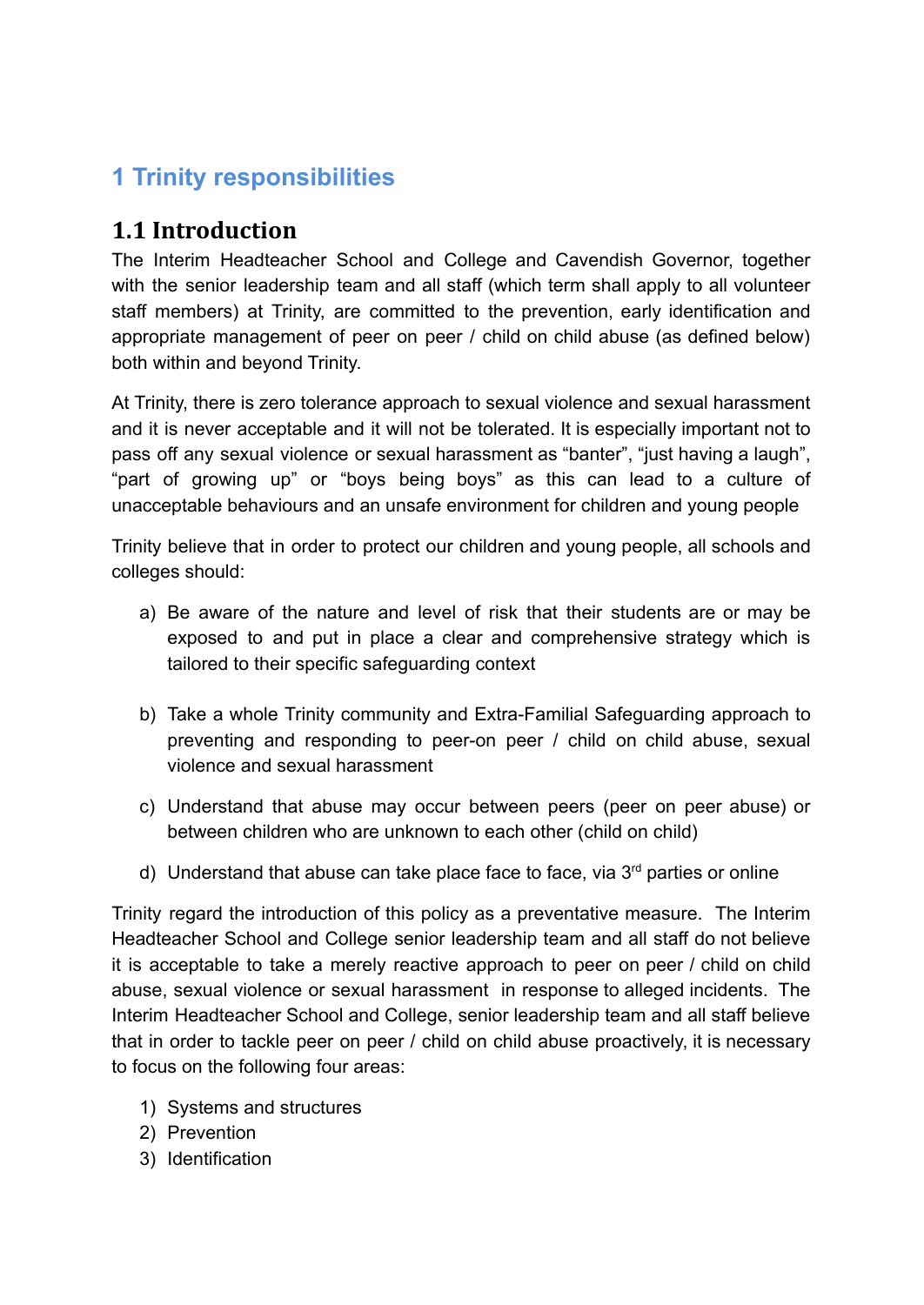#### 4) Response and intervention

Trinity recognise the national and increasing concern about this issue, and wish to implement this policy in order to mitigate harmful attitudes and peer on peer / child on child abuse from occurring in our Trinity setting. Trinity recognises the risk of Rape Culture existing within education settings and the need for a robust response to concerns alongside comprehensive education frameworks which teach healthy relationships and respect. Trinity recognises that students must be supported so that they feel able to report any incidents of peer on peer abuse, sexual violence or sexual harassment and that students must never feel that they are being judged, blamed or not believed when incidents are reported. Trinity follows guidance laid out in Sexual violence and sexual [harassment](https://assets.publishing.service.gov.uk/government/uploads/system/uploads/attachment_data/file/999239/SVSH_2021.pdf) between children in schools and colleges [Sept 21](https://assets.publishing.service.gov.uk/government/uploads/system/uploads/attachment_data/file/999239/SVSH_2021.pdf).

Trinity also recognise that peer on peer abuse may also take on the form of child on child abuse where children are not within the same peer group or associated through a setting. Where an incident has occurred outside of out setting, there is still likely to be a safeguarding response to this.

**Trinity recognises the increased vulnerability of our students, due to their special educational needs, and the need for setting specific educational tools and resources to support and educate our students. Students at Trinity may have or a combination of: autism, speech and language difficulties, dyspraxia, dyslexia or other social communication difficulties. In addition to this, the Trinity community includes a large number of Looked after Children (LAC) with a further unique set of vulnerabilities.**

Trinity wishes to encourage parents and carers to hold us to account on this issue, so that if their child is feeling unsafe as a result of the behaviour of their peers, they should inform the School or College so that it can ensure that an appropriate action is taken in response.

Students are encouraged to report any concerns or incidents of peer on peer abuse they experience; witness or suspect are happening. Students may do this by speaking with any member of staff, who will speak to the DSL, or by emailing:

[safeguarding@trinityschoolrochester.co.uk](mailto:safeguarding@trinityschoolrochester.co.uk)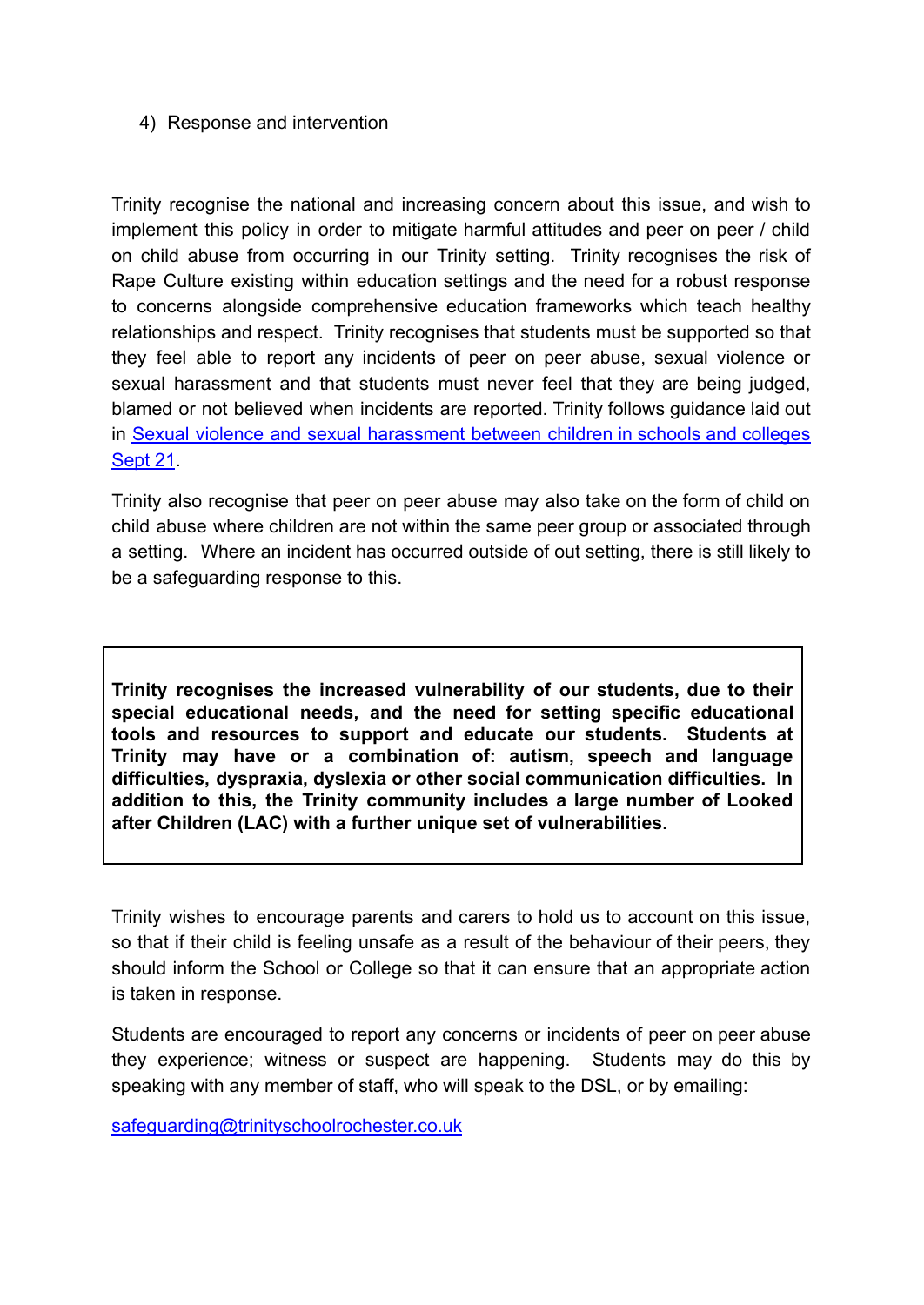| <b>Cavendish Safeguarding</b><br><b>Director</b> | Stephen Aiano         | <b>Cavendish Director</b>                     |
|--------------------------------------------------|-----------------------|-----------------------------------------------|
| <b>Designated Safeguarding</b><br>Leads          | Paula Brett           | Safeguarding and LAC Manager,<br><b>DLACT</b> |
|                                                  | <b>Jackie Woolmer</b> | Deputy Safeguarding and LAC Manager           |
|                                                  | <b>Chloe Boyle</b>    | Safeguarding and LAC Coordinator              |
| Safeguarding DSL trained<br>staff                | Joanne Baker          | Interim Headteacher School and<br>College     |
|                                                  | <b>Thomas Furnell</b> | <b>Head of College</b>                        |
|                                                  | Georgina Moorcroft    | <b>Head of School</b>                         |
|                                                  | Kieren Martin         | Deputy Head - School                          |
|                                                  | <b>Hayley Furnell</b> | Deputy Head - College                         |
|                                                  | Lynne Healy           | Safeguarding Administrator                    |
|                                                  | <b>Susan David</b>    | <b>Assistant Deputy Head - School</b>         |
|                                                  | <b>Kelly Bates</b>    | <b>Assistant Deputy Head - College</b>        |
|                                                  | <b>Michelle Male</b>  | Emotional Wellbeing Assistant - School        |
| <b>Safeguarding Panel</b>                        | Paula Brett           | Safeguarding and LAC Manager,<br><b>DLACT</b> |
|                                                  | Joanne Baker          | Interim Headteacher School and<br>College     |
|                                                  | Georgina Moorcroft    | <b>Head of School</b>                         |

## **Trinity Safeguarding Professionals**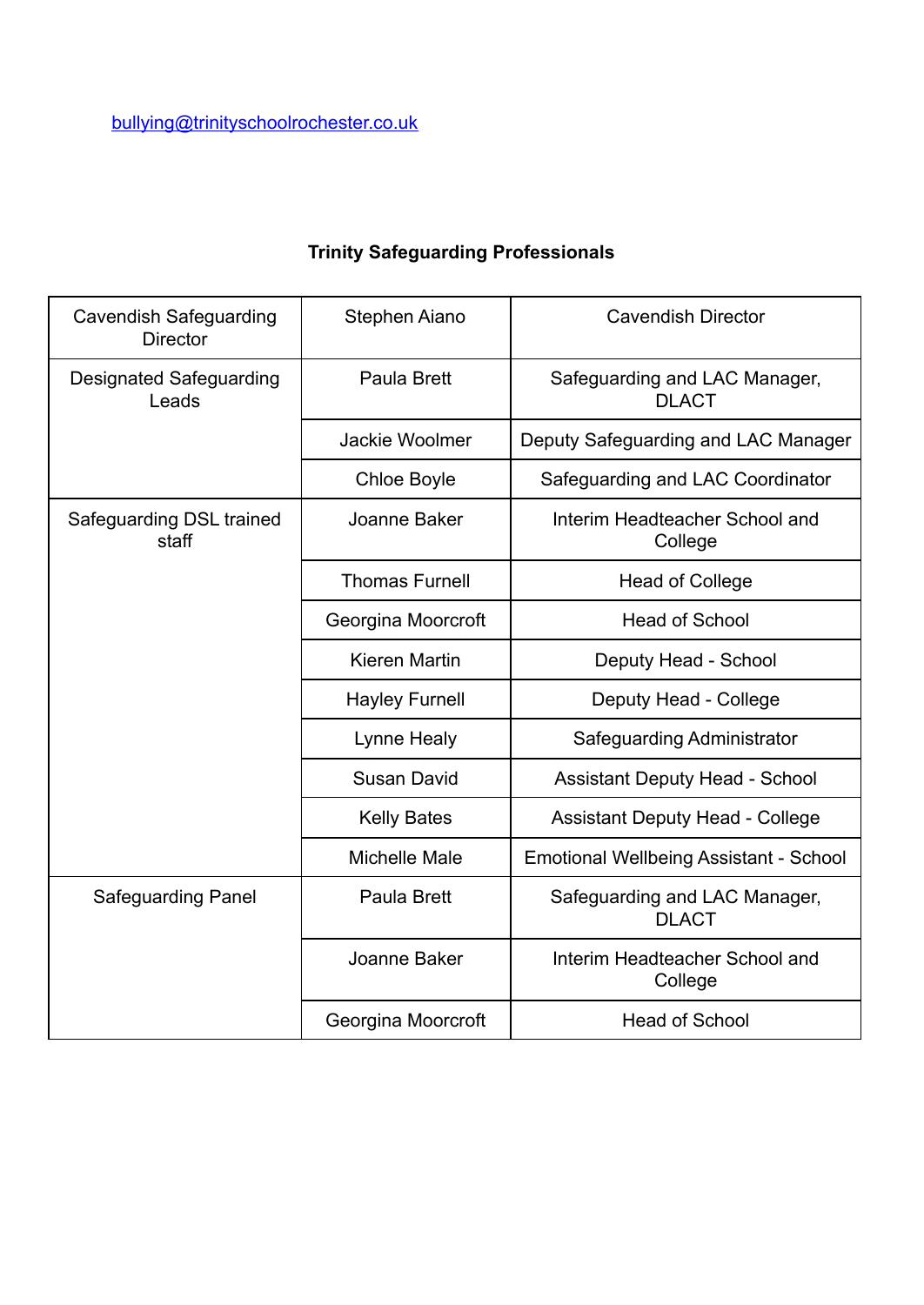### **1.2 This Policy**

This Policy is Trinity's overarching policy for any issue that could constitute peer on peer abuse or child on child abuse. It relates to, and should be read alongside, the following Trinity Policy documents:

- Safeguarding Policy
- Accessibility Policy
- Anti-Bullying Policy
- Attendance Policy
- Behaviour Management Policy
- Child Protection Policy
- Communications Policy
- Curriculum Policy
- Complaints Policy and Procedure
- Data Protection and Confidentiality Policy GDPR
- Exclusion Policy
- First Aid Policy
- Health and Safety Policy
- Incident Procedure
- Inclusion Policy
- Learning Outside of the Classroom Policy
- Lockdown Policy
- Medicine Policy
- Mental Health and Emotional Wellbeing Policy
- Online Safety Policy
- Parental Authorisation Documentation and Risk Assessments
- Physical Restraint and De-escalation Policy
- Preventing Extremism and Radicalisation Policy
- Safer Recruitment
- Social Networking
- Special Educational Needs Policy
- Staff Handbook: Code of Conduct, Confidentiality, Whistle Blowing, Data Protection.
- Staff Safeguarding Audit and Self Evaluation (Safeguarding and Child Protection)
- Student Voice and Peer Mentoring (Active Listening Culture)
- Safeguarding Vulnerable Adults Policy
- Sex and Relationships Policy
- Whistle blowing Policy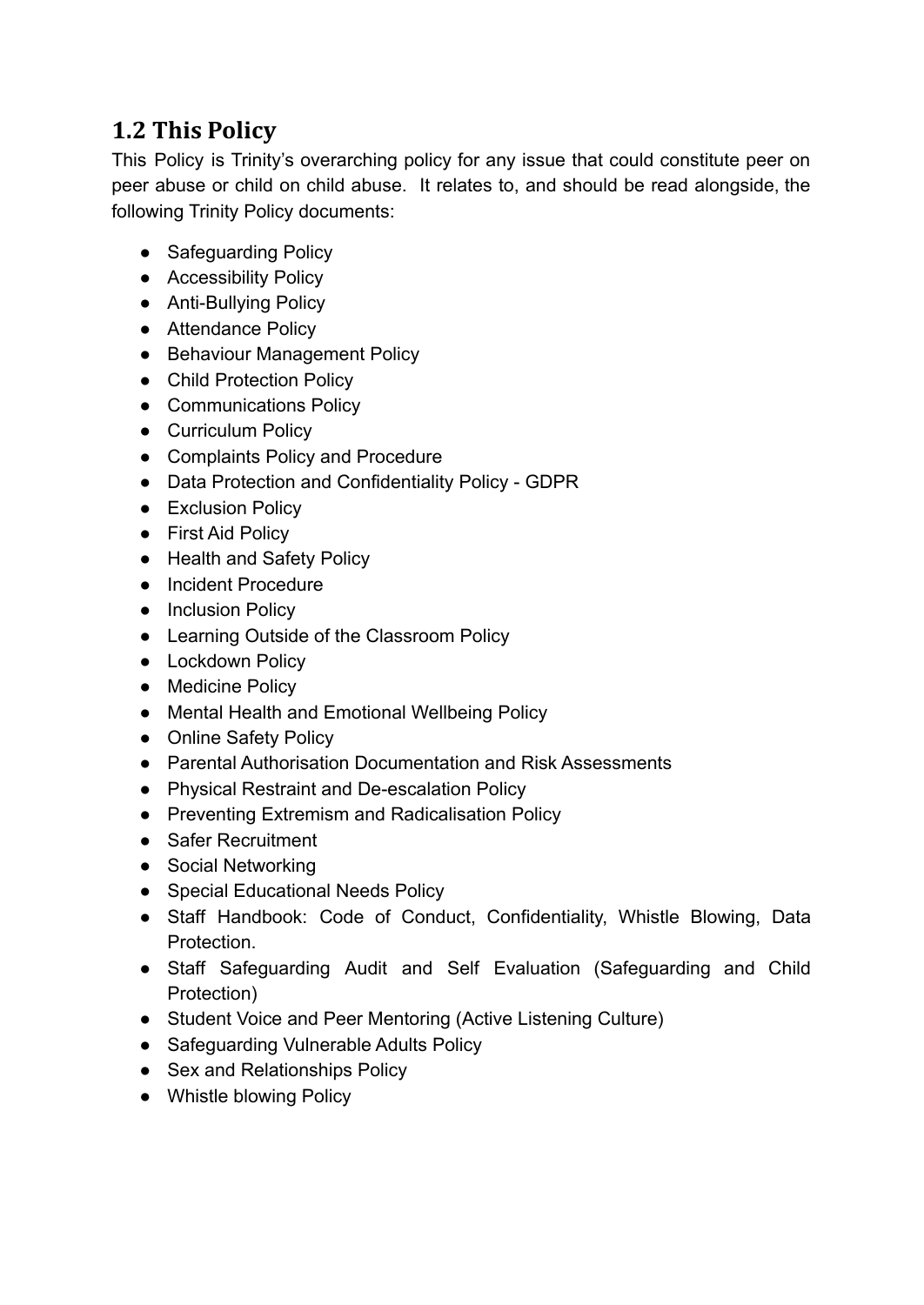Many policy documents can be found on the **Trinity [website](http://www.trinityschoolrochester.co.uk/)**, with all being available to read at the School or College office or can be provided in hardcopy form by email request to [office@trinityschoolrochester.co.uk](mailto:office@trinityschoolrochester.co.uk)

This Policy sets out our strategy for improving prevention and identifying and appropriately managing peer on peer abuse in all its forms. In developing this policy, we have considered:

- How responsible social media use is promoted through the curriculum
- How sex education and relationships are taught across the provision
- How equality and diversity is promoted within Trinity, through our curriculum and through interaction with the wider community locally and internationally
- How children and young people's rights are promoted and supported within the provision
- How children and young people can access support
- How risk assessments are carried out, kept relevant and information shared amongst staff
- How incidents of peer on peer abuse and child on child abuse are recorded in line with GDPR and safeguarding procedures
- How information can be shared with parents and carers about peer on peer abuse
- How the policy can be specifically tailored to the needs of our learners, including specific learner groups such as Looked After Children
- How Trinity promotes and evidences safeguarding specific training for staff, such as peer on peer abuse
- How well safeguarding procedures meet the demands and challenges set by peer on peer abuse and child on child abuse
- How student's vulnerability is impacted by national emergencies or national and global health crisis
- How student's interactions and use of social media changes during periods of home and blended learning

This policy applies to all school staff including supply, agency and volunteer staff. The policy is reviewed annually, and updated in the interim, as may be required, to ensure that it continually addresses the risks to which students are or may be exposed. The policy will be reviewed by the Safeguarding and LAC manager in consultation with the Interim Headteacher School and College.

#### **This policy recognises that abuse is abuse, and should never be passed off as 'banter', 'just having a laugh', or 'part of growing up'.**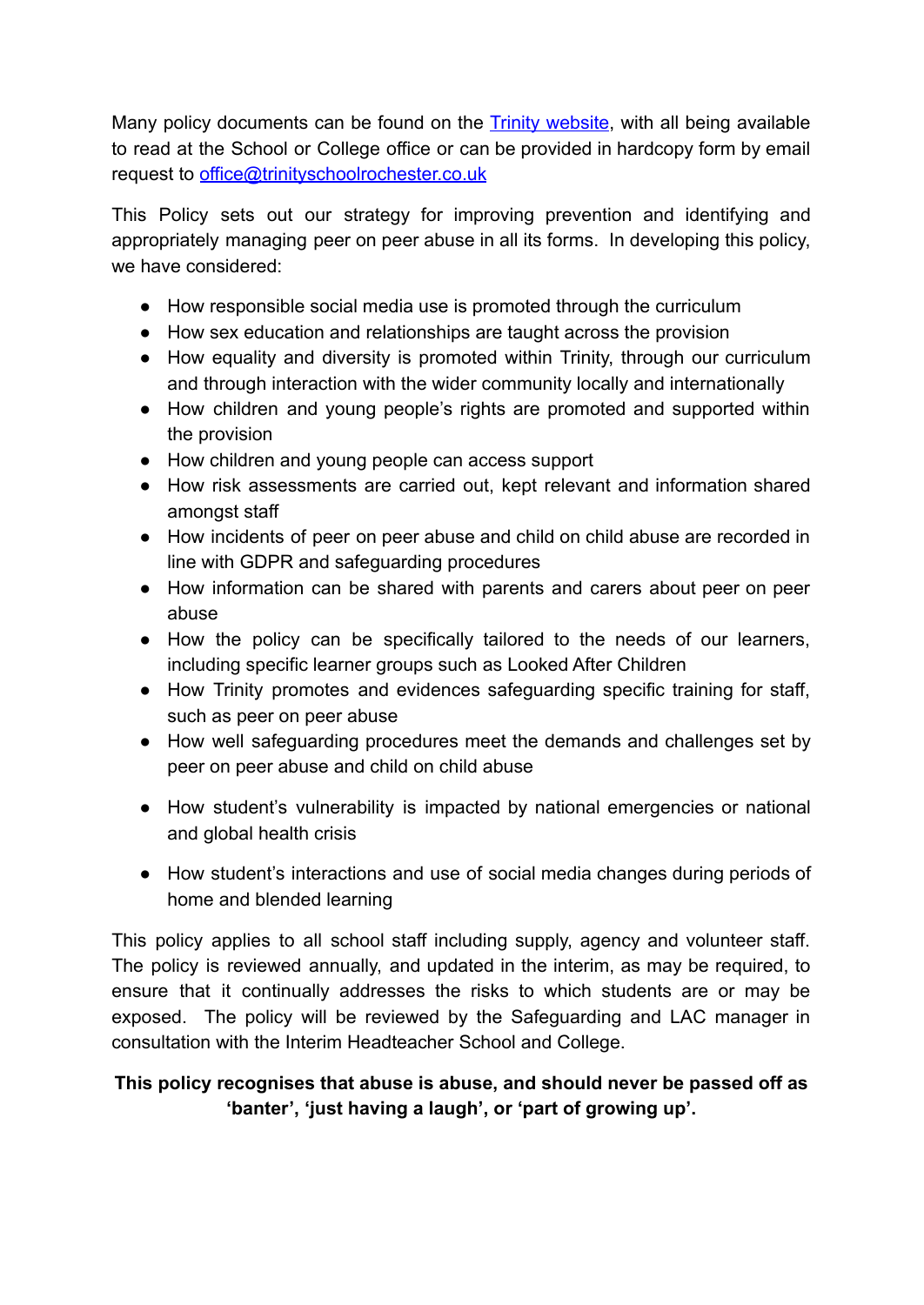This policy is compliant with the statutory guidance on peer on peer abuse as set out in [Keeping Children Safe in Education 2021](https://assets.publishing.service.gov.uk/government/uploads/system/uploads/attachment_data/file/999348/Keeping_children_safe_in_education_2021.pdf)

This policy does not use the term 'victim' and/or 'perpetrator'. This is because Trinity takes a safeguarding approach to all individuals involved in concerns or allegations about peer on peer abuse, including those who are alleged to have abused their peers, in addition to any sanctioning work that may also be required for the later.

Research has shown that many children who present with harmful behaviour towards others, in the context of peer on peer abuse and child on child abuse, are themselves vulnerable and may have been victimised by peers, parents or adults in the community prior to the abuse of peers.

The uses of the terms 'child' and 'children', which is defined for the purposes of this policy as a person aged under 18. We have chosen not to restrict our approach to peer on peer abuse under this policy to children, but to instead use a wider interpretation of our safeguarding responsibilities so that they apply to all Trinity students both in the Trinity provision. This is particularly relevant when considering the unique needs of our students. The oldest students at Trinity can be 25 years old.

Although the starting point is that the response to peer on peer abuse and child on child abuse should be the same for all students, there will be different considerations depending on the age of the student in terms of how local agencies and partners can respond. For example, responses from local authorities, given their safeguarding responses are limited to, in the cases of children's social care – save for a number of specific exceptions – to children and, in the case of adults with care and support needs. Similarly, Trinity's response to incidents involving the exchange of sexual imagery such as nudes and semi nudes will need to differ depending on the age of the students involved. There is also likely to be a more significant criminal justice response in relation to any students responsible for abuse who is aged under 18.

This policy, if relevant and according to the concern(s) or allegation(s) raised by read in conjunction with the DfE's advice on Sexual violence and sexual [harassment](https://assets.publishing.service.gov.uk/government/uploads/system/uploads/attachment_data/file/999239/SVSH_2021.pdf) [between](https://assets.publishing.service.gov.uk/government/uploads/system/uploads/attachment_data/file/999239/SVSH_2021.pdf) children in schools and colleges Sept 2021, [Sharing](https://www.gov.uk/government/publications/sharing-nudes-and-semi-nudes-advice-for-education-settings-working-with-children-and-young-people/sharing-nudes-and-semi-nudes-advice-for-education-settings-working-with-children-and-young-people) nudes and semi nudes: advice for [education](https://www.gov.uk/government/publications/sharing-nudes-and-semi-nudes-advice-for-education-settings-working-with-children-and-young-people/sharing-nudes-and-semi-nudes-advice-for-education-settings-working-with-children-and-young-people) settings working with children and young people and any other advice and guidance referred to within it, as appropriate.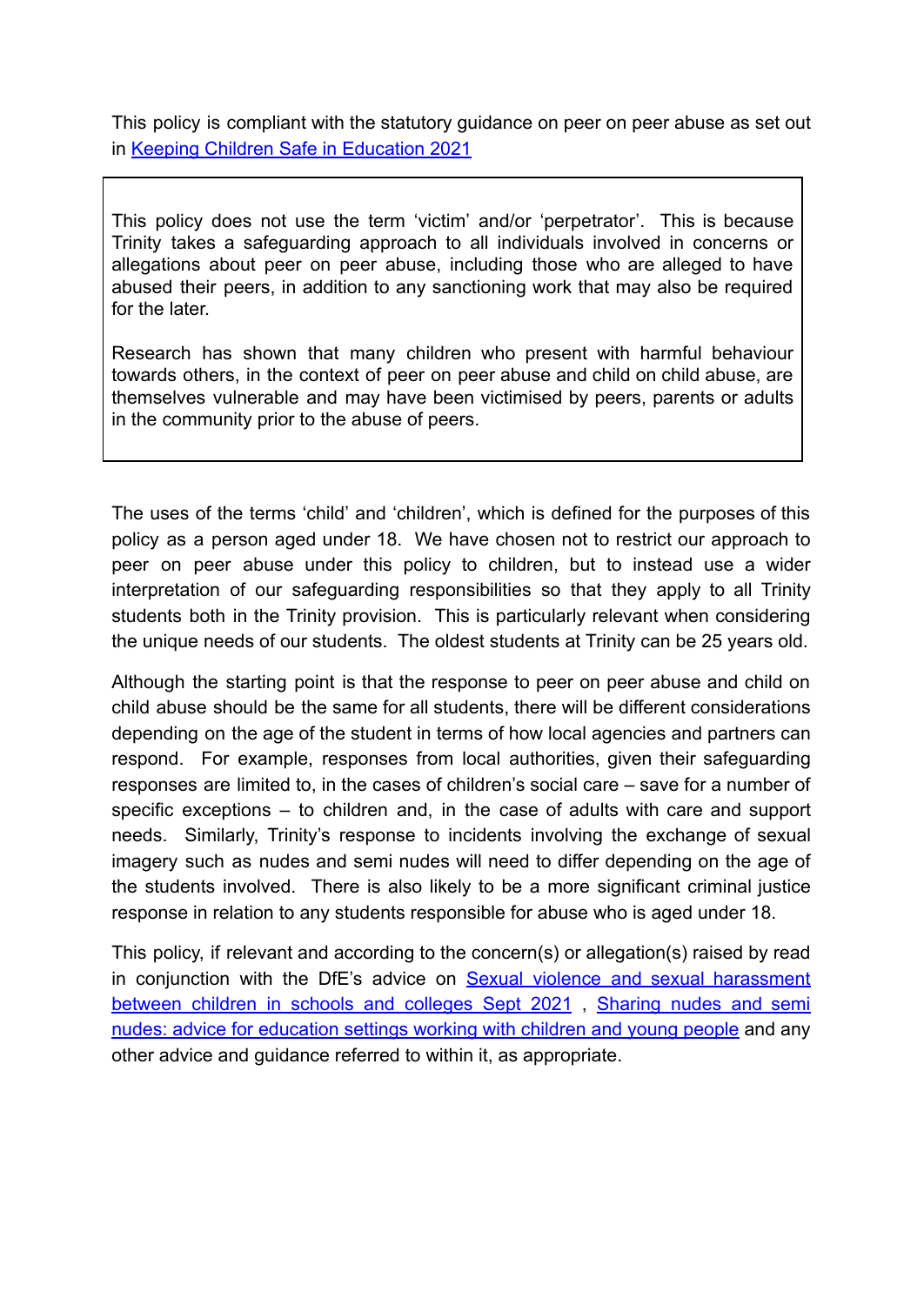## **2 Understanding peer-on-peer abuse**

#### **2.1 What is peer on peer abuse and child on child abuse?**

For these purposes, peer on peer and child on abuse is any form of physical, sexual, emotional and financial abuse, and coercive control, exercised between children, within children's relationship (both intimate and non-intimate), friendships and wider peer associations. Peer on peer abuse and child on child abuse can take various forms including (but not limited to):

- Serious bullying including cyber bullying
- [Relationship abuse](https://www.disrespectnobody.co.uk/relationship-abuse/what-is-relationship-abuse/)
- Domestic violence and abuse
- Child sexual exploitation and criminal exploitation
- Youth and serious youth violence
- Harmful sexual behaviour including sexual violence
- Sexual harassment such as sexual comments, remarks, jokes and online sexual harassment
- Prejudiced based violence and gender based violence
- Upskirting (Upskirting is a form of sexual harassment that normally involves taking a picture under a person's clothing without them knowing with the intention of viewing their genitals or buttocks. It often occurs in a public crowded place, making it hard for the victim to know that a photograph is being taken, victims are often distressed and feel humiliated. Upskirting is a criminal offence)
- Sharing and production of nude and semi nude images
- Initiation/ hazing type violence and rituals
- Physical abuse hitting, kicking, shaking, biting, hair pulling or otherwise

Examples of online peer on peer abuse would include:

- Sharing and production of nude and semi nude images
- Online abuse
- Peer on peer grooming
- Distribution of youth involved sexualised content
- Harassment
- Coercive control of a child or young person's digital identity and digital footprint

### **2.2 Extra familial harm and wider safeguarding context**

This policy encapsulates an Extra-familial approach to safeguarding, which is about changing the way that professionals approach child protection when risks occur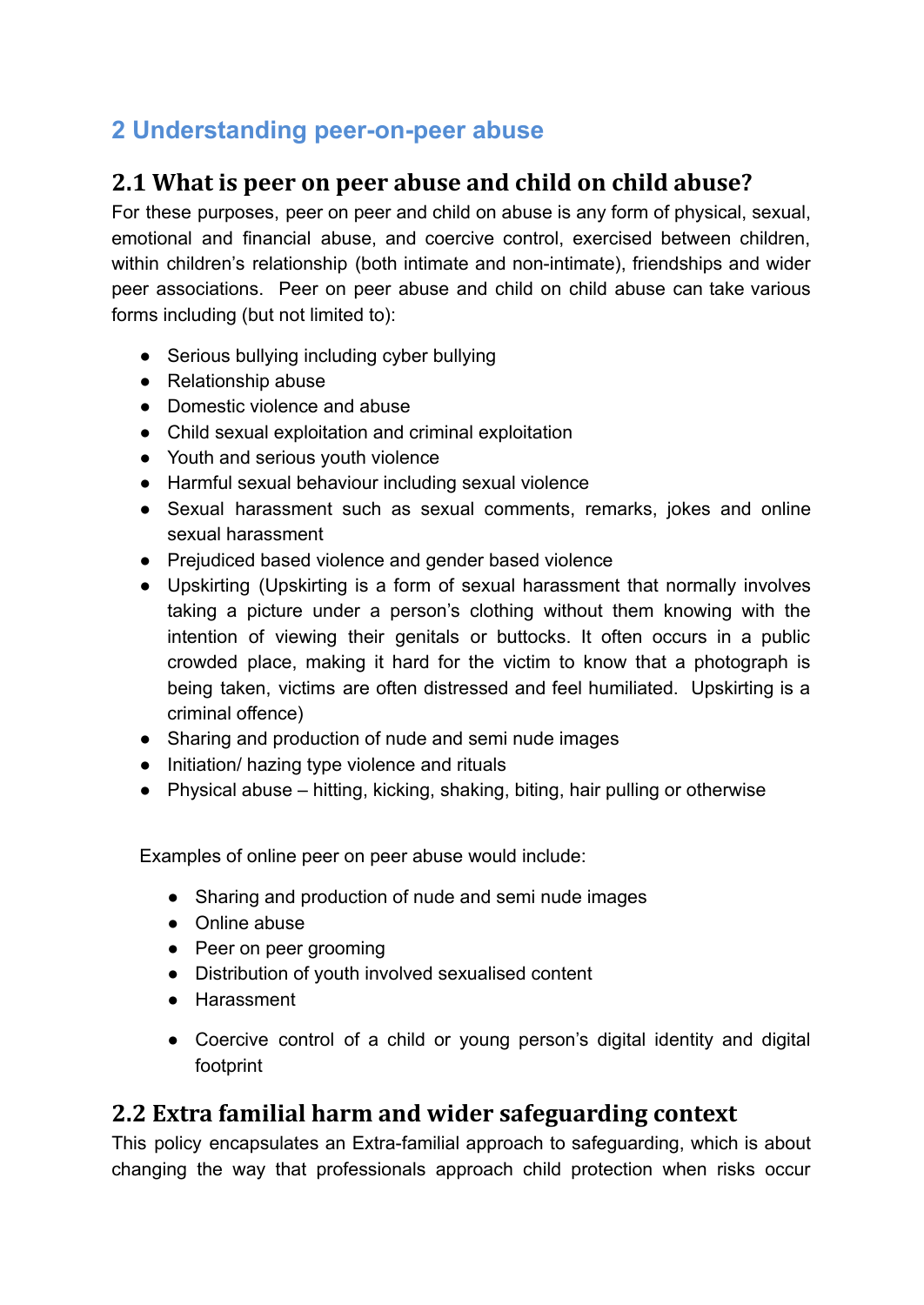outside of the family, thereby requiring all those within a Local Safeguarding Partnership to consider how they work alongside, rather than just refer into, children's social care, to create safe spaces in which children may have encountered peer on peer abuse. Trinity also interacts and maintains relationships with a large number of neighbouring Local Safeguarding Partnerships, due to the locations from which learners travel to the provision daily. Where Looked after Children are involved, this can involve Local Safeguarding Partnerships from across the country.

Trinity has adopted a whole-community Extra Familial safeguarding approach which means:

- Being aware of and actively seeking to understand the influence of wider the wider social environment may be having on students
- Creating a safe culture within Trinity environment that promotes healthy relationships and attitudes to gender and sexuality by implementing policy and procedure, providing a diverse curriculum and ongoing staff training
- Ensuring stereotyped assumptions are challenged
- Being alert to changes in behaviours including attendance and learning engagement
- Challenging threshold decisions where appropriate
- Contributing to local child protection agendas
- Recognising that children and young people may be at risk of abuse or exploitation in situations outside of their immediate families and that this may take a variety of forms including (but not limited to) sexual exploitation, criminal exploitation, and serious youth violence.
- Creating and upholding a zero tolerance approach to sexual violence and sexual harrassment

#### **2.3 How to prevalent is peer on peer / child on child abuse?**

Research suggest that peer on peer / child on child abuse is one of the most common forms of abuse affecting children in the UK. For example, more than four in ten teenage girls have experienced sexual coercion. Two thirds of contact sexual abuse experienced by children aged 17 or under was committed by someone who was also aged under 17.

The June 2021 OFSTED Review of sexual abuse in schools and [colleges](https://www.gov.uk/government/publications/review-of-sexual-abuse-in-schools-and-colleges/review-of-sexual-abuse-in-schools-and-colleges) found that in the schools visited: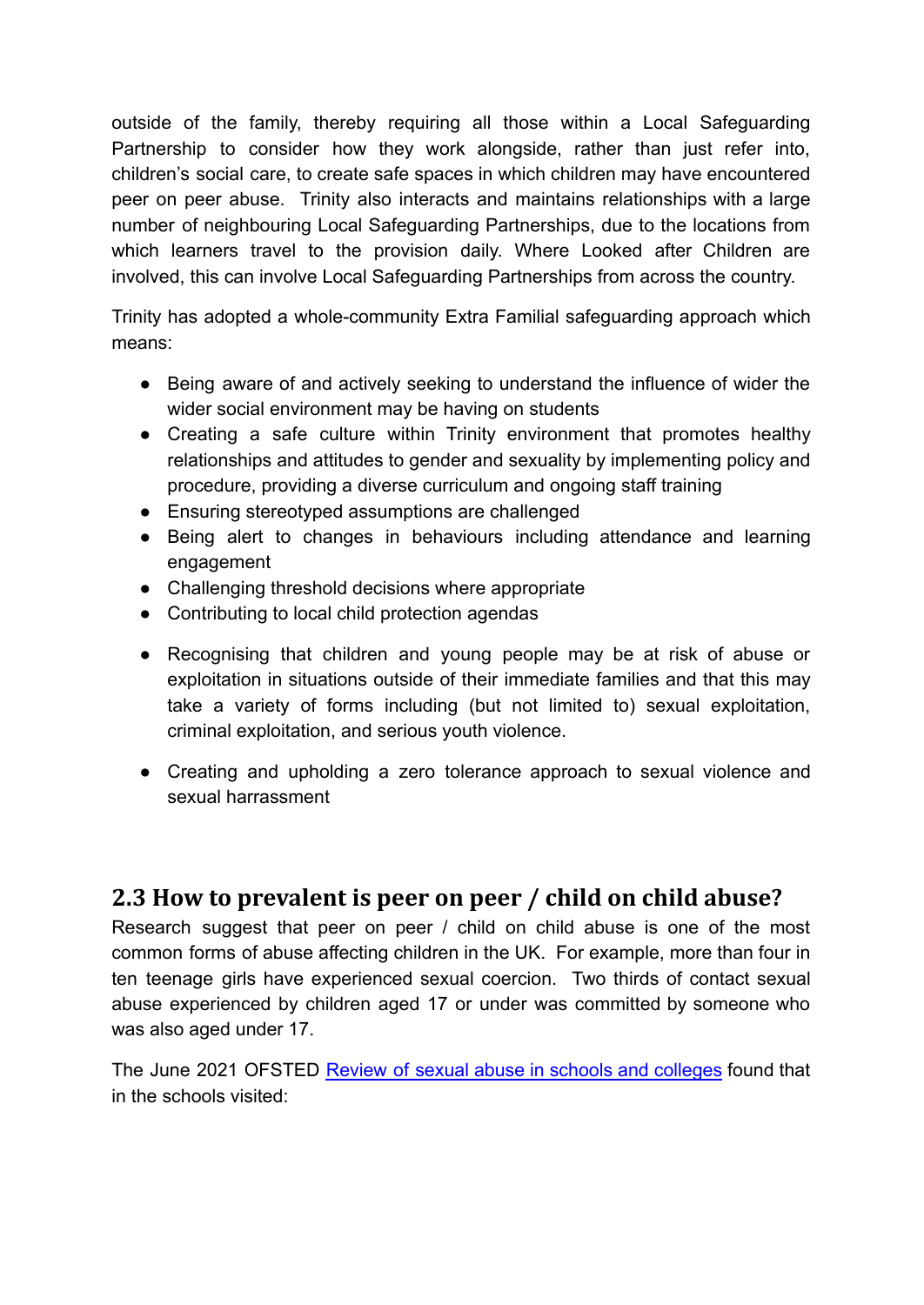*'nearly 90% of girls, and nearly 50% of boys, said being sent explicit pictures or videos of things they did not want to see happens a lot or sometimes to them or their peers. Children and young people told us that sexual harassment occurs so frequently that it has become 'commonplace'. For example, 92% of girls, and 74% of boys, said sexist name-calling happens a lot or sometimes to them or their peers. The frequency of these harmful sexual behaviours means that some children and young people consider them normal'*

#### **2.4 When does behaviour become problematic or abusive?**

All behaviour takes place on a spectrum. Understanding where a child's behaviour falls on a spectrum is essential to being able to respond to it appropriately.

### **2.5 Sexual behaviours**

Simon Hackett has proposed the following continuum model to demonstrate the range of sexual behaviours presented by children, which may be helpful when seeking to understand a student's sexual behaviour and deciding how to respond to it.

Hackett's continuum relates exclusively to sexual behaviours and is not exhaustive. The Brook Sexual [Behaviours](https://www.brook.org.uk/our-work/the-sexual-behaviours-traffic-light-tool) Traffic Light Tool can help professionals working with children to distinguish between three levels of behaviour – green, amber, red, and to respond according to the level of concern

| <b>Normal</b>               | Inappropriate                                            | <b>Problematic</b>                         | <b>Abusive</b>                                                | <b>Violent</b>                       |
|-----------------------------|----------------------------------------------------------|--------------------------------------------|---------------------------------------------------------------|--------------------------------------|
| Developmentally<br>expected | Single instances<br>of inappropriate<br>sexual behaviour | Problematic and<br>concerning<br>behaviour | Victimising intent<br>or outcome                              | Physically violent<br>sexual abuse   |
| Socially<br>acceptable      | Socially                                                 | Developmentally                            | Includes misuse<br>of power                                   | <b>Highly intrusive</b>              |
| Consensual,                 | acceptable<br>behaviour within                           | unusual and<br>socially                    | Coercion and                                                  | Instrumental<br>violence which is    |
| mutual, reciprocal          | peer group                                               | unexpected                                 | force to ensure<br>compliance                                 | psychologically<br>and/or sexually   |
| Shared decision<br>making   | Context for<br>behaviour may be                          | No overt elements<br>of victimisation      | Intrusive                                                     | arousing to the<br>child responsible |
|                             | inappropriate                                            |                                            |                                                               | for the behaviour                    |
|                             |                                                          | Consent issues<br>may be unclear           | Informed consent<br>lacking or not able<br>to be freely given | Sadism                               |
|                             |                                                          | May lack<br>reciprocity or<br>equal power  | May include<br>element of                                     |                                      |

#### [Simon Hackett's Sexual behaviours continuum model](https://www.contextualsafeguarding.org.uk/assets/documents/HSB-Groups-Briefing.pdf)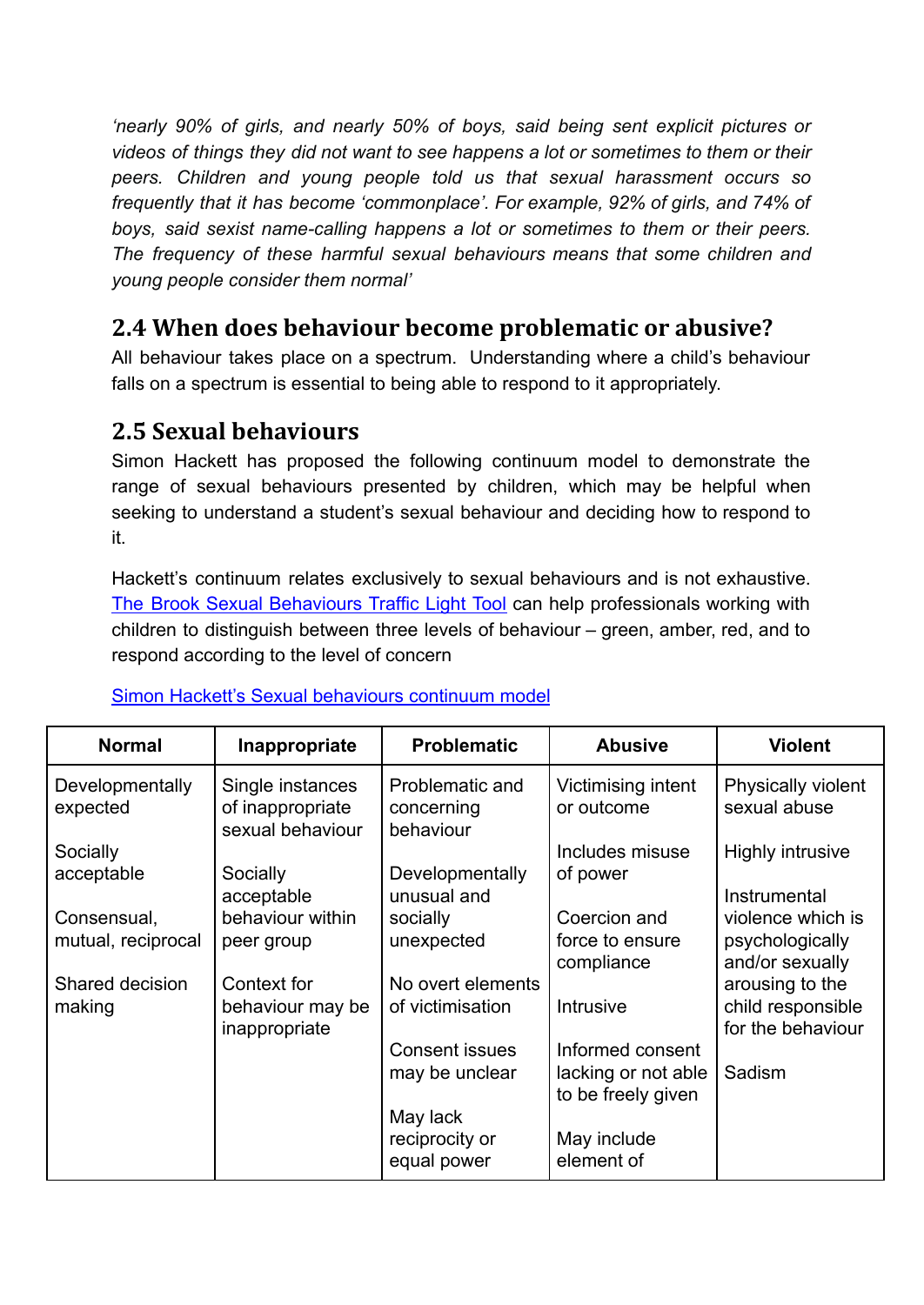| May include<br>levels of<br>compulsivity | expressive<br>violence |  |
|------------------------------------------|------------------------|--|
|------------------------------------------|------------------------|--|

### **2.6 Other behaviour**

When dealing with other alleged behaviour of which involves reports of, for example, emotional and/or physical abuse, staff can draw on aspects of Hackett's continuum to assess where the alleged behaviour falls on a spectrum and decide how to respond. This could include, for example, whether it:

- Is socially acceptable
- Involves a single incident or has occurred over a period of time
- Is socially acceptable within the peer group
- Is problematic and concerning
- Involves any overt elements of victimisation discrimination e.g. Related to race, gender, sexual orientation, physical, emotional or intellectual vulnerability
- Involves an element of coercion or preplanning
- Involves a power imbalance between the child/children allegedly responsible for the behaviour and the child/children allegedly the subject of that power
- Involves a misuse of power

## **2.7 How can a child who is being abused by their peers, or an unconnected child, be identified?**

All staff should be alert to the well-being of students and to sign of abuse, and should engage with these signs, as appropriate, to determine whether they are caused by peer on peer abuse. However, staff should be mindful of the fact that the way(s) in which children will disclose or present with behaviour(s) as a result of their experiences will differ. In addition, all staff at Trinity must be aware of the impact SEND has on disclosures and behaviours presented.

At Trinity, the safeguarding team (Appendix C) regularly review behaviour and incident reports which can help identify any changes in behaviour and/or concerning patterns or trends at an early stage. Weekly SARP (Safeguarding and Reflective Practice) meetings are held between the Safeguarding and LAC manager and the Safeguarding coordinators to discuss current cases. This is in addition to termly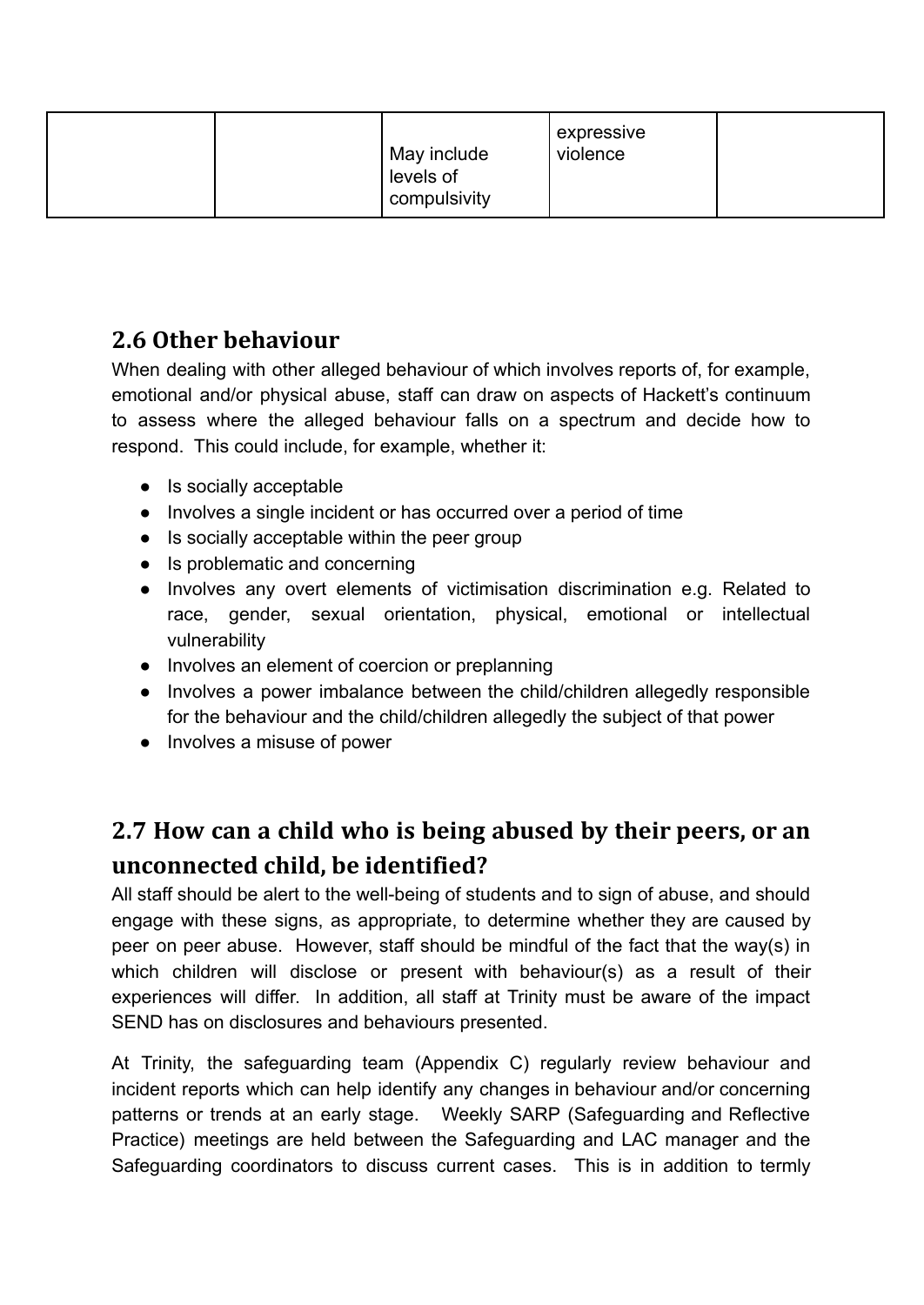whole safeguarding team meetings which span the Trinity provision. Changes in academic progress and academic engagement are also discussed as further indicators of behaviour changes. This is in line with Keeping Children Safe in Education 2020 which lays out the requirement for DSLs to consider academic impact in safeguarding assessment and to take action to improve the academic outcomes of those impacted by safeguarding issues.

#### **Behaviour change case study for illustrative purposes – Not from Trinity**

A 15 year old girl starts to exhibit challenging behaviour in class which is out of character. She starts to have disagreements with the girls in her class and a number of 'friendship issues' are reported to the teachers. The school moves the girl to another class, changes her timetable so that she does not have to interact with the girl in question, and provides her with a mentor.

A few months later the girl throws a chair across the classroom. The girl is sent to the head teacher who calls her parents and temporarily excludes the girl from school. The pastoral lead discusses the incident with the lead teacher, explaining that the behaviour is completely out of character for the girl, and that the school should explore the matter further. The pastoral lead sits down with the girl and asks her how she is. The girl discloses that her boyfriend is being physically violent and verbally abusive towards her.

## **2.8 Are some children particularly vulnerable to abusing or being abused by their peers?**

At Trinity, we recognise that any child can be vulnerable to peer on peer abuse due to the strength of peer influence during adolescence and staff should be alert to the signs of such abuse amongst all children. At Trinity, we recognise that children with Special Educational Needs and/or disabilities (SEND) are three times more likely to be abused than their peers without SEND, and additional barriers can sometimes exist when recognising abuse in children with SEND. These can include:

- Assumptions that indicators of possible abuse such as behaviour, mood and injury relate to a child's disability without further exploration
- The potential for children with SEND to be disproportionately impacted by behaviours such as bullying and harassment, without outwardly showing any signs
- Communication barriers and difficulties
- Being able to overcome communication barriers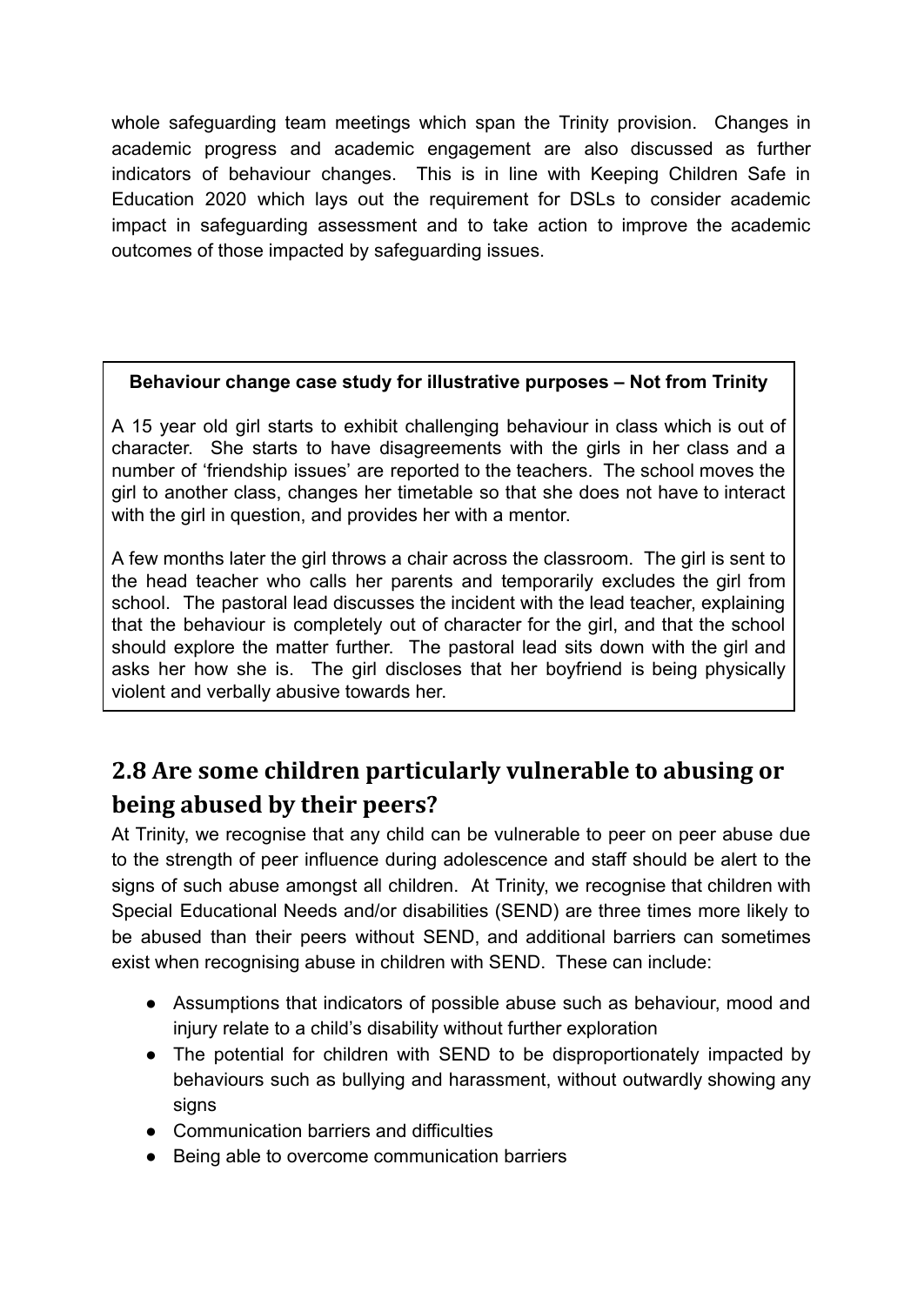- Dangerous assumptions that behaviour is due to SEND leading to a culture of 'they just don't understand what they are doing' implying that there is no part to play in safeguarding the child or young person and their peers through education
- Poor access to appropriate Sex and relationships education suitable for the students SEND needs

Trinity also recognise that all our students have increased vulnerability to abuse, due to their SEND, and that this vulnerability increases when considering our most vulnerable learner group – Looked After Children.

Other individual and situational factors can increase a child's vulnerability to abuse by their peers. For example, an image of a child could be shared, following which they could become more vulnerable to peer on peer / child on child abuse due to how others now perceive them, regardless of any characteristics which may be inherent in them and/or their family.

Staff at trinity also have a major role to play in modelling respect and appropriate behaviours.

Peer group dynamics can also play an important role in determining a child's vulnerability to such abuse. For example, children who are more likely to follow others and/or who are socially isolated from their peers may be more vulnerable to peer on peer abuse. Children who are questioning or exploring their sexuality may also be particularly vulnerable to abuse by their peers or children and young people within their local community.

Research suggests that peer on peer / child on child abuse may affect boys differently from girls, and that difference may result for societal norms, (particularly around power, control and the way in which femininity and masculinity are constructed) rather than biological make up. Barriers to disclosure will also be different. As a result, schools need to explore the gender dynamics or peer on peer abuse within their settings, and recognise that these will play out differently in single sex, mixed or gender- imbalanced environments. Schools and colleges also need to consider how boys may be viewed within their local community and the impact this may have on child on child abuse prevalence.

Some children may be more likely to experience peer on peer / child on child abuse than others as a result of certain characteristics such as sexual orientation, ethnicity, race or religious beliefs.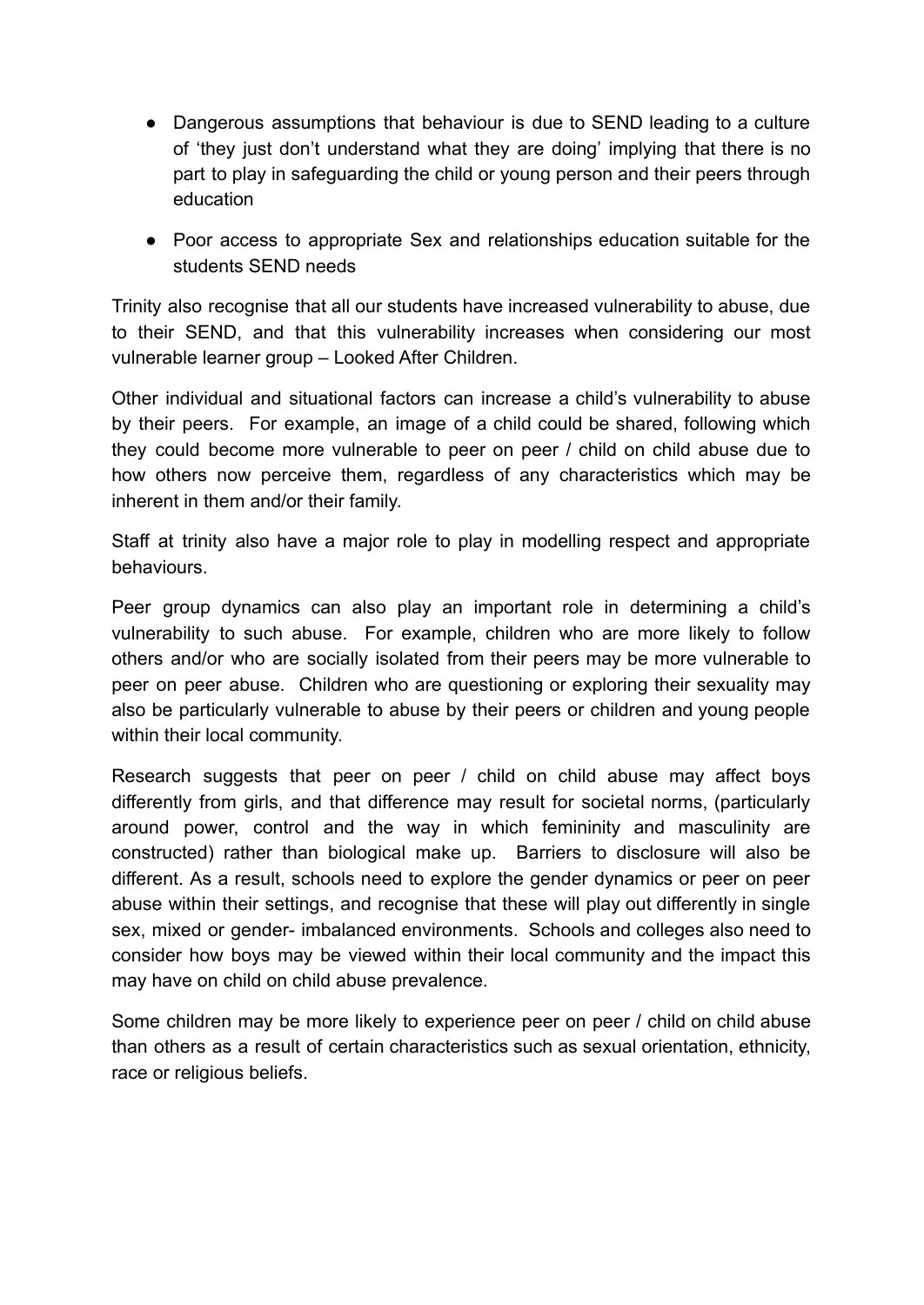## **3 A whole school approach**

#### **3.1 School environment**

Trinity actively seeks to raise awareness of and prevent all forms of peer on peer / child on child abuse by educating all staff, volunteers and parents about this issue. This includes training on the nature, prevalence and effect of peer on peer abuse, and how to prevent, identify and respond to it. This includes:

- Extra Familial safeguarding
- The identification and classification of specific behaviours, including digital behaviours
- The importance of taking seriously all forms of peer on peer / child on child abuse (no matter how 'low level' they may appear) and ensuring that no form of peer on peer / child on child abuse is ever dismissed as horseplay or teasing
- Social media and online safety, including how to encourage children to use social media in a positive, responsible and safe way, and how to enable them to identify and manage abusive behaviour online
- Considering own conduct, attitudes and language
- Maintaining a zero tolerance approach

Trinity actively seeks to raise awareness of and prevent all forms of peer on peer / child on child abuse by educating children about the nature and prevalence of peer on peer abuse, positive, responsible and safe use of social media, and the unequivocal facts about consent via PSD, RHSE and the wider curriculum. For example, by addressing discrimination through The Anne Frank Ambassador programme, or by reviewing literature in an English class which addresses bullying and its effects on mental health. Students also study within the SPHERE programme as detailed in the Safeguarding Policy. Students are frequently told what to do if they witness or experience such abuse, the effect of that it can have on those who experience it and the possible reasons for it, including the vulnerability of those who inflict such abuse. This is achieved through focus days such as mental health awareness, online safety and well-being days for example. Students are taught how to access help and support including through the [bullying@trinityschoolrochester.co.uk](mailto:bullying@trinityschoolrochester.co.uk) and [ewb@trinityschoolrochester.co.uk](mailto:ewb@trinityschoolrochester.co.uk) email addresses.

Students, parents and carers are regularly informed about the Trinity's approach to such issues, including its zero tolerance policy towards all forms of peer on peer / child on child abuse. Educating students about consent includes teaching them the basic facts such as: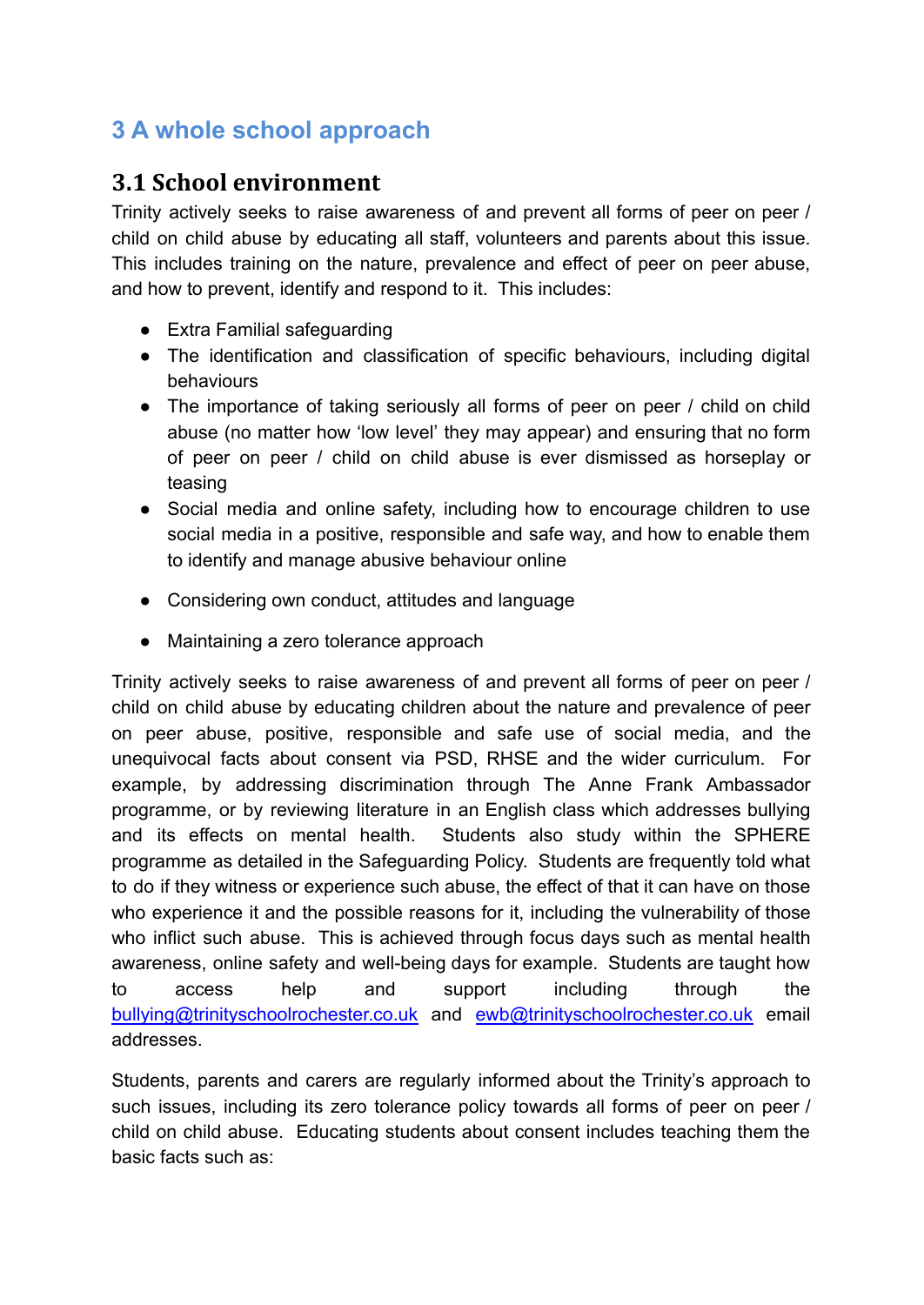- A child under the age of 13 can never consent to any sexual activity
- The age of consent in 16
- Sexual intercourse without consent is rape

Trinity encourages parents to hold it to account on this issue, in part as a result of the visibility of this policy.

Trinity support the ongoing welfare of students by drawing on multiple resources that prioritise student mental health, and by providing emotional wellbeing support. All staff are trained to meet low-level mental health difficulties having completed or in the progress of completing a Level 2 qualification in Mental Health Awareness. Many staff have progressed to Level 3 Mental Health Awareness and counselling qualification. Keeping Children Safe in Education 202 stresses the importance that all staff make the link between mental health and safeguarding.

The Interim Headteacher School and College, Head of School, Head of College and senior leadership team, all staff and volunteers are actively encouraged to address inequality issues, to promote positive values, and to encourage a culture of tolerance and respect amongst all members of the school community.

The Interim Headteacher School and College, Head of School, Head of College, safeguarding team, all staff and volunteers are committed to creating a school community in which our students can aspire to, and realise, safe and healthy relationships by fostering a whole school culture:

- Which is founded on the idea that every member of the Trinity community is responsible for building and maintaining safe and positive relationships, and helping to create a safe Trinity environment in which violence and abuse are never acceptable
- In which students are able to develop trusting relationships with staff, and in which staff understand, through regular discussion and training, the importance of these relationships in providing students with a sense of belonging, which could otherwise be sought in problematic contexts
- In which students feel able to share their concerns openly, in a non-judgemental environment, and have them listened to
- Which proactively identifies qualities in students; nurtures these qualities; teaches and encouraged students to think about positive hopes for the future and supports students in developing small-scale goals that enable realistic ambitions
- Which provides supervised activities to students that give them the experience of having their needs met that might otherwise apparently be met in abusive circumstances. This might include experiencing status, excitement and a degree of risk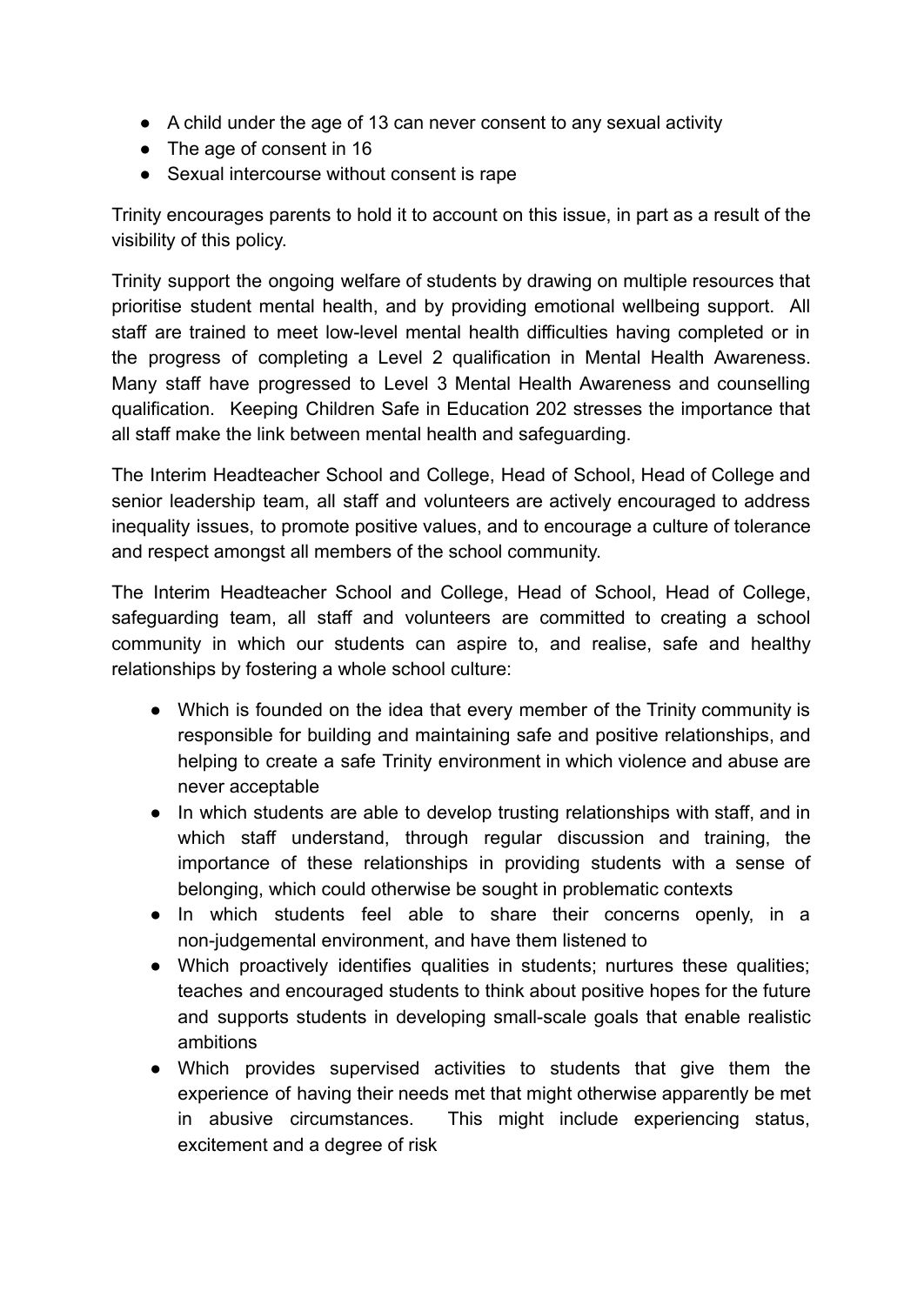- Where cases of peer on peer / child on child abuse are responded to promptly
- That ensures all peer on peer / child on child abuse issues are managed by the safeguarding team so that they are able to spot and address any concerning trends and identify students that may be in need of additional support. Weekly meetings are held between the Safeguarding and LAC managers to discuss recent cases. Information is then disseminated to the wider safeguarding team as necessary. This is in addition to monthly whole safeguarding team meetings spanning both the educational provision.
- Where behaviours, language and attitudes could be described as Rape Culture are routinely and robustly challenged
- Where students have access to information, challenge and experience within the curriculum in order to develop skills for life and good citizenship.

### **3.2 Multi-agency working**

Trinity actively engages with its Local Safeguarding Partnership in relation to peer on peer / child on child abuse, and works closely with, for example, children's social care, the police, Medway Multi Agency Specialist Hub (MASH) and other local schools (Appendix B). Links are also maintained with Local Safeguarding Partnerships in neighbouring local authorities due to the wide geographical area from which students travel to Trinity educational provisions daily.

The relationships that Trinity has built with these partners are essential to ensuring the Trinity is able to prevent, identify early and appropriately handle cases of peer on peer / child on child abuse. They help Trinity to:

- Develop a good awareness and understanding of the different referral pathways that operate in each local area, as well as the preventative support and support services which exist
- Ensure that students are able to access the range of services and support they need quickly
- Support and help inform the Trinity's local community's response to peer on peer / child on child abuse
- Increase the School's awareness and understanding of any concerning trends and emerging risks in its local area and beyond to enable it to take preventative action to minimise the risk of these being experienced by its students

Trinity actively refers concerns and allegations of peer on peer abuse where necessary to children's social care, the police Medway Multi Agency Specialist Hub and/or any other relevant agencies in accordance with the Local Safeguarding Partnership's procedures. It should be noted that where students attend Trinity from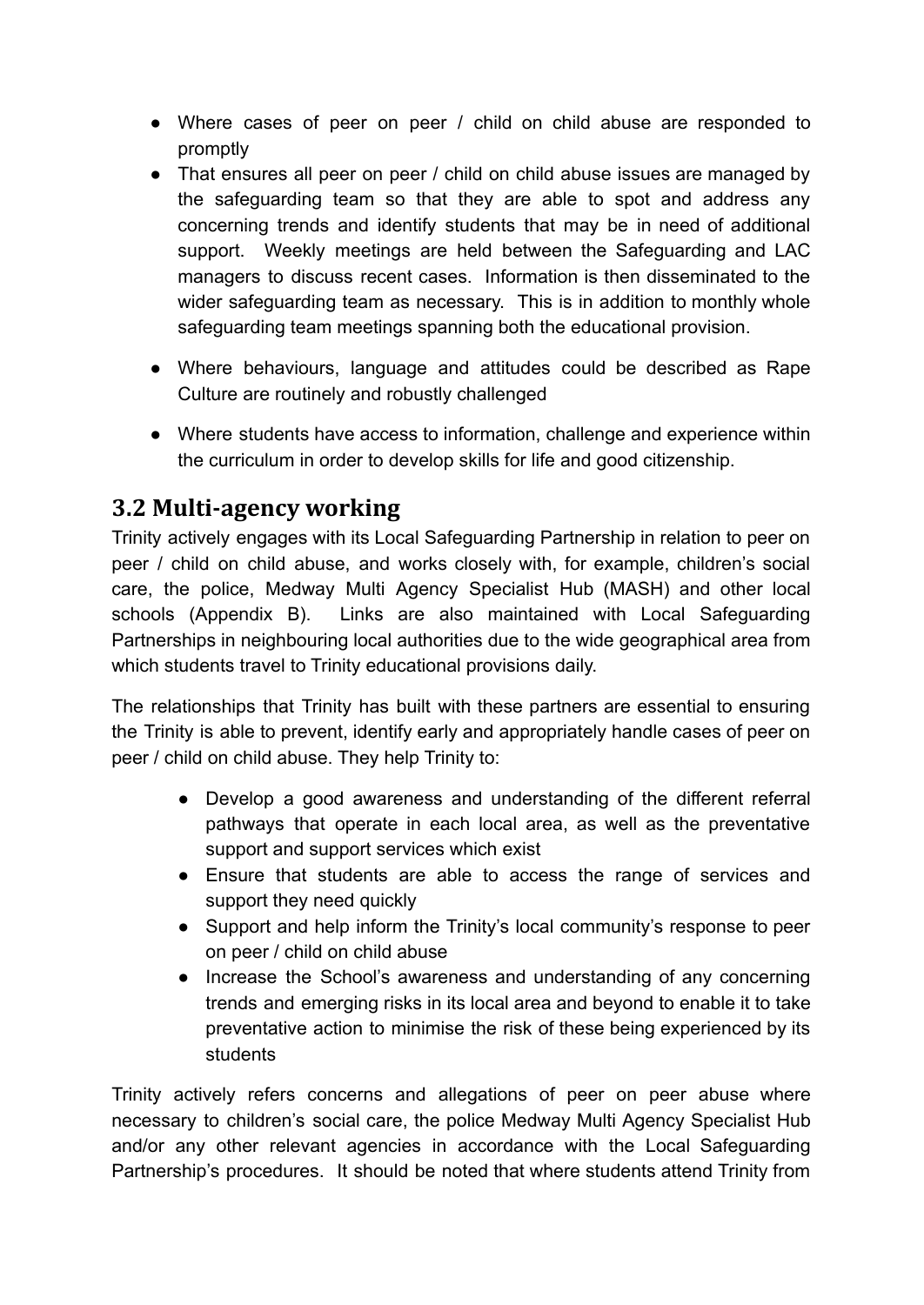other local authorities, such cases of peer on peer / child on child abuse will be referred to the local authority MASH where the student resides. Trinity therefore has a large number of relationships with different agencies and MASH teams.

Where concerns arise surrounding peer on peer / child on child abuse, a signs of safety mapping and planning form will be completed by the safeguarding team to help identify safeguarding actions and reduce risks for the school and college community (Appendix E). Due to the complex nature of peer on peer / child on child abuse, Trinity are likely to engage many different agencies when dealing with peer abuse that can't be managed appropriately within the Trinity itself. This is particularly true of our provision where learners have SEND and therefore often need specialist support and intervention. Situations where there is an imbalance of power may be more readily experienced where SEND learners are involved.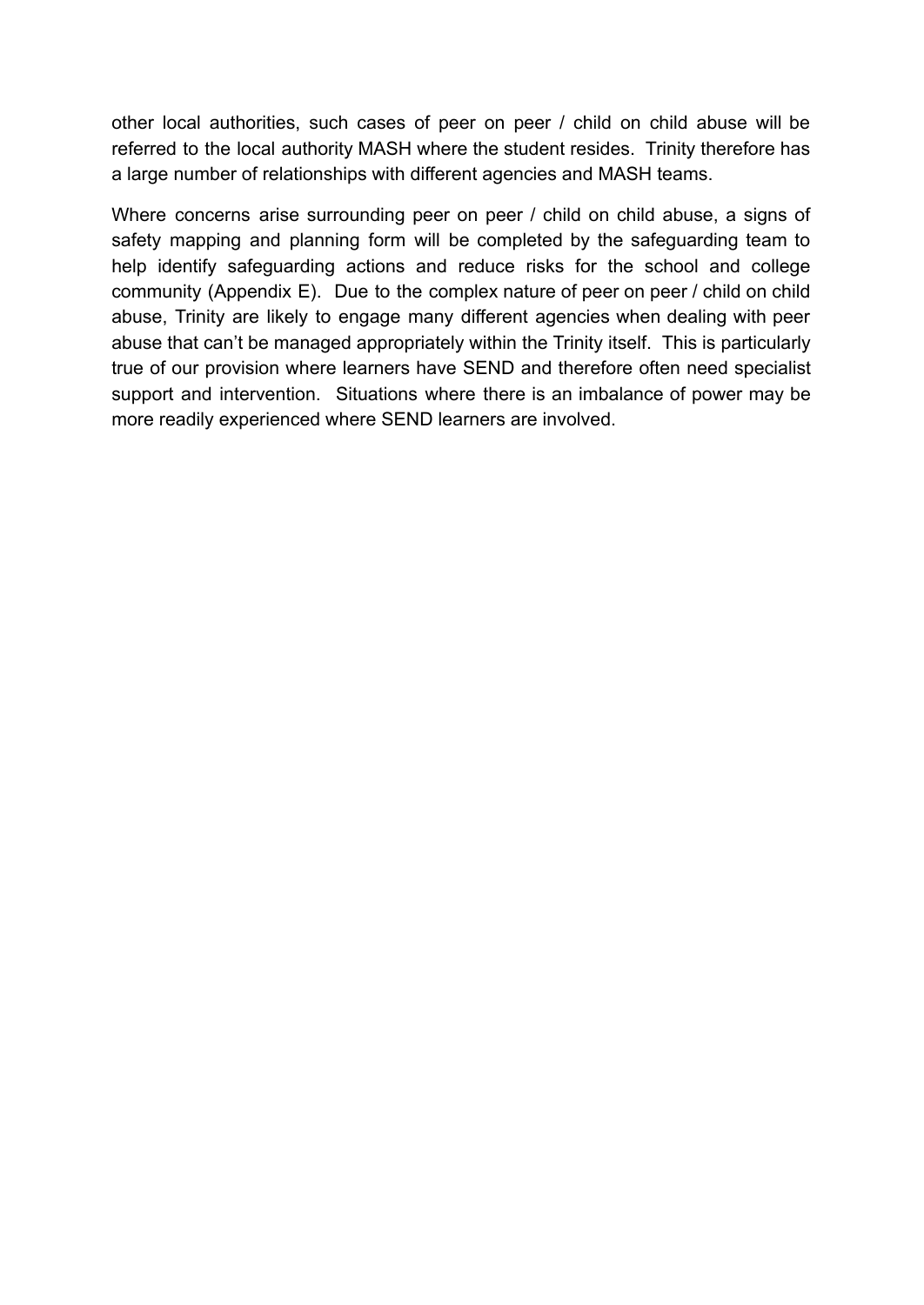## **4 Responding to concerns or allegations of peer on peer / child on child abuse**

### **4.1 General principles**

It is essential that all concerns and allegations of peer on peer / child on child abuse are handled sensitively, appropriately and promptly and that students who report incidents of peer on peer abuse, sexual violence or sexual harassment always feel listened to and that they are not being blamed or judged. The way in which they are responded to can have a significant impact on the school environment.

Any response should:

- Include an investigation of the concern(s) or allegation(s) and the wider context in which it/they may have occurred as appropriate. Depending on the nature and seriousness of the alleged incident(s), it may be appropriate for the police and/or children's social care to carry out this investigation
- Treat all children involved as being at potential risk while the child allegedly responsible for the abuse may pose a significant risk of harm to other children, s/he may also have considerable unmet needs and be at risk of harm themselves. Trinity will ensure that a safeguarding response is in place for both the child who has allegedly experienced the abuse, and the child who has allegedly been responsible for it
- Take into account that the abuse may indicate wider safeguarding concerns for any of the children involved and consider and address the effect of wider sociocultural contexts – such as the child's/children's peer group (both within and outside Trinity), family, their experience(s) of crime and victimisation in the local community, and the child/children's online presence. Consider what changes may need to be made to these contexts to address the child/children's needs and to mitigate risk
- Consider the potential complexity of peer on peer / child on child abuse and of children's experiences, and consider the interplay between power, choice and consent. While children may appear to be making choices, if these choices are limited they are not consenting
- Consider the views of the child/children affected. Unless it is considered unsafe to do so (for example where a referral needs to me made immediately), the Designated Safeguarding Lead should discuss the proposed action with the child/ children and their parents and obtain consent to any referral before it is made. Trinity should manage the child/children's expectations about information sharing and keep them and their parents informed of developments where appropriate and safe to do so. It is particularly important to take into account the wishes of any child who has allegedly been abused and to give that child as much control as it is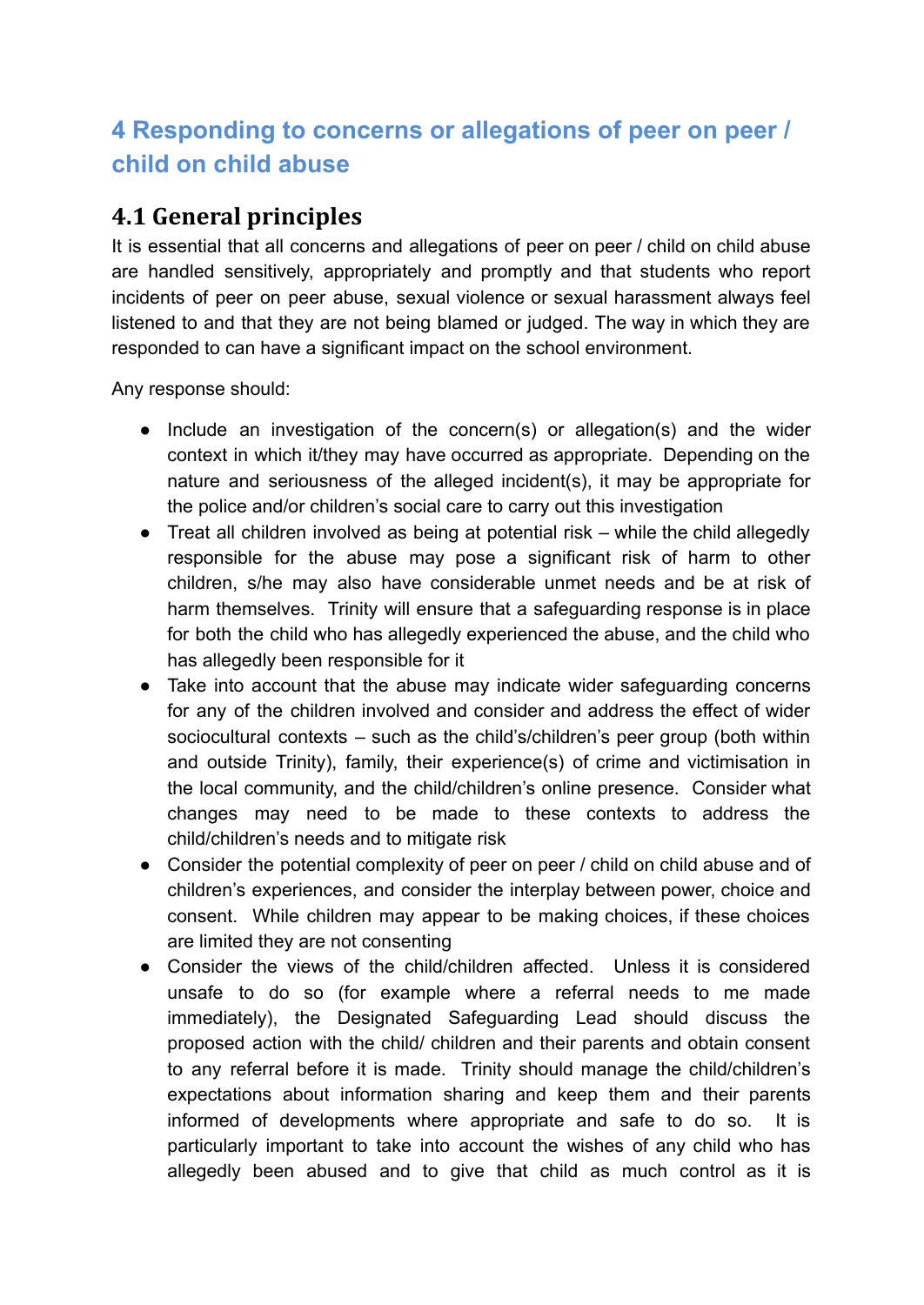reasonably possible over decisions regarding how any investigation will be progressed and how they will be supported.

#### **What should you do if you suspect either that a child may be at risk of or experiencing abuse by their peer(s), or that a child may be at risk of abusing or may be abusing their peers(s)?**

If a member of staff thinks for whatever reason that a child may be at risk of or experiencing abuse by their peer(s) or other children, or that a child may be at risk of abusing their peer(s) or other children, they should discuss their concern with the Safeguarding and LAC manager without delay (in accordance with Trinity School and College's Safeguarding and Adult Safeguarding Vulnerable Adults Policy) so that a course of action can be agreed.

Where a child is suffering, or is likely to suffer from harm, it is important that a referral to children's social care or adult social care (or if appropriate the Police) is made immediately.

Anyone can make a referral however it is out policy, that this should only be done where the Safeguarding team are not available. Where a referral is made but not by the Safeguarding team, the Safeguarding and LAC manager must be informed as soon as possible that a referral has been made.

If a child speaks to a member of staff about peer on peer / child on child abuse that they have witness or are a part of, the member of staff should listen to the child and use open language that demonstrates understanding rather than judgement. For further information and guidance, please see Trinity's Child Protection and Safeguarding Policy.

## **4.2 How should the School respond to concerns or allegations of peer on peer / child on child abuse?**

The Safeguarding and LAC manager will discuss the concern(s) or allegation(s) with the member of staff who has reported it/the, and will, where necessary, take any immediate steps to ensure the safety of the child/children affected. The Safeguarding team work collaboratively in taking action and will use each other's professional judgement to make decisions and challenge decisions where appropriate.

Where any concern(s) or allegation(s) indicate(s) that indecent images of a child or children may have been shared online, the Safeguarding and LAC should consider what urgent action can be taken in addition to the actions and referral duties set out in this policy, and in the School's Safeguarding Policy. Specialist advice will be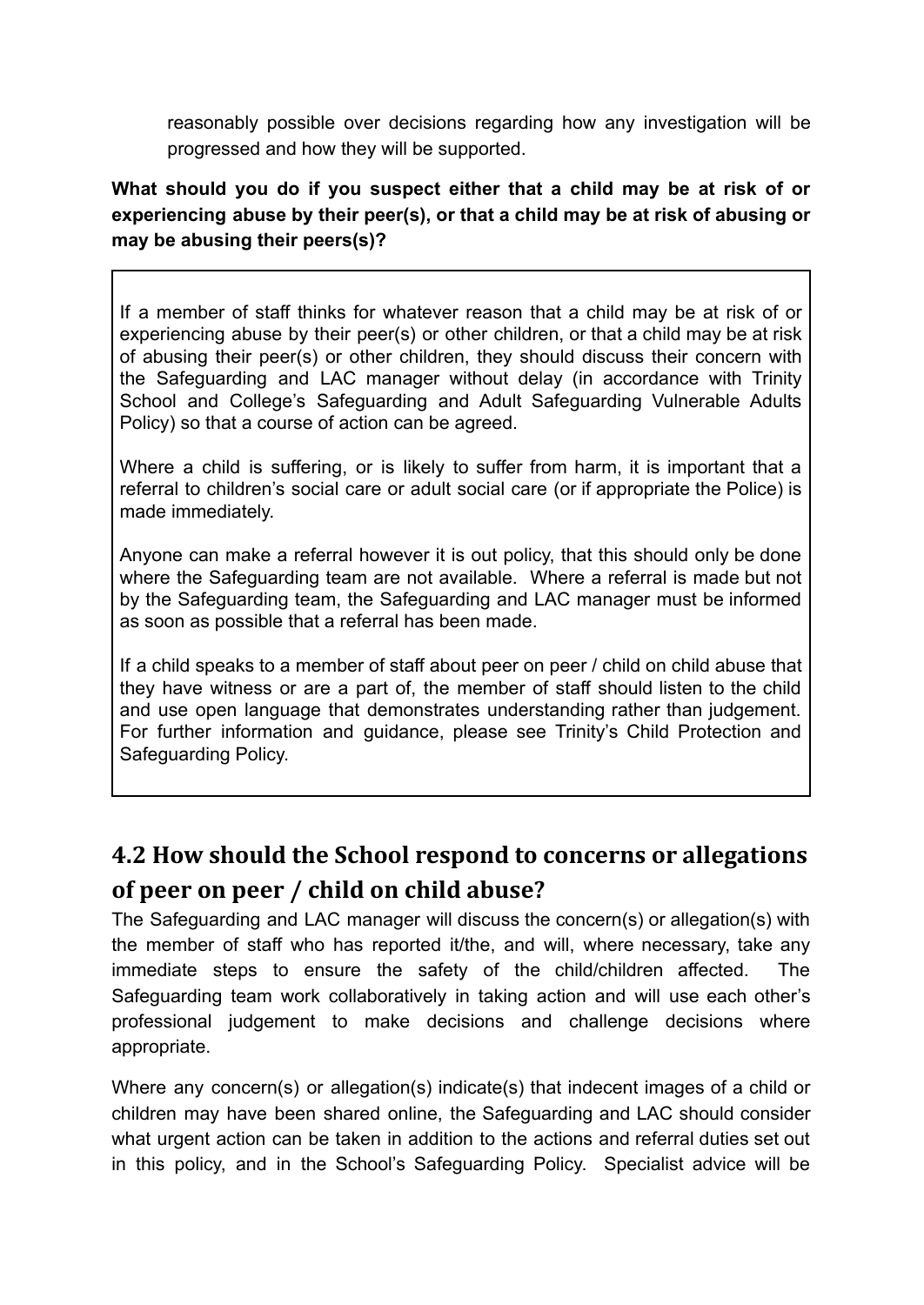sought from external agencies to prevent the images spreading further and removing them from the internet where possible.

Specialist advice may be sought from The Internet Watch Foundation (IWF), for example, who have a trained team that can evaluate and remove illegal images from the internet when the images are reported to them quickly. They will also share the image with the National Crime Agency's CEOP Command to facilitate an investigation. Any report to IWF will be made in consultation with the police.

Trinity's Safeguarding Team will always use their professional judgement and work collaboratively to:

- a) Assess the nature and seriousness of the alleged behaviour
- b) Determine whether it is appropriate for the alleged behaviour to be to be dealt with internally and, if so, whether any external specialist support is required (Appendix E).

In borderline cases the Safeguarding Team may wish to consult with:

- Children's social care and/or adult safeguarding teams in accordance with the Local Safeguarding Partnership procedures in the Local Authority where that child lives
- External agencies
- The Police
- The Safeguarding Panel at Trinity

Where the Safeguarding Team considers or suspects that the alleged behaviour in question might be abusive or violent on a spectrum or where the needs and circumstances of the individual child/children in question might otherwise require it, the Safeguarding team will contact children's social care, adult social care and/or the Police immediately. Within 24 hours of the Safeguarding team becoming aware of alleged behaviour, and after seeking appropriate advice, the Safeguarding team will agree in a course of action to take which may include:

**A** Managing the alleged incident internally with help from external specialists where

appropriate and possible.

Where the alleged behaviour between peers is abusive or violent (as opposed to inappropriate or problematic – unless as stated above), steps B, C or D should ordinarily apply. However, where support from local agencies is not available, Trinity may need to handle concerns or allegations internally. In these cases, Trinity will engage and seek advice from external specialists (either in the private and/or voluntary sector).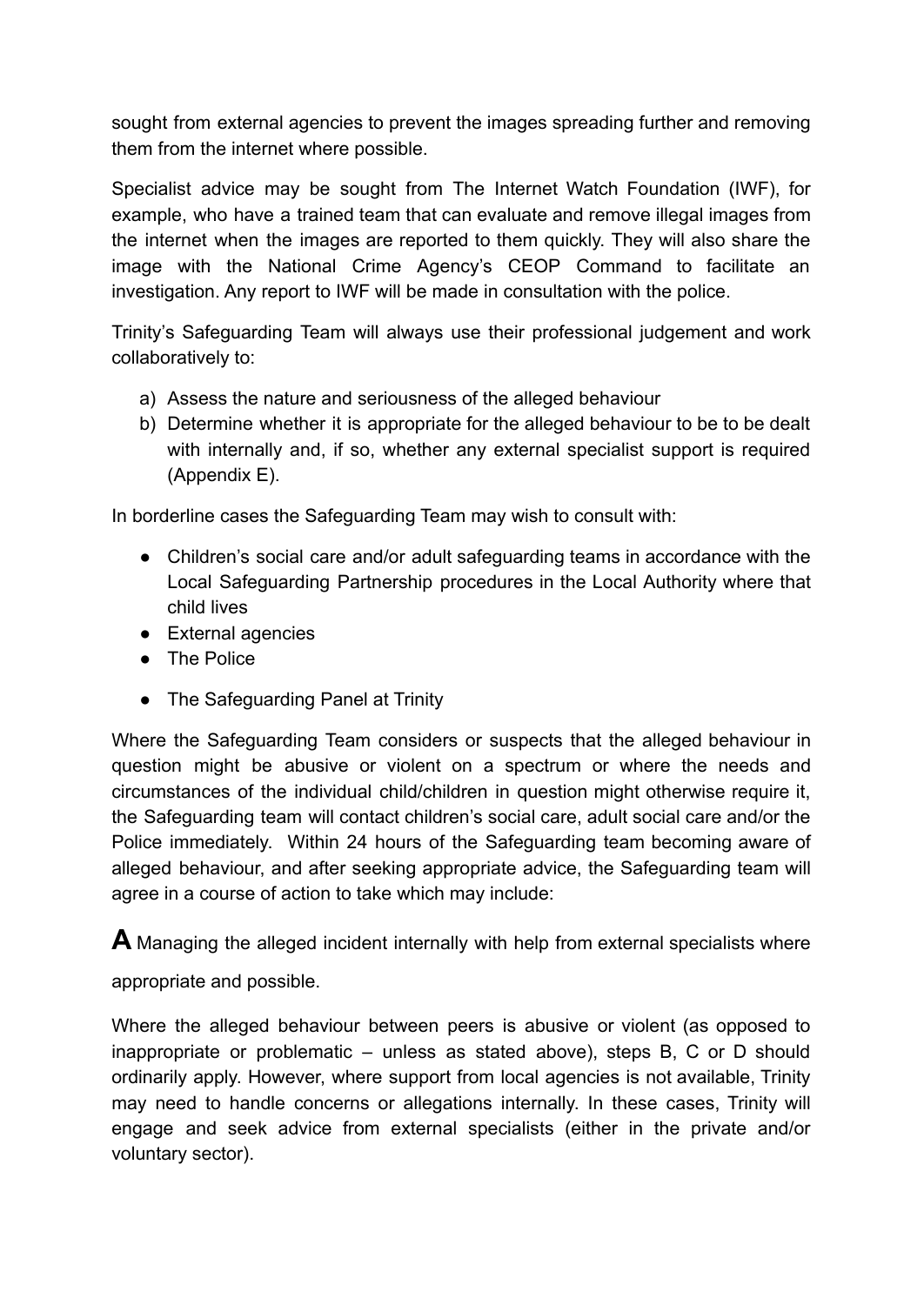**B** Undertake/contribute to an inter-agency early help assessment, with targeted early help services provided to address the assessed needs of the child/children and their family.

These services may, for example, include family and parenting programmes, responses to emerging thematic concerns in extra familial contexts, a specialist harmful sexual behaviour team, CAMHS and/or youth offending services.

**C** Refer the child/children to children's social care for <sup>a</sup> section 17/47 statutory assessment.

Where a child is suffering, or is likely to suffer from harm, it is important that a referral to children's social care (and, if appropriate, a report to the police) is made immediately. This referral will be made to children's social care in the area where the/each child lives.

Depending on the safeguarding procedures issued by the Local Safeguarding Partnership in that area, there will normally be an initial review and assessment of the referral, in accordance with that area's assessment framework. As a matter of best practice, if an incident of peer-on-peer abuse requires referral to and action by children's social care and a strategy meeting is convened, then Trinity will hold every professional involved in the case accountable for their safeguarding response, including themselves, to both the/each child who has experienced the abuse, and the/each child who was responsible for it, and the contexts to which the abuse was associated.

**D** Report alleged criminal behaviour to the police.

Alleged criminal behaviour will ordinarily be reported to the police. However, there are some circumstances where it may not be appropriate to report such behaviour to the police. For example, where the exchange of youth involved sexual imagery such as nudes and semi nudes does not involve any aggravating factors. All concerns or allegations will be assessed on a case by case basis, and in light of the wider context.

### **4.3 Safety plans**

The School will always carry out a safety plan (appendix E) in respect of:

- Any child who is alleged to have behaved in a way that is considered to be abusive or violent
- Any child who has reportedly been abused or affected by the alleged abusive or violent behaviour by another child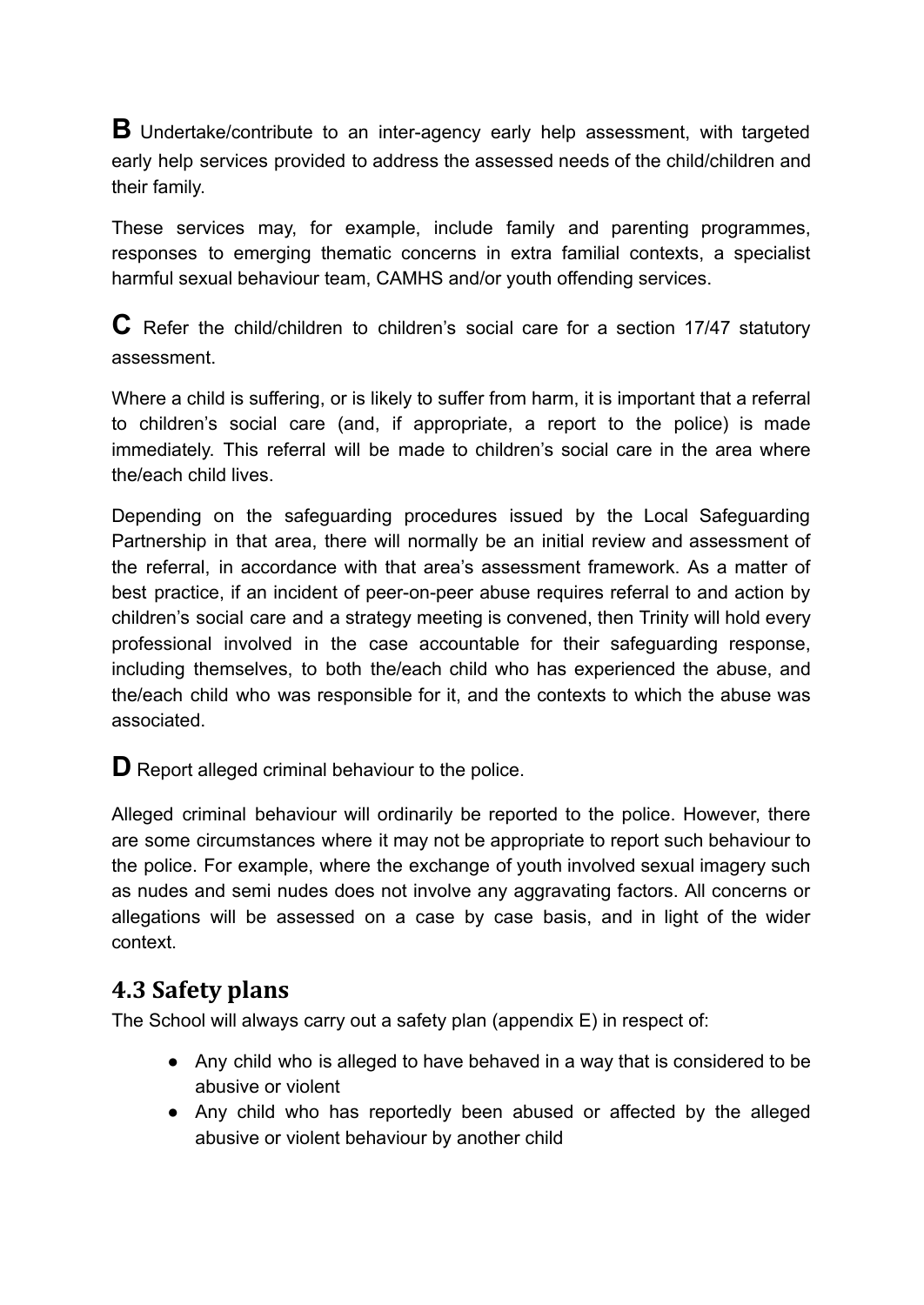● Any child who may be at risk due to the alleged abusive or violent behaviour by another child as deemed appropriate by the Safeguarding Team

Where it is alleged that a child has behaved in a way that is considered to be inappropriate or problematic (as opposed to abusive or violent), the Safeguarding team will use their professional judgment – based on the particular concern(s) and/or allegation(s) raised, and the needs and circumstances of the individual child/children in question – to determine whether (as explained above) it would be appropriate to contact children's social care, and to carry out a safety plan or contact adult social care.

Careful judgment and consideration are required as to whether alleged behaviour which might be judged to be inappropriate by an adult might actually be harmful to another child. Consultation is recommended with children's social care and adult social care if there is any doubt about this.

Careful consideration should also be given to a range of factors (which are outlined in Appendix A) including the context, severity of the alleged behaviour, impact of the alleged behaviour on others, risk to others, and whether there are any patterns of behaviour occurring. Trinity will also carry out an individual risk assessment review for all individual as part of the review of the case.

Where other children have been identified as witnesses to alleged abuse or violence, consideration should also be given by the Safeguarding team to whether there might be any risks to those children, and whether a safety plan would be appropriate in relation to any risks presenting to them.

### **4.4 Information sharing, data protection and record keeping**

When responding to concern(s) or allegation(s) of peer-on-peer abuse, the Trinity will:

- Always consider carefully, in consultation with children's social care, the police and other relevant agencies (where they are involved), how to share information about the concern(s) or allegation(s) with the student(s) affected, their parents, staff, and other students and individuals
- Record the information that is necessary for Trinity and other relevant agencies (where they are involved) to respond to the concern(s) or allegation(s) and safeguard everyone involved
- Keep a record of the legal purpose for sharing the information with any third party, including relevant authorities, and ensure that the third party has agreed to handle the information securely and to only use it for the agreed legal purpose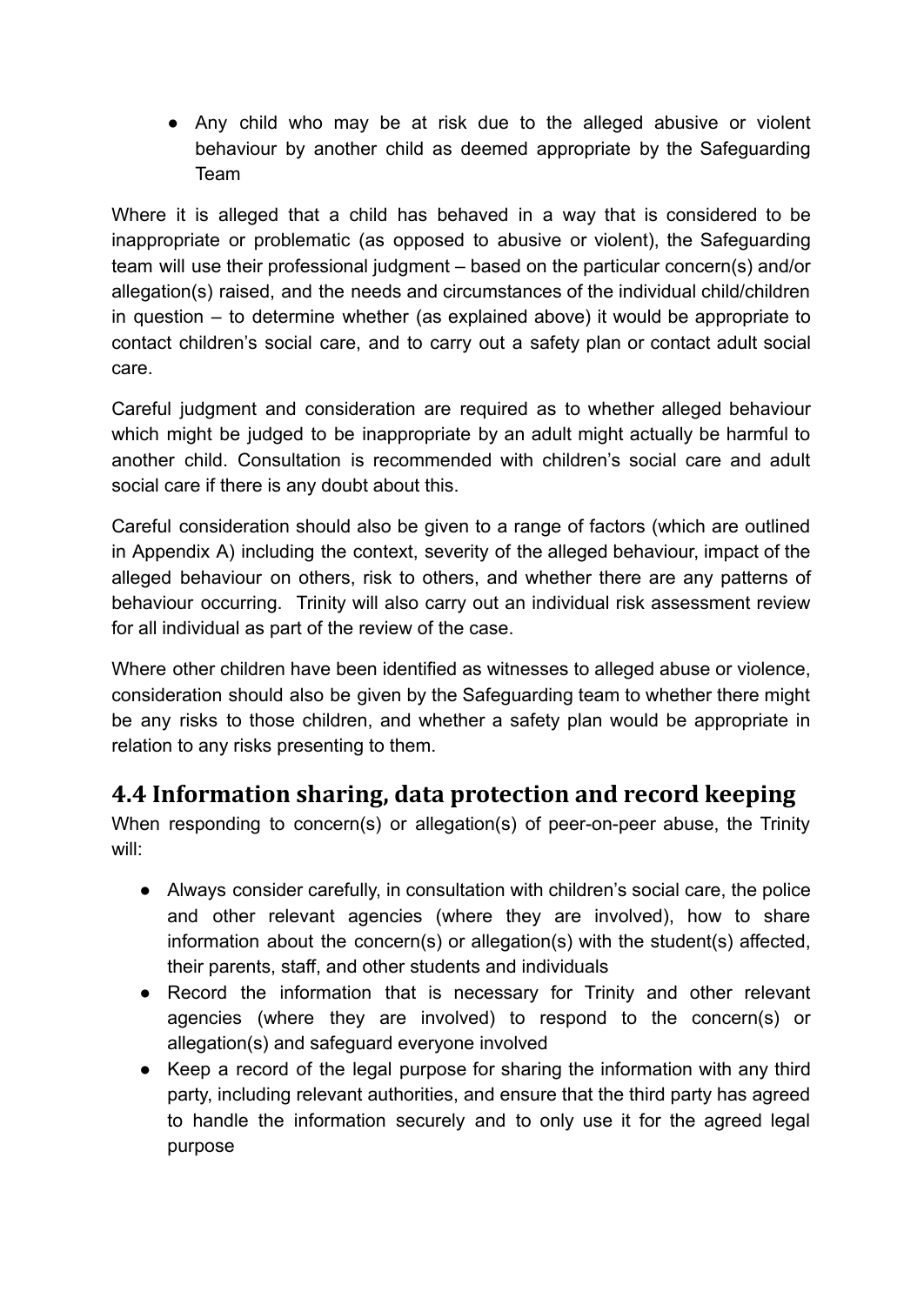● Be mindful of and act in accordance with its safeguarding and data protection duties, including those set out in Working Together to [Safeguard](https://assets.publishing.service.gov.uk/government/uploads/system/uploads/attachment_data/file/779401/Working_Together_to_Safeguard-Children.pdf) Children [2018](https://assets.publishing.service.gov.uk/government/uploads/system/uploads/attachment_data/file/779401/Working_Together_to_Safeguard-Children.pdf) and the [HM Government advice on Information Sharing](https://assets.publishing.service.gov.uk/government/uploads/system/uploads/attachment_data/file/721581/Information_sharing_advice_practitioners_safeguarding_services.pdf) July 2018

### **4.5 Disciplinary action**

The School may wish to consider whether disciplinary action may be appropriate for any child/children involved. However, if there are police proceedings underway, or there could be, it is critical that the School works in partnership with the police and/or children's social care.

Where a matter is not of interest to the police and/ or children's social care. Trinity may still need to consider, what is the most appropriate action to take to ensure positive behaviour management. Disciplinary action may sometimes be appropriate, including to:

- a) Ensure that the child/children take(s) responsibility for and realise(s) the seriousness of their behaviour
- b) Demonstrate to the child/children and others that peer-on-peer / child on child abuse can never be tolerated
- c) Ensure the safety and wellbeing of other children.

However, these considerations must be balanced against any police investigations, the child's/children's own potential unmet needs, and any action or intervention planned regarding safeguarding concerns. Before deciding on appropriate action Trinity will always consider its duty to safeguard all children in its care from harm; the underlying reasons for a child's behaviour; any unmet needs, or harm or abuse suffered by the child; the risk that the child may pose to other children; and the severity of the peer-on-peer / child on child abuse and the causes of it.

The School will, where appropriate, consider the potential benefit, as well as challenge, of using and end of placement as a response, and not as an intervention, recognizing that even if this is ultimately deemed to be necessary, some of the measures referred to in this policy may still be required.

For example, action may still need to be taken by Trinity in relation to other students who have been involved with and/or affected by peer-on-peer / child on child abuse. Exclusion or end of placement will only be considered as a last resort and only where necessary to ensure the safety and wellbeing of the other children in the Trinity.

Disciplinary interventions alone are rarely able to solve issues of peer-on-peer / child on child abuse, and Trinity will always consider the wider actions that may need to be taken, and any lessons that may need to be learnt going forwards, as set out above and below.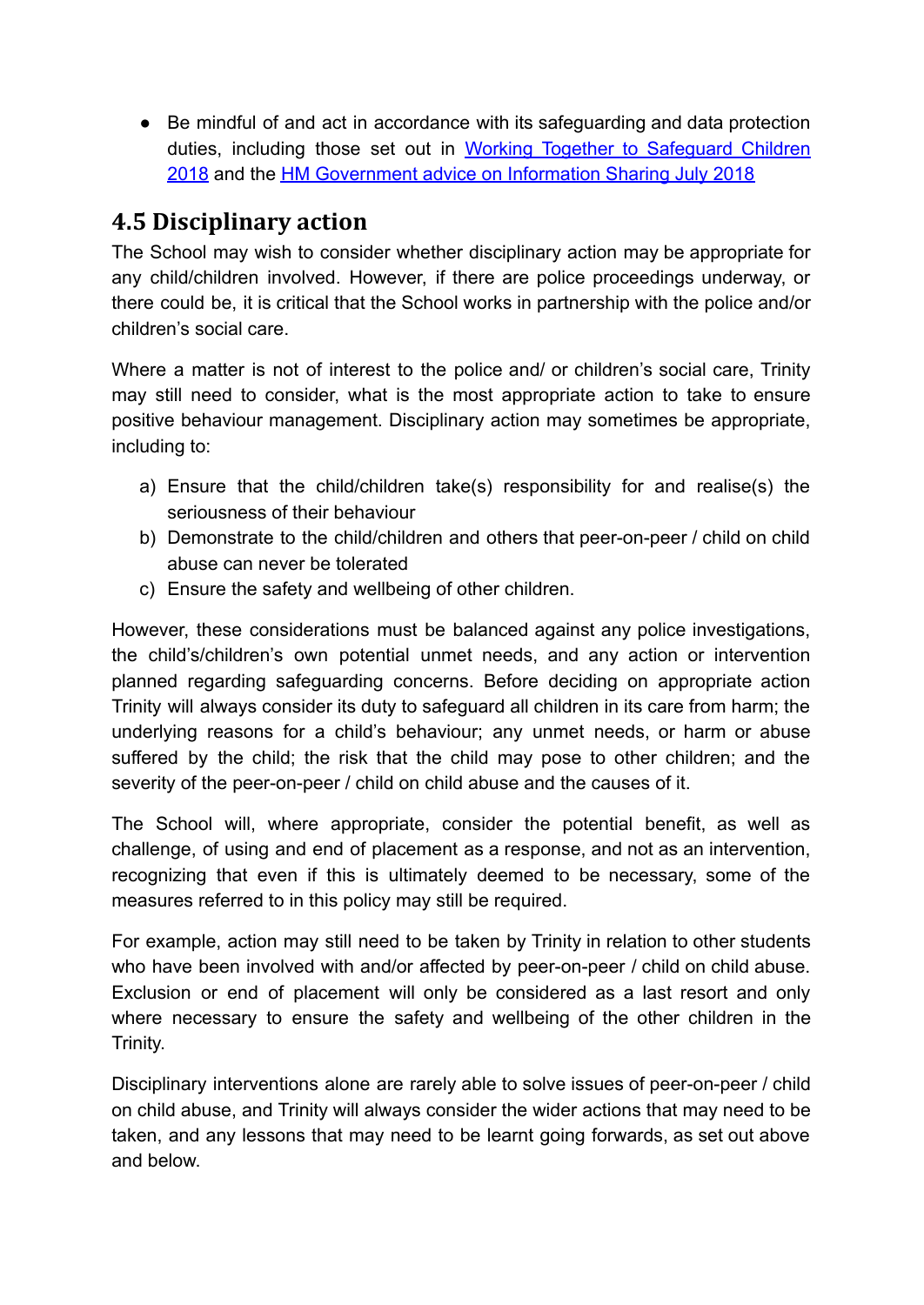## **4.6 On-going proactive work for a whole-school community Contextual Safeguarding approach**

Trinity's response to concerns or allegations of peer-on-peer abuse is part of on-going proactive work by Trinity to embed best practice and in taking a whole-educational community approach (defined above) to such abuse.

As such, the Trinity's response is part of its wider prevention work.

This response may involve Trinity working with the local authority to undertake, for example, a Safeguarding school assessment which would fit into a systems approach to Contextual and Extra Familial Safeguarding. The response could also include the Trinity asking itself a series of questions about the context in which an incident of peer-on-peer / child on child abuse occurred in Trinity, the local community in which Trinity is based, and the wider physical and online environment – such as:

- What protective factors and influences exist within Trinity (such as positive peer influences, examples where peer-on-peer abuse has been challenged, etc.) and how can Trinity bolster these?
- How (if at all) did the Trinity's physical environment or the students' routes to and from Trinity, such as taxis, contribute to the abuse, and how can Trinity address this going forward. For, by improving the Trinity's safety, security and supervision, or by working with local safeguarding partners to mitigate the risks to students' safety whilst travelling to and from Trinity?
- How (if at all) did the online environment contribute to the abuse, and how can the Trinity address this going forwards, for example by strengthening the way in which Trinity encourages positive and safe use of the internet by students?
- Did wider gender norms, equality issues, and/or societal attitudes contribute to the abuse?
- What was the relationship between the abuse and the cultural norms between staff and students, and how can these be addressed going forward?
- Does the abuse indicate a need for staff training on, for example, underlying attitudes, a particular issue or the handling of particular types of abuse, or to address any victim-blaming narratives from staff?
- How have similar cases been managed in the past and what effect has this had?
- Does the case or any identified trends highlight areas for development in the way in which Trinity works with children to raise their awareness of and/or prevent peer-on-peer abuse, including by way of Trinity's curriculum and lessons that address underlying attitudes or behaviour such as gender and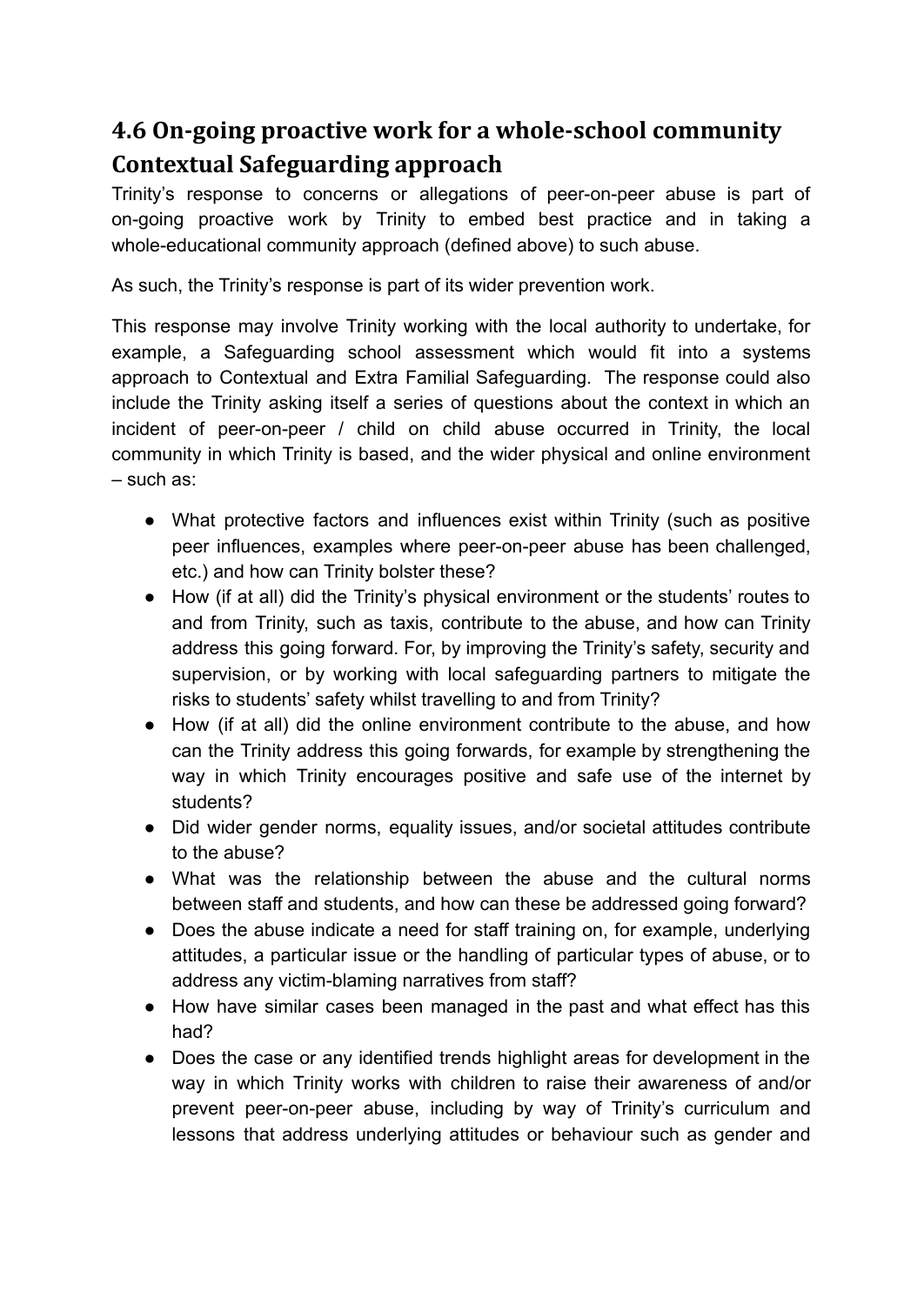equalities work, respect, boundaries, consent, children's rights and critical thinking and/or avoiding victim-blaming narratives?

- Are there any lessons to be learnt about the way in which Trinity engages with parents to address peer-on-peer abuse issues?
- Are there underlying issues that affect other schools in the area and is there a need for a multi-agency response?
- Does this case highlight a need to work with certain children to build their confidence, and teach them how to identify and manage abusive behaviour?
- Were there opportunities to intervene earlier or differently and/or to address common themes amongst the behaviour of other children in Trinity?

Answers to these questions will be developed into an action plan that is reviewed on a regular basis by the Trinity's Leadership and the Safeguarding Team. Trinity will, where possible and appropriate, work with the local authority and wider partners to deliver on this plan, possibly as part of a wider Extra Familial assessment led by or with input from the local authority.

PEBett

Paula Brett, DSL, Safeguarding and LAC Manager

**Date: September 2021 Review Date: September 2022 Reviewed: May 2022**

Joanne Baker, Interim Headteacher, School and College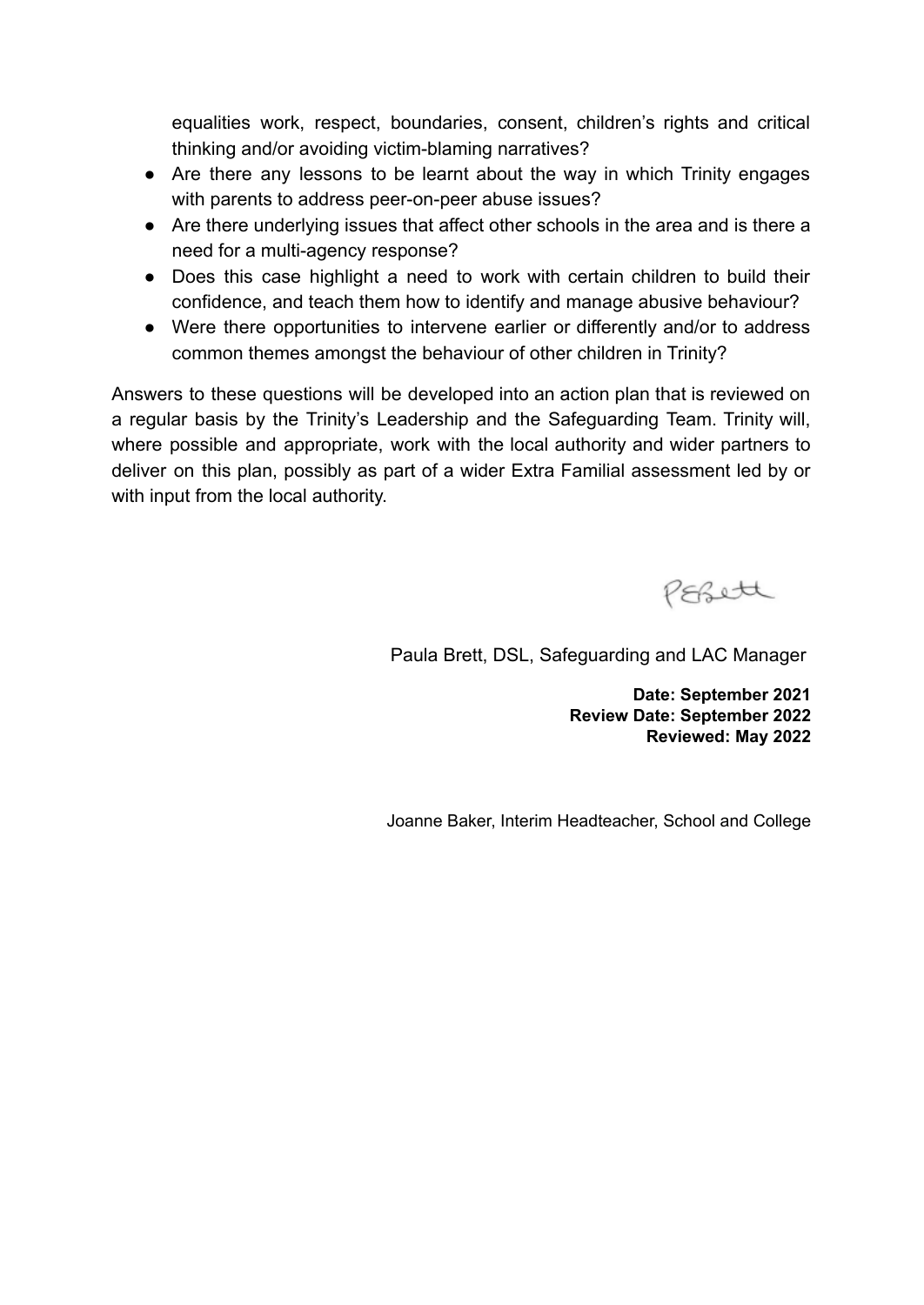## **Appendix A: Further Information What is peer-on-peer / child on child abuse?**

Different types of abuse rarely take place in isolation and often indicate wider safeguarding concerns. For example, a teenage girl may be in a sexually exploitative relationship with a teenage boy who is himself being physically abused by a family member or by older boys. Equally, sexual bullying in schools and other settings can result in the sexual exploitation of children by their peers. For 16 and 17 year olds who are in abusive relationships, what may appear to be a case of domestic violence may also involve sexual exploitation or coercion. Children's experiences of abuse and violence are rarely isolated events, and they can often be linked to other things that are happening in their lives, and to spaces in which they spend their time. Any response to concerns or allegations of peer-on-peer / child on child abuse therefore needs to consider the range of possible types of peer-on-peer abuse set out in a school's peer-on-peer abuse policy, and to capture the full context of children's experiences. This can be done by adopting a Contextual Safeguarding approach and by ensuring that Trinity's response to alleged incidents of peer-on-peer abuse takes into account any potential complexity.

## **What is Extra Familial?**

Extra Familial Safeguarding is about changing the way that professionals approach child protection when risks occur outside of the family, thereby requiring all those within a Local Safeguarding Partnership to consider how they work alongside, rather than just refer into, children's social care, to create safe spaces in which children may have encountered peer-on-peer abuse. In addition, it:

- Is an approach to safeguarding children that recognises their experiences of significant harm in extra-familial contexts, and seeks to include these contexts within prevention, identification, assessment and intervention safeguarding activities
- Recognises that as children enter adolescence they spend increasing amounts of time outside of the home in public environments (including those online) within which they may experience abuse
- Considers interventions to change the systems or social conditions of the environments in which abuse has occurred. For example, rather than move a child from a school, professionals could work with the school leadership and student body to challenge harmful, gendered school cultures, thus improving the pre-existing school environment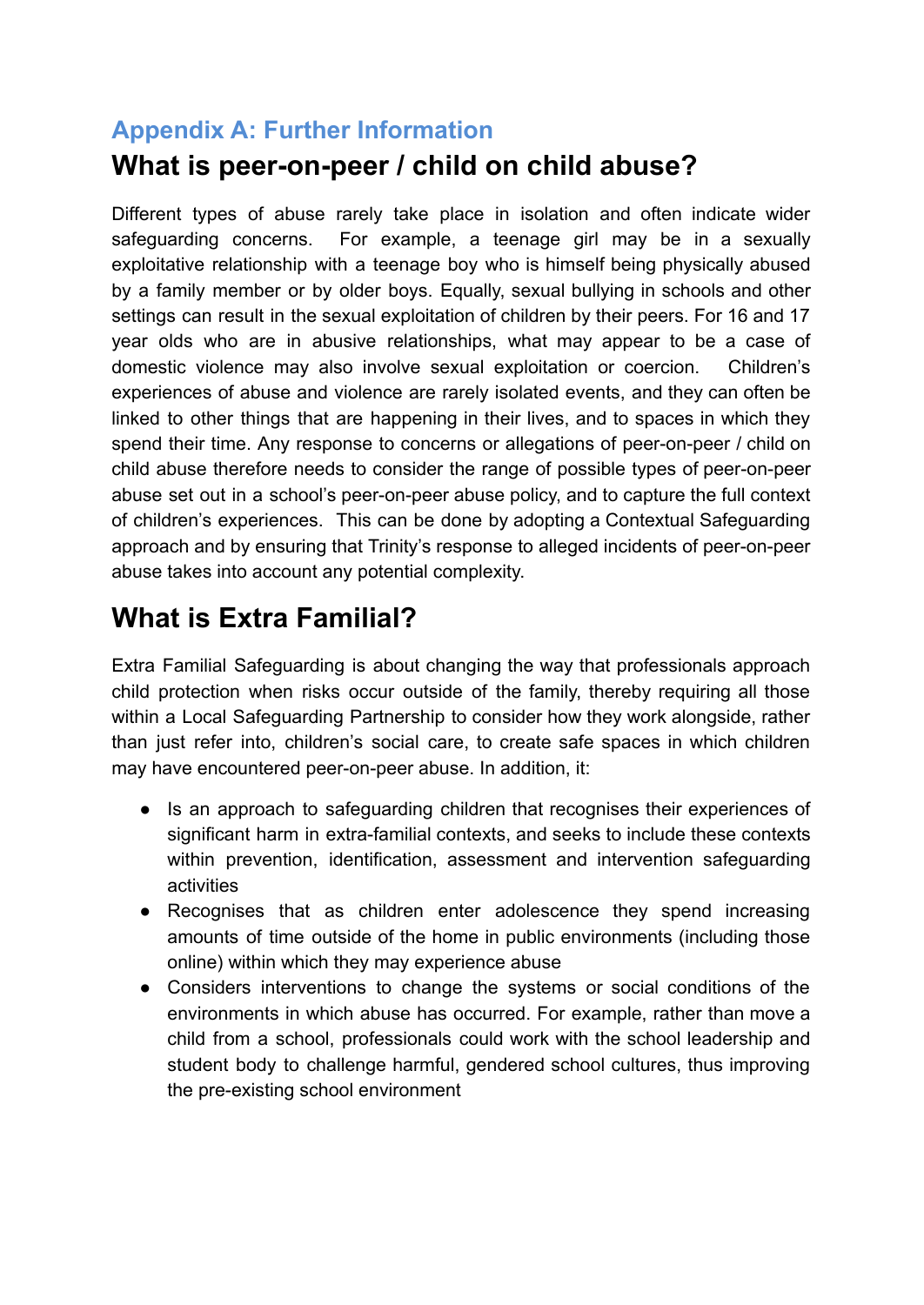## **Identifying and assessing behaviour**

## **Sexual Behaviour**

As the NSPCC explains `children's sexual behaviours exist on a wide continuum, from normal and developmentally expected to highly abnormal and abusive. Staff should recognise the importance of distinguishing between problematic and abusive sexual behaviour. As both problematic and abusive sexual behaviours are developmentally inappropriate and may cause developmental damage, a useful umbrella term is harmful sexual behaviours or HSB.'

Harmful sexual behaviours are defined as 'Sexual behaviours expressed by children…that are developmentally inappropriate, may be harmful towards self or others, or be abusive towards another child…or adult.

Staff should always use their professional judgment and discuss any concerns with the Safeguarding Team. Where an alleged incident involves a report of harmful sexual behaviour, staff should consult the DfE's Advice.

## **Other behaviour**

When drawing on Hackett's continuum, in order to assess the seriousness of other (i.e. non-sexual) alleged behaviour, it should be borne in mind that there are some aspects of Hackett's continuum which may not of course be relevant or appropriate to consider. For example, the issue of consent and the nuances around it, are unlikely to apply in the same way in cases where the alleged behaviour is reported to involve emotional and/or physical abuse, as it could in cases of alleged sexual behaviour which is reported to involve harmful sexual behaviour.

In addition, schools could be required to deal with cases involving a range of alleged behaviours including sexual behaviour, emotional, physical behaviour and digital behaviour.

It should also be recognised that the same behaviour presented by different children may be understood at different points on a spectrum, depending on the particular context. For example, an incident involving youth involved sexual imagery may be inappropriate in one context, for example, when exchanged between two 11 year old children in a consenting relationship, and abusive in another. For example, when it is (a) shared without the consent of the child in the image; (b) produced as a result of coercion; or (c) used to pressure the child into engaging in other sexual behaviours. A child's unique SEND profile and other developmental needs must also be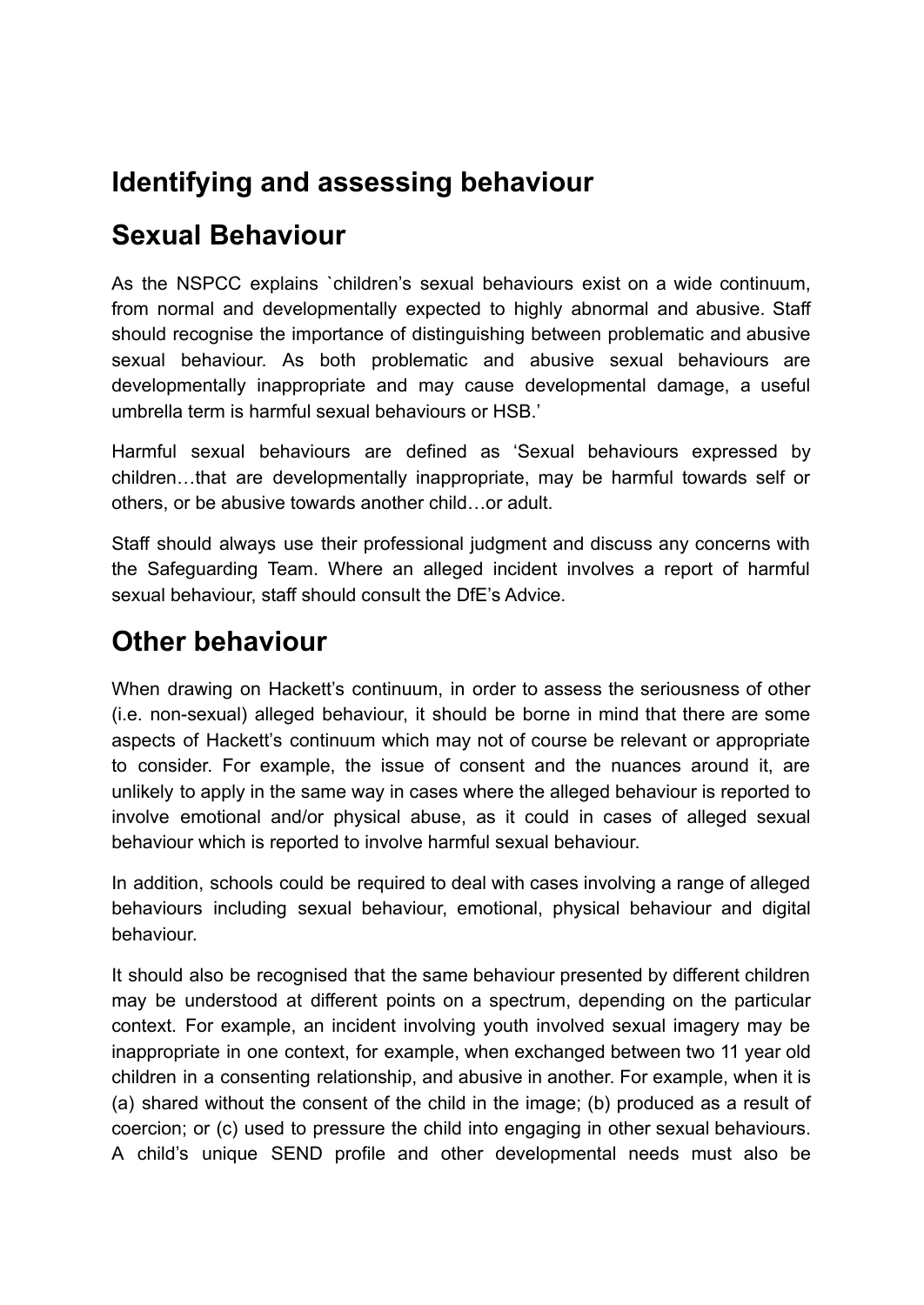considered when dealing with issues of behaviour especially where there is an imbalance of power based on SEND and developmental needs.

Behaviour which starts out as inappropriate may escalate to being problematic and then abusive, either quickly or over time. Intervening early and addressing any inappropriate behaviour which may be displayed by a child is vital, and could potentially prevent their behaviour from progressing on a continuum to becoming problematic, abusive and/or violent – and ultimately requiring (greater/more formal) engagement with specialist external and/or statutory agencies. For example, a physical fight between two children may not constitute peer-on-peer abuse where the fight is a one-off incident, but may be abusive where the child's/children's behaviour subsequently deteriorates into a pattern of bullying behaviour and requires a safeguarding response from a multi-agency partnership – including a statutory assessment of whether this has led, for example, to a risk of significant harm to a child.

The importance of intervening early and addressing any inappropriate behaviour does not just apply on an individual student basis, but could also apply to a cohort of the student body, such as a key stage, or across the student body as a whole.

Behaviour generally considered inappropriate may in fact indicate emerging concerning behaviour to which schools and colleges need to take a whole-educational provision approaches in order to prevent escalation. For example, where multiple boys are making inappropriate comments about girls, one-off sanctions are unlikely to be effective and wider actions should be considered, such as implementing a bystander intervention model throughout the school, or arranging for an external person to deliver a key stage intervention exercise; revising the school's curriculum and/or a discussion around whether anything is happening within the wider community that might be affecting the students' behaviour.

It will also be important to consider the wider context in which the alleged behaviour is reported to have occurred, and which may trigger the need for a referral. For example, some behaviour that is considered inappropriate may be capable of being dealt with internally. However, if there are wider safeguarding concerns relating to the child/children in question, a referral to statutory agencies may be necessary. Where the behaviour which is the subject to the concern(s)/ allegation(s) is considered or suspected by the Safeguarding Team to constitute peer-on-peer abuse, schools and colleges should follow procedures as set out in their Peer on peer abuse policy.

## **How can a child who is being abused by their peers or other children be identified?**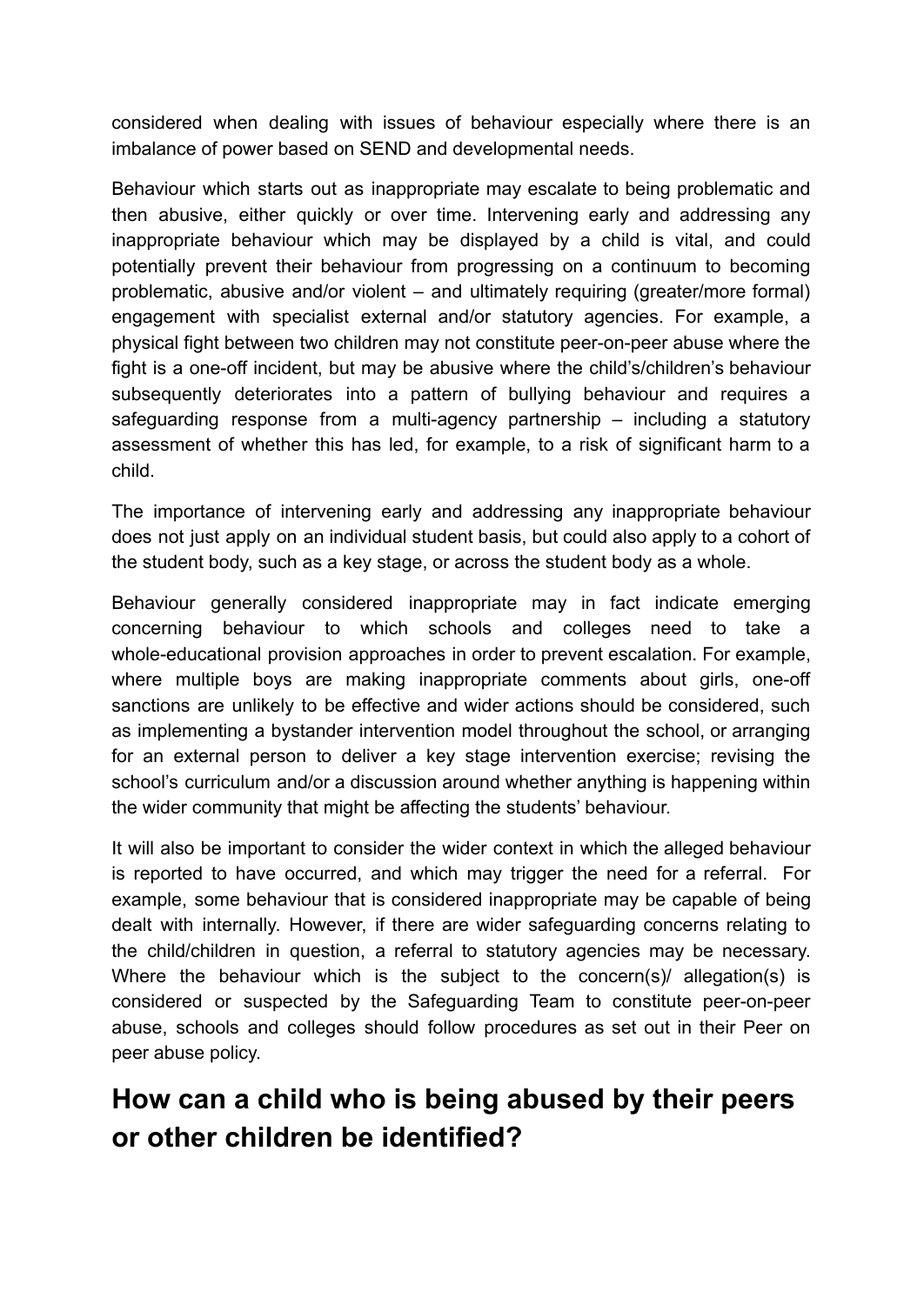Signs that a child may be suffering from peer-on-peer abuse can also overlap with those indicating other types of abuse and can include:

- Failing to attend school, disengaging from learning
- Struggling to carry out school related tasks to the standard ordinarily expected
- Physical injuries
- Experiencing difficulties with mental health and/or emotional wellbeing
- Becoming withdrawn and/or shy: experiencing headaches, stomach aches, anxiety and/or panic attacks; suffering from nightmares or lack of sleep or sleeping too much
- Broader changes in behaviour including alcohol or substance misuse
- Changes in appearance and/or starting to act in a way that is not appropriate for the child's age
- Abusive behaviour towards others

Abuse affects children very differently. The above list is by no means exhaustive, and the presence of one or more of these signs does not necessarily indicate abuse. The behaviour that children present with will depend on their particular circumstances.

Rather than checking behaviour against a list, staff should be trained to be alert to behaviour that might cause concerns, to think about what the behaviour might signify, to encourage children to share with them any underlying reasons for their behaviour and, where appropriate, to engage with their parents so that the cause(s) of their behaviour can be investigated. Where a child exhibits any behaviour that is out of character or abnormal for his/her age, staff should always consider whether an underlying concern is contributing to their behaviour (for example, whether the child is being harmed or abused by their peers) and, if so, what the concern is and how the child can be supported going forwards.

The power dynamic that can exist between children is also very important when identifying and responding to their behaviour: in all cases of peer-on-peer abuse a power imbalance will exist within the relationship. This inequality will not necessarily be the result of an age gap between the child responsible for the abuse and the child being abused. It may, for example, be the result of their relative social or economic status. Equally, while children who abuse may have power over those who they are abusing, they may be simultaneously powerless to others.

## **Safety plans**

In deciding (a) whether a safety plan would be appropriate; and (b) which children require a safety plan, the Safeguarding team should consider: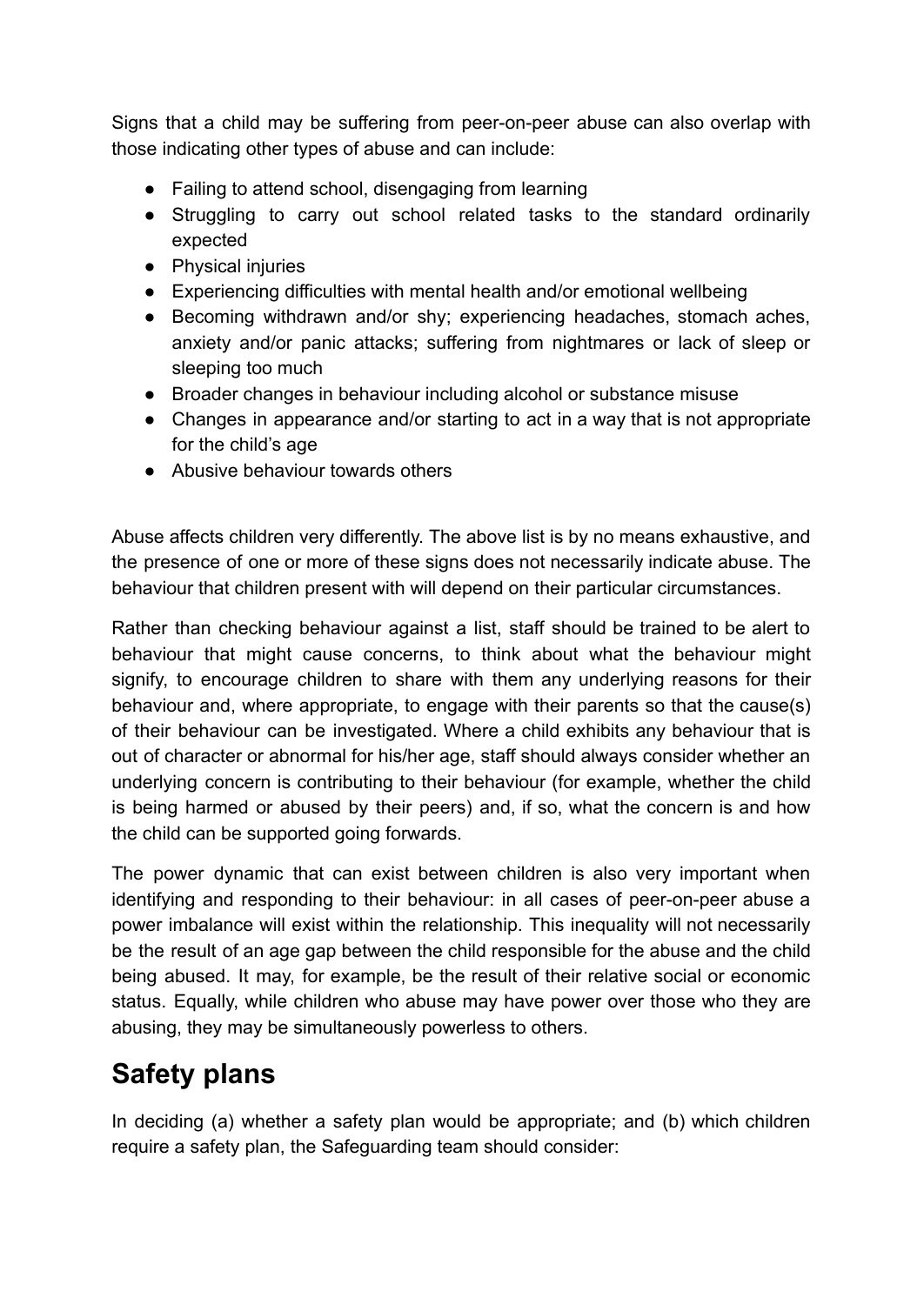- The extent to which a child may have experienced or otherwise been affected by the alleged behaviour, and the impact on them. This will depend not only on the child's involvement in or proximity to the alleged behaviour, but also on factors such as their possible wider circumstances and needs, their age and understanding, and the extent to which the alleged behaviour might trouble or distress other children, or expose them to inappropriate sexual behaviour,
- The importance of early intervention to address and to prevent escalation of inappropriate and/or problematic behaviours
- Whether there are any wider safeguarding concerns about a child for example, where a child's behaviour may be considered to be inappropriate or problematic on Hackett's continuum, or at risk of escalating, the Safeguarding team and/or external agencies may determine that a safety plan is required to control emerging risks.

In all cases where a safety plan is not considered to be appropriate, the school should nonetheless take steps to safeguard and support the/each child who is allegedly responsible for the behaviour, and any children affected by it, and should continue to monitor the situation. If risks increase consideration should again be given to developing a safety plan. A safety plan should be developed in consultation with key statutory agencies to whom any referral and/or report is necessary.

In developing a safety plan the school should:

- Always have regard to Keeping Children Safe in Education 2021 and Working Together to Safeguard Children (July 2018), and make a referral to children's social care and, if appropriate, report to the police, whenever a child has been harmed, is at risk of harm, or is in immediate danger. Where a report of rape, assault by penetration or sexual assault is made, this must be reported to the police. Whenever a referral is made to children's social care and/or a report to the police, the school should inform children's social care and/or the police of the school's need to have a safety plan. Careful liaison with children's social care and/or the police should help the school to develop any such plan
- Consult children's social care, adult social care and/or local MASH (or equivalent), and/or other relevant agencies in accordance with the Local Safeguarding Partnership's procedures (where the child lives) regarding the concern(s) or allegation(s) and need to have a safety plan, and seek their agreement to the plan whenever possible
- Consult the police, where they are involved, to seek advice, and agreement whenever possible, on the safety plan, and ensure that the safety plan does not prejudice any criminal investigation(s), and that it protects all children involved in any such investigation(s) to the greatest extent possible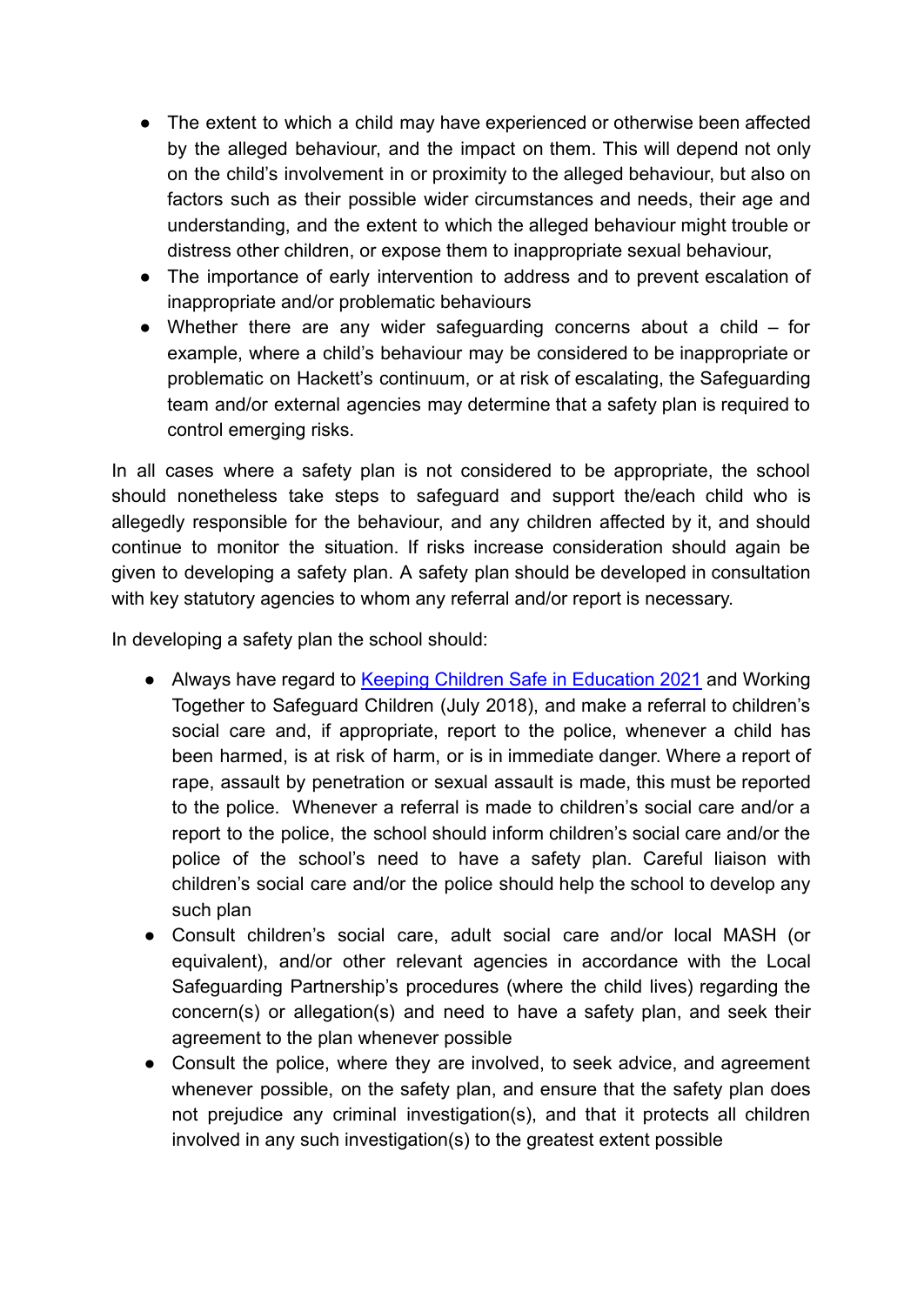- If an agency is not, for whatever reason, engaging, then the Trinity should advise the agency that it intends to develop a safety plan for the/each child concerned. Trinity should also consider escalating their referral if they believe children's social care, adult social care and/or the police should be engaged. The school should share its safety plan with children's social care and the police where they are involved. The safety plan should be consistent with any risk assessments or plans made by children's social care, the police, or any other professionals working with the child
- Give consideration to consulting and involving the/ each child and their parents about the development of their safety plan, in accordance with any given by children's social care and/or the police. Where a report has been made to the police, Trinity should consult the police, and agree what information can be disclosed to the/each child who is allegedly responsible for the behaviour and their parents. There may be other circumstances where there are legitimate obstacles presented to parental knowledge/engagement – for example, if there is a suggestion or concern that informing the parents will put the/any child at additional risk; in these cases the school should work closely with children's social care and/or the police to take advice on how best to proceed
- A safety planning meeting may be helpful to develop the safety plan. Where such a meeting is to be held, careful consideration will need to be given to whether the child presenting the alleged behaviour, and/or their parents should attend. Where a child or parent does not attend, their wishes and feelings should still be sought in relation to any proposed safety plan in advance of the meeting by a professional – in the case of the child, with a designated trusted professional with whom he/she has a positive relationship. A version of the plan which is appropriate for the child's age and level of understanding should be provided to the child and their parents. Efforts should also be made to ensure that they understand what is proposed and to seek their agreement to the arrangements.

These steps will help to ensure that the safety plan is appropriately tailored to the/each child's needs and will enable the school to work with others in an effort to meet these needs in the longer-term.

A safety plan should:

- Be proportionate and not stigmatise the child/ children allegedly responsible for or affected by the behaviour,
- Set out relevant background information including an overview of the context, the specific concern(s) or allegation(s), any relevant detail about the relationships, and any power differentials between the child/children allegedly responsible for the behaviour, and any children affected by it, the frequency of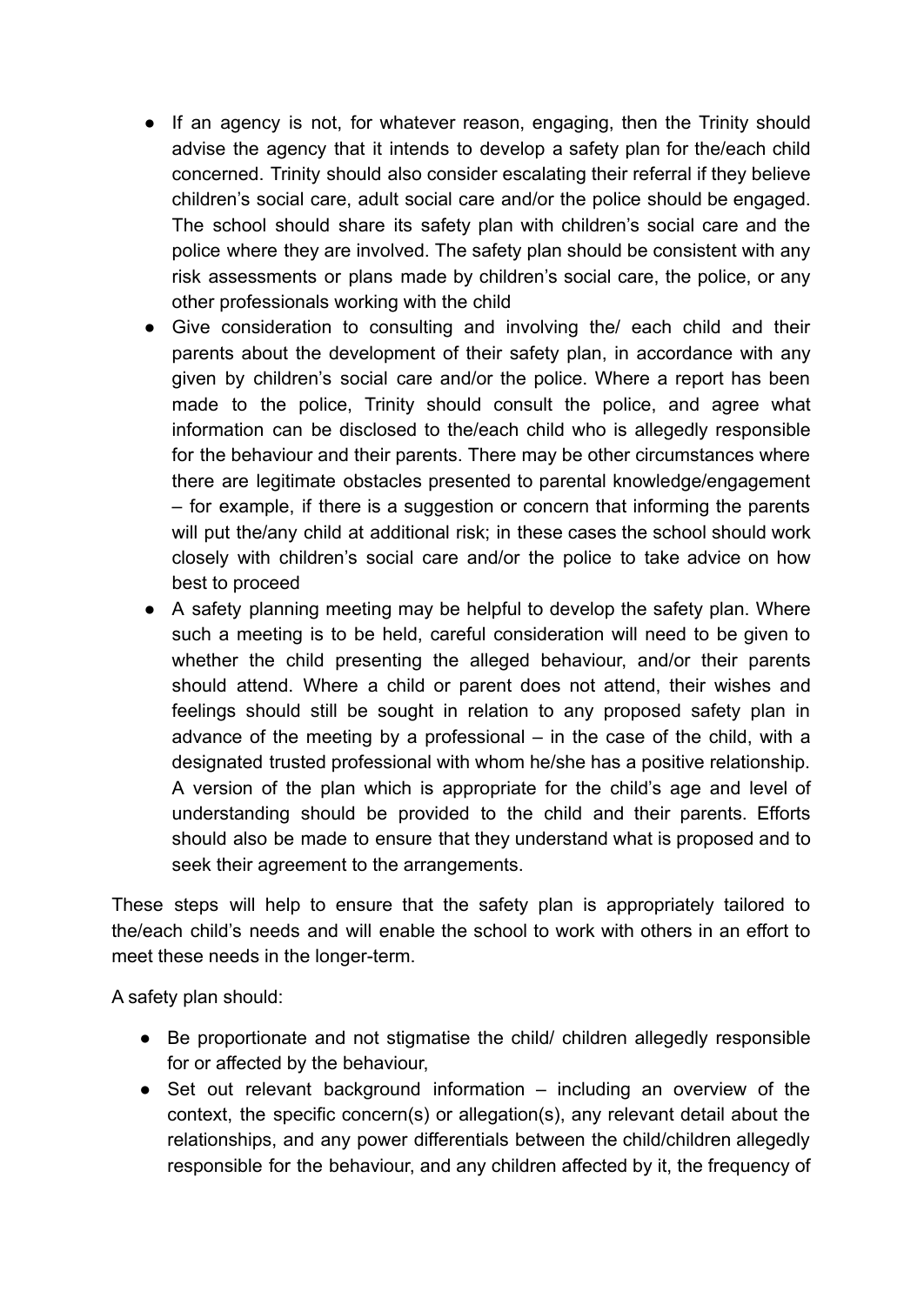the alleged behaviour and any changes in it over time. Details should also be shared of action taken regarding the alleged concern(s) or allegation(s), and any advice provided by children's social care, and/or local MASH (or equivalent), and/or other relevant agencies in accordance with the Local Safeguarding Partnership's procedures, and/or the police, and/or any other professional(s) working with the child/children,

- Set out any relevant information regarding the child/children concerned. For example, any relevant medical information, any previous concerns about the child's/children's behaviour, needs or harm that the child/children may have been exposed to in the past. Information should be shared on their wishes and feelings regarding the proposed safety plan. Consideration may need to be given to having two or more separate but aligned safety plans for the child who is allegedly responsible for the behaviour, and the child or children affected by it
- identify and assess the nature and level of risk that is posed and/or faced by the child/children in school such as that which may arise in relation to locations, activities, contact with particular students, or transport arrangements to and from school; and contexts outside the school, including at home, in relationships with friends, peer groups, interactions in the neighbourhood and/or during online activity
- Set out the steps and controls that can be put in place to reduce or manage any risk. Issues that may be addressed include:
	- 1. How safety will be ensured in the classroom, out of the classroom, on transport, and during unstructured or extra-curricular activities, including trips and residential stays away from school. This may involve separating the child/children who present risk from other children who may be affected by the alleged peer-on-peer abuse
	- 2. How to ensure that the child/children reportedly affected by the alleged behaviour feel(s) supported, including by appointing a trusted member of staff (a 'critical friend') with whom they can speak if they have existing concerns or if there are any future developments which cause them concern,
	- 3. How best to draw on any other trusting relationships where these exist, and create them where they do not, to provide the children concerned with support and a sense of belonging,
	- 4. Where relevant, how to manage the child's/children's behaviour this can be done in a number of ways including, for example, by way of a de-escalation plan for staff which identifies any triggers, explains how their behaviour can escalate, sets out the function of the behaviour for the child /children, and proposes an appropriate action or response to it; identifying language that should be used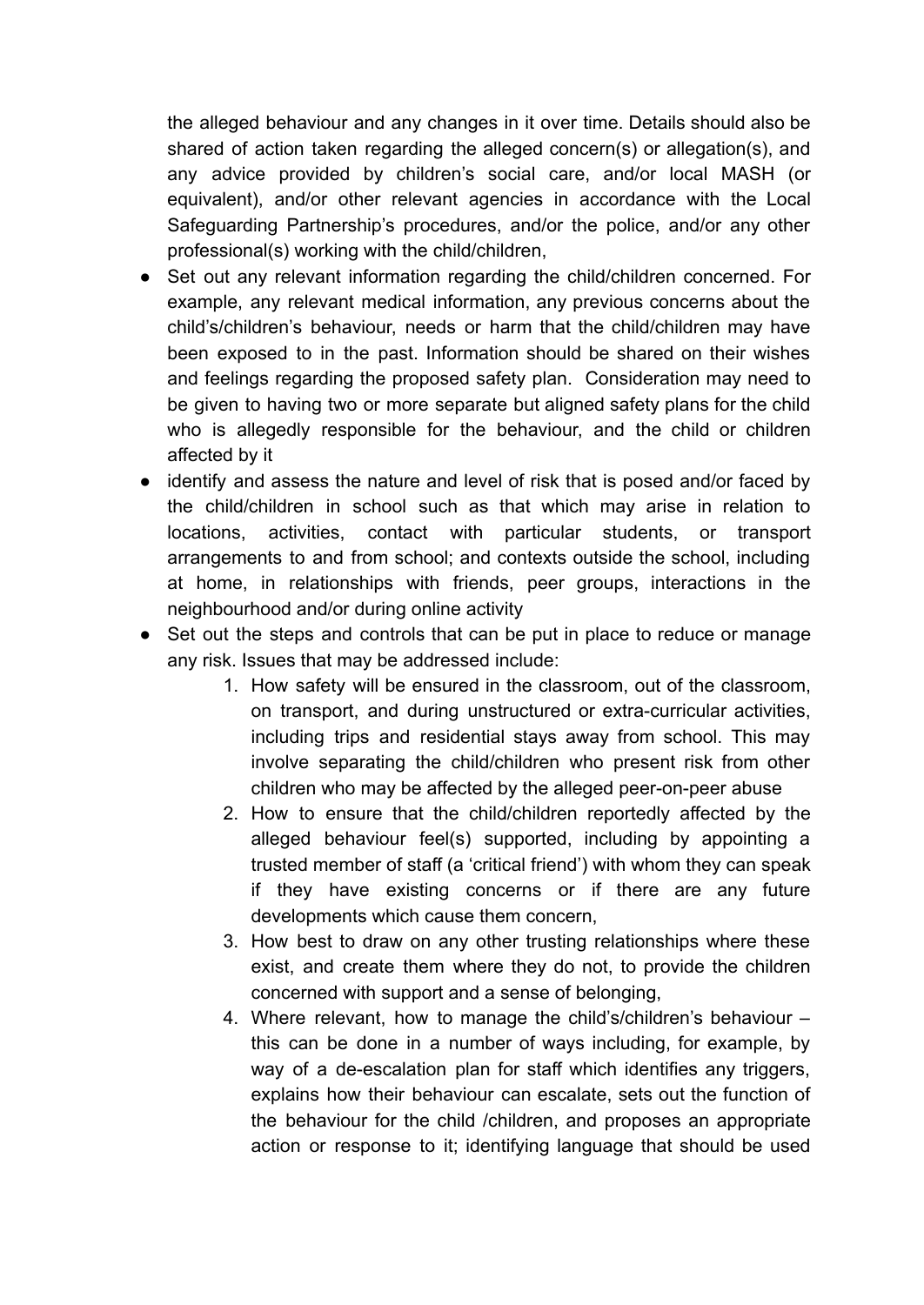and avoided; a positive handling plan; or implementing controls and measures to reduce or manage any risk,

- 5. Whether restorative action would be appropriate and, if so, how best to take such action, bearing in mind the specific needs of the child/children concerned, and the appropriateness of any such action given the nature and seriousness of the concern(s) or allegation(s). Advice should be taken from children's social care, specialist sexual violence services, and the police where they are involved (if so, proposed restorative action could otherwise jeopardise a police investigation),
- 6. Whether any targeted interventions are needed to address the underlying attitudes or behaviour of the child/children, any emotional and behavioural disorders, developmental disorders, or learning difficulties, and/or to meet the child's/ children's psychological, emotional or physical needs; drawing on local statutory, private and/ or voluntary services as appropriate, and
- 7. Whether the behaviour is of such high risk that suitable controls cannot be put in place within the school setting which would enable it to be adequately managed. In this case consideration will need to be given to alternative plans for the child/children presenting the alleged behaviour. The principle that any child who is reported to have experienced peer-on-peer abuse should not have restrictions or controls placed on them as a result of another child's alleged behaviour should be given priority consideration.
- Identify and consider how to build on strengths and positive aspects that the/each child possesses and/or is exposed to, such as those emanating from activities or lessons that the child enjoys and engages with; positive characteristics and skills that the child possesses; and/or trusting relationships with the child's family, other students or staff,
- Assess any risks that are posed and/or faced by the wider school community (including all other students and, where appropriate, staff and parents) and identify any steps that the school can take to mitigate these risks. This may include:
	- 1. Consideration of how to support any students (and, where appropriate, staff and parents) who know about and/or may be affected by the alleged behaviour, and/or who may be required to participate in any investigation(s) – where these students have their own standalone safety plan, they should cross refer to and be consistent (where appropriate) with one another
	- 2. Consideration of work that can be undertaken with the wider staff or student population to help to protect children against peer-on-peer abuse in the future. Careful consideration will need to be given to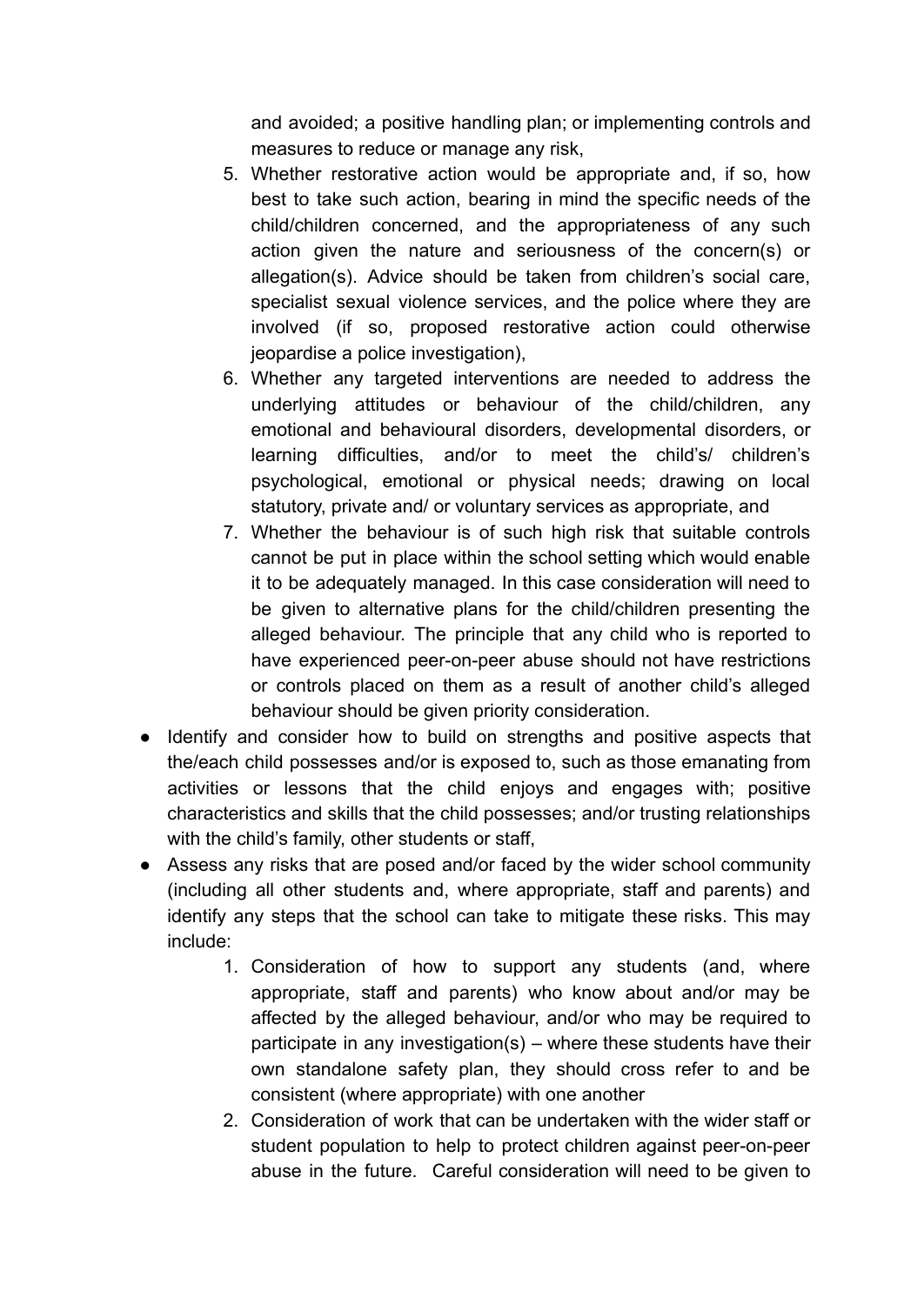managing confidentiality for children affected by the alleged behaviour or engaged themselves in any such behaviour.

- Set out the steps needed to implement the safety plan, including how to communicate with and what information should be shared with relevant staff members – in the strictest confidence – so that they are able to implement the actions set out in the plan and safeguard the children concerned appropriately
- Be reviewed at regular intervals, or if there is a change in perceived risks or circumstances. Reviews should be carried out in light of the children's ongoing needs to ensure that real progress is being made which benefits the children concerned.

If at any stage the risk increases, there is a further alleged incident, or any individual child's needs escalate, the Safeguarding team should contact children's social care, and/or local MASH (or equivalent), and/or other relevant agencies in accordance with the Local Safeguarding Partnership's procedures where that child lives, to determine the appropriate course of action. In the event that any new information is disclosed at any time indicating a child may have been harmed, is at risk of harm, or is in immediate danger, the school should again follow local safeguarding procedures in line in with Keeping Children Safe in [Education](https://assets.publishing.service.gov.uk/government/uploads/system/uploads/attachment_data/file/892394/Keeping_children_safe_in_education_2020.pdf) 2021 and Working Together to Safeguard Children (July 2018), and make a new referral to children's social care and, if appropriate, report to the police. Similarly, any new information disclosed at any time regarding alleged rape, assault by penetration or sexual assault must always be shared with the police.

#### **Rape Culture**

Trinity School and College recognises the term Rape Culture as an environment in which rape is prevalent and in which sexual violence against women is normalised and excused in the media and popular culture. Trinity School and College recognise that Rape Culture is perpetuated through the use of misogynistic language, the objectification of women's bodies, and the glamorisation of sexual violence, thereby creating a society that disregards women's rights and safety.

Trinity School and College will not tolerate any behaviour which is deemed to promote Rape Culture and will take action against it inline with the Behavioural Policy. This action is also likely to include steps, as set out in the Peer on Peer/ Child on Child Policy such as; safety plans, referrals to local safeguarding partnerships, the Police and any other associated safeguarding responses which are appropriate to the individual case. Appropriate safeguarding responses will include responses both for the individual who has experienced and reported Rape Culture and for the individual who has displayed behaviours which are identified as those of Rape Culture.

Trinity School and College recognises those who have experienced Rape Culture may require ongoing emotional wellbeing and mental health support and that these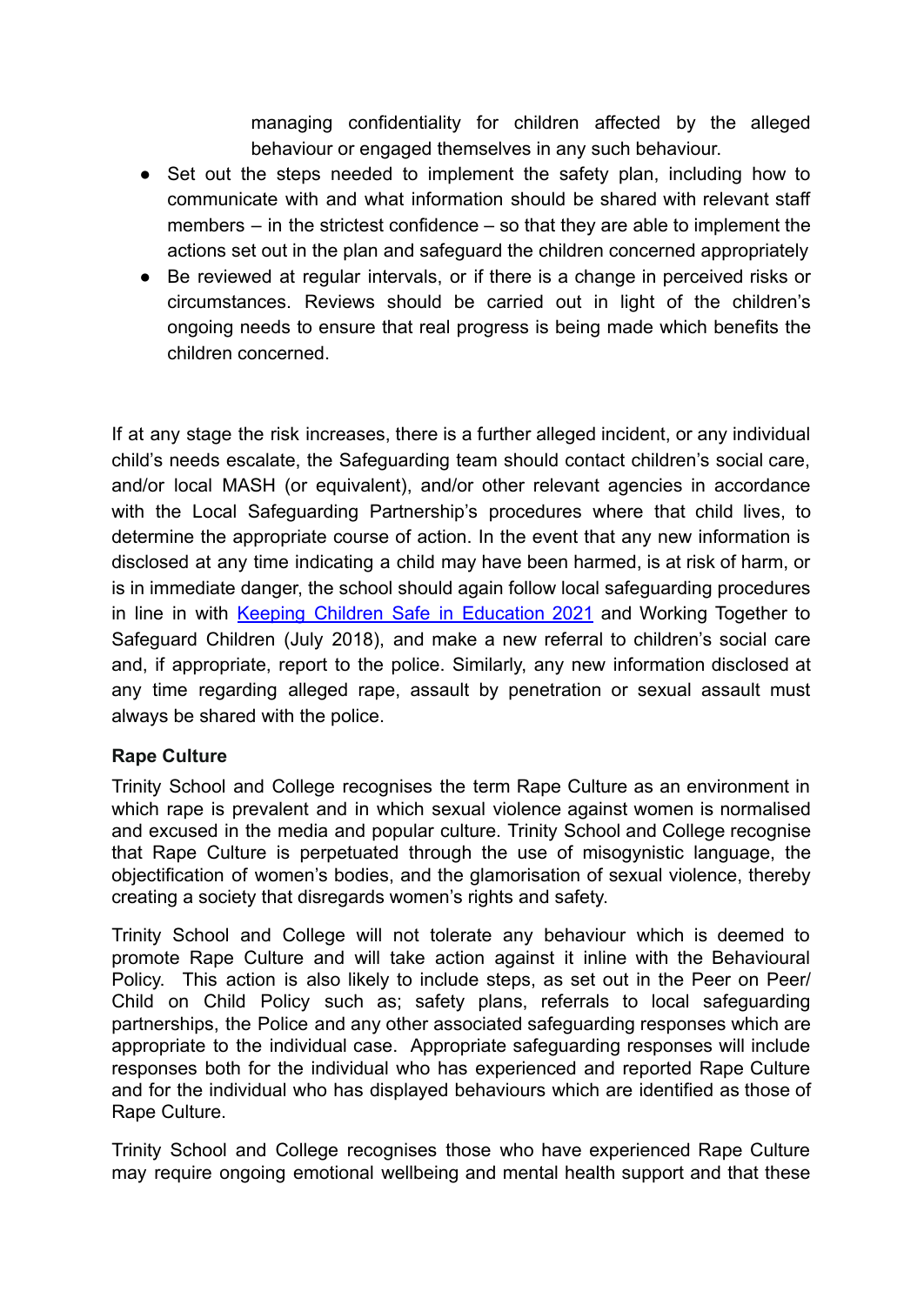needs may change or emerge as the individual matures. Trinity School and College will ensure emotional wellbeing and mental health support is inplace, which may include seeking a referral to support services such as CAMHS/NELFT, Family Matters or the NSPCC for example.

The NSPCC Rape Culture advice and support line can be used to access support for those who have experienced Rape Culure as well as to access advice for professionals.

#### **Dedicated NSPCC helpline 0800 136 663**

Trinity School and College actively seeks to educate against Rape Culture through Sex and Relationships Curriculum content as detailed in the Relationships and Sex Education Policy.

It is an expectation that all staff identify and report all incidents, or suspected incidents, which could be classified as part of Rape Culture to the safeguarding team immediately. Should a member of staff have reason to believe or feel that their report has not been acted upon, it is an expectation that the member of staff escalates the issue to the Safeguarding and LAC Manager, Interim Headteacher School and College or follow the whistleblowing procedure as appropriate. It is an expectation, discussed within the Staff Code of Conduct, that all staff behave in such a way whereby they act as role models for students through their behaviour, interactions with staff and students alike and through the promotion of a safe and respectful Trinity learning community.

All staff have completed Rape Culture awareness training in April 2021 and completed a questionnaire as evidence of understanding.

#### **Sexual Harassment and Sexual Violence**

Sexual violence and sexual harassment can occur between two children of any age and sex, from primary through to secondary stage and into colleges. It can occur through a group of children sexually assaulting or sexually harassing a single child or group of children. Sexual violence and sexual harassment exist on a continuum and may overlap; they can occur online and face to face (both physically and verbally) and are never acceptable.

Children who are victims of sexual violence and sexual harassment wherever it happens, will likely find the experience stressful and distressing. This will, in all likelihood, adversely affect their educational attainment and will be exacerbated if the alleged perpetrator(s) attends the same school or college. The impact of experiencing sexual violence and sexual harassment can be significant and long lasting. Victims may require a package of support over time which is reassessed and adapted as the victim matures and needs change.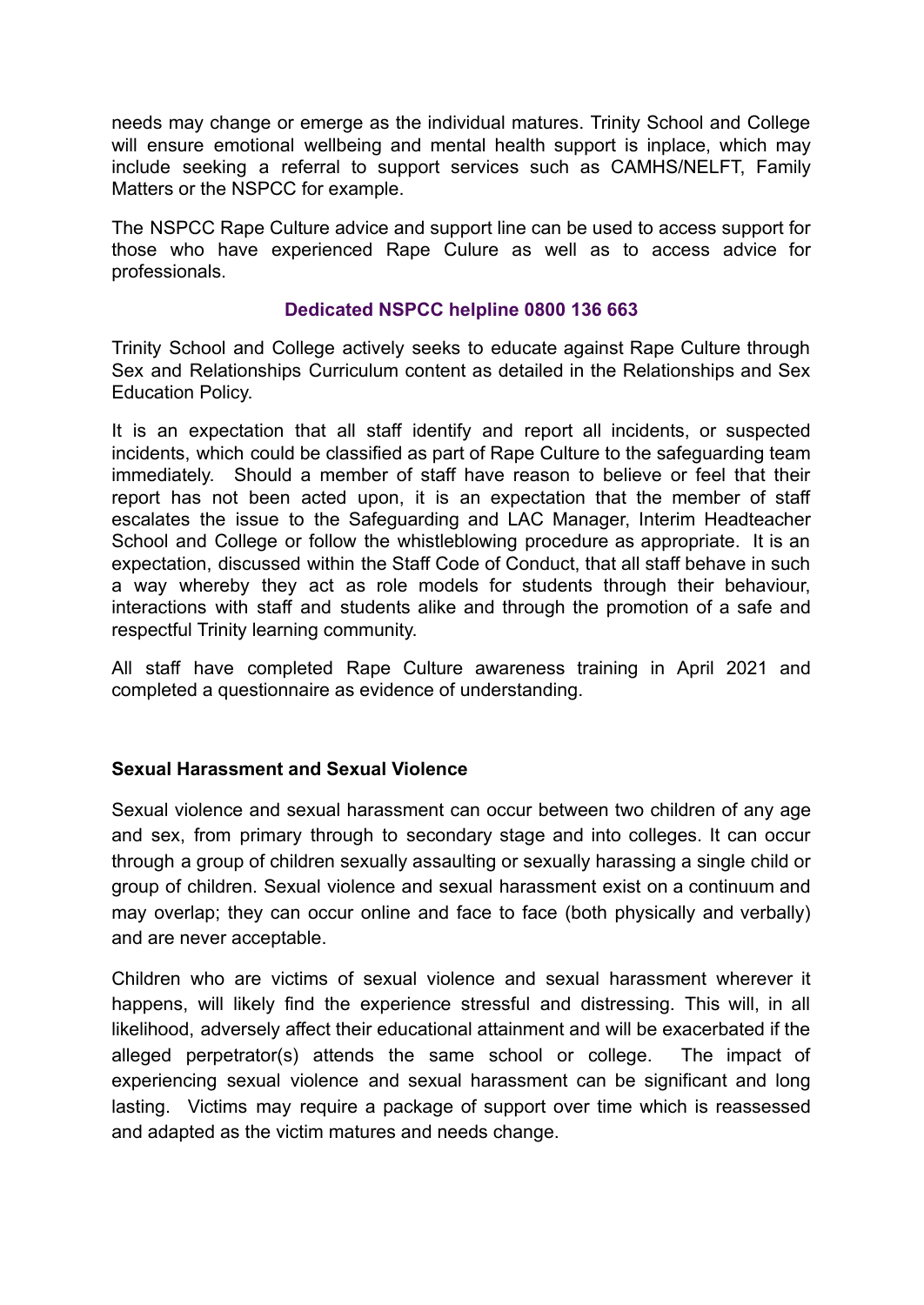All victims must be reassured that they are being taken seriously and that they will be supported and kept safe. A victim should never be given the impression that they are creating a problem by reporting sexual violence or sexual harassment. Nor should a victim ever be made to feel ashamed for making a report.

Similarly, perpetrators of sexual violence and sexual harassment must not be seen simply as perpetrators. It is likely that a child or young person who abuses a peer may be being abused or exploited themselves. As with all safeguarding cases, the wider context and possibility of extra familial harm must be assessed.

Trinity's Peer on Peer / Child on Child Abuse, Child Protection and Behaviour policy must be read in conjunction with this policy as well as government guidance [Sexual](https://www.gov.uk/government/publications/sexual-violence-and-sexual-harassment-between-children-in-schools-and-colleges) [Violence and Sexual Harassment between children in schools and colleges.](https://www.gov.uk/government/publications/sexual-violence-and-sexual-harassment-between-children-in-schools-and-colleges)

As stated within Trinity's Peer on Peer / Child on Child Abuse Policy, the management of reports of sexual violence and sexual harassment is likely to involve an assessment of risk of future harm, consultation and referral with safeguarding partners including the Police and may invoke a response in line with Trinity's behaviour Policy.

All staff have a responsibility to report any concerns about sexual violence, sexual harassment or peer on peer abuse they have witnessed, heard students or staff talking about or any situations where they suspect abuse has taken place. Staff must not assume that other members of staff will have reported the issue. All staff have a responsibility as education professionals in a position of trust and in line with the staff code of conduct to model appropriate behaviours and attitudes in the workplace and within their personal lives.

If a report is determined to be unsubstantiated, unfounded, false or malicious, the designated safeguarding lead will consider whether the child and/or the person who has made the allegation is in need of help or may have been abused by someone else and this is a cry for help. In such circumstances, a referral to children's social care may be appropriate. If a report is shown to be deliberately invented or malicious, Trinity will consider whether any disciplinary action is appropriate against the individual who made it in line with the behaviour policy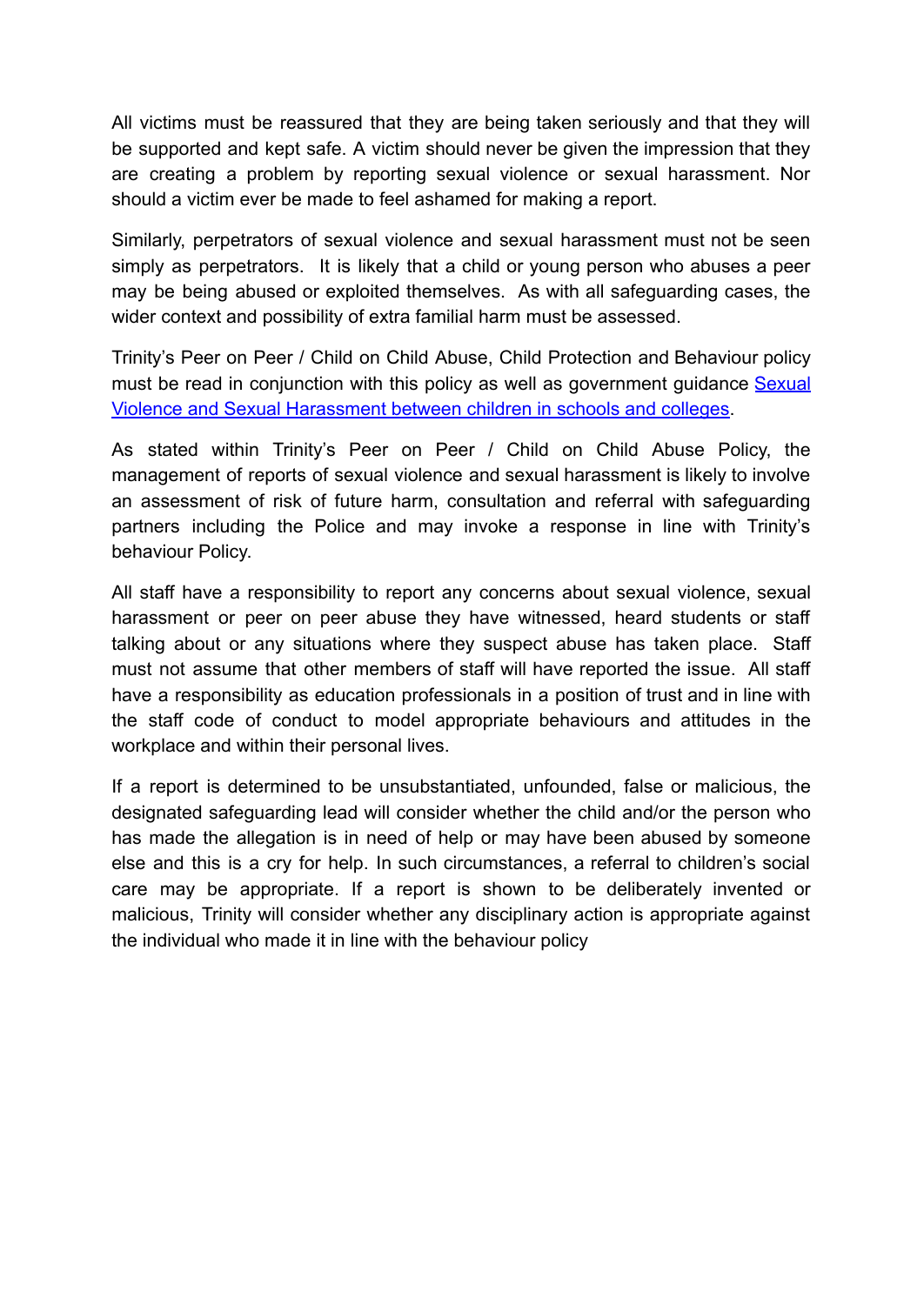### **Appendix B: Local Safeguarding Partnership contacts**

Medway Safeguarding Children Partnership contact details:

#### **General enquiries**

Telephone: 01634 336 329

Email: [mscp@medway.gov.uk](mailto:mscb@medway.gov.uk)

Address: 5th Floor, Gun Wharf, Dock Road, Chatham, Kent, ME4 4TR

#### **MSCP Team**

- Independent Scrutineer Rory Patterson
- Independent Scrutineer for the Secure Estate John Drew
- MSCP Head of Service Rebecca Cooper
- MSCP Business Manager Simon Plummer
- MSCP Development Officer and Child Death Review Co-ordinator Kirstie King and Jennie Edwards
- MSCP Training Officer Kerry McMorris
- MSCP Project Support Officer Claire West and Rhonda Barker
- MSCP Administrator Jade Baker

#### **Report a death of a child**

To report the death of a child who is usually resident in Medway, or who has died in Medway use the details below.

[Child Death Overview Process](https://www.medwayscp.org.uk/mscb/info/4/advice-resources-professionals/68/child-death-overview-process)

MSCP Child Death Review Coordinator 01634 336 340

#### **MSCP Training**

To book a place on MSCP training, please phone 01634 332 256.

MSCP training email address: [mscptraining@medway.gov.uk](mailto:mscbtraining@medway.gov.uk)

You can also contact the MSCP Training Officer on 01634 334 461.

#### **Local Authority Designated Officer (LADO)**

LADO Officers provide advice and guidance to employers and voluntary organisations that have concerns about a person working or volunteering with children and young people who may have behaved inappropriately or if information has been received that may constitute an allegation.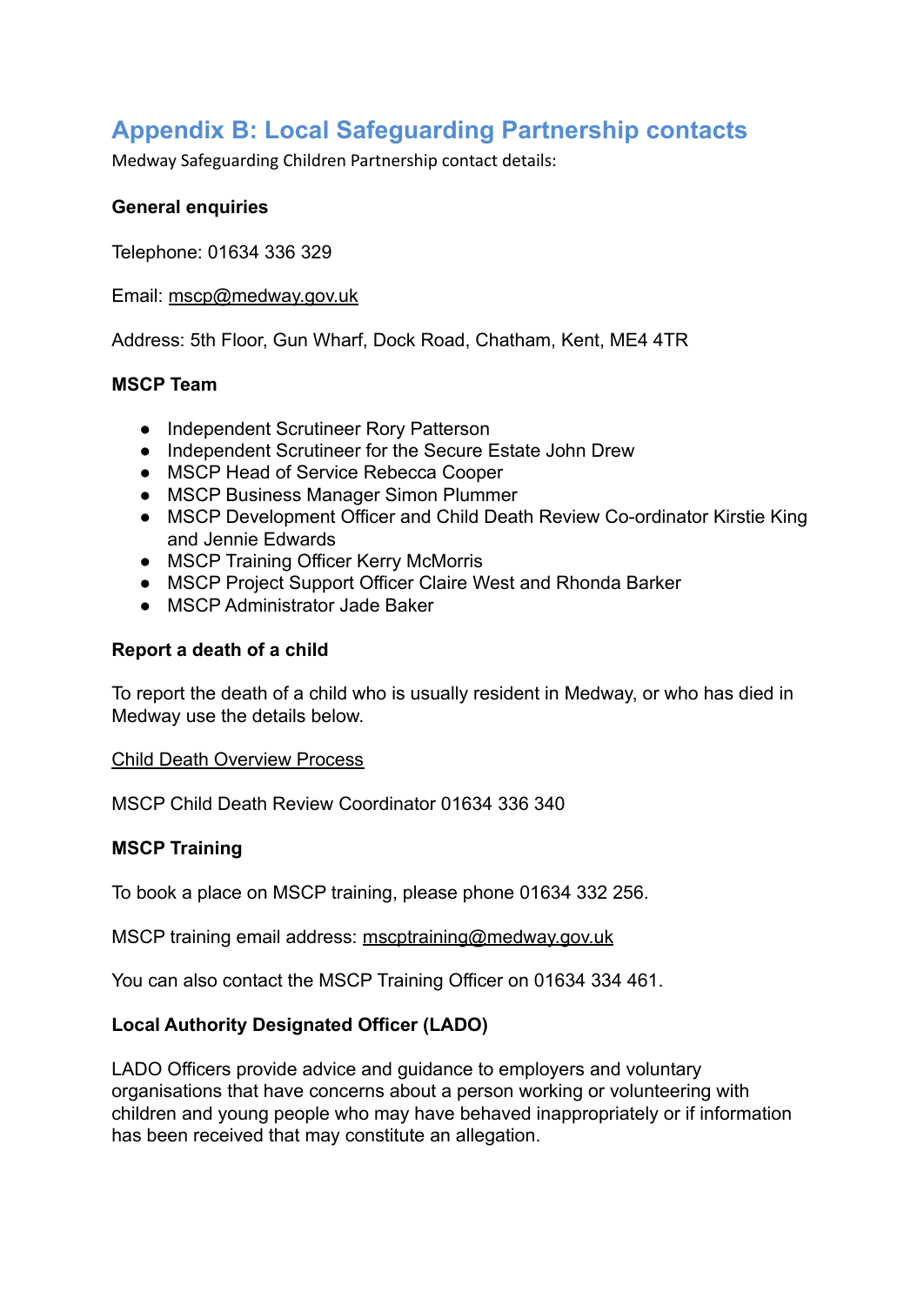Telephone: 01634 331 065

Email: [child.protection@medway.gov.uk](mailto:child.protection@medway.gov.uk)

Secure email: child.protection@medway.gov.uk.cism.net (this email will not work if you do not have a cjsm account)

More about **[LADO and LADO referral forms](https://www.medwayscp.org.uk/mscb/info/4/advice-resources-professionals/2/concerned-childcare-professional)** 

#### **Concerns that a child in Medway may be suffering from harm**

If you are a member of the public and have a concern about a child or young person living in Medway report using the details below.

Telephone: 01634 334 466

Email: [ss.access&info@medway.gov.uk](mailto:ss.access&info@medway.gov.uk)

| Kent Safeguarding Children Multi-Agency Partnership       |                     |
|-----------------------------------------------------------|---------------------|
| Room 2.71                                                 |                     |
| <b>Sessions House</b>                                     |                     |
| <b>County Road</b>                                        |                     |
| Maidstone                                                 |                     |
| <b>ME14 1XQ</b>                                           |                     |
| Tel: 03000 42 11 26                                       |                     |
| Email: kscmp@kent.gov.uk                                  |                     |
| www.kscmp.org.uk                                          |                     |
| <b>Kent Front Door</b>                                    |                     |
| Kroner House                                              |                     |
| Eurogate Business Park                                    |                     |
| Ashford                                                   |                     |
| <b>TN24 8XU</b>                                           |                     |
| Tel: 03000 41 11 11                                       |                     |
| Email:frontdoor@kent.gov.uk                               |                     |
| <b>Out of Hours</b>                                       |                     |
| Tel: 03000 41 91 91                                       |                     |
| <b>Education Safeguarding Service Contacts</b>            |                     |
| <b>Head of Service</b>                                    | Tel: 03000 41 57 88 |
| <b>Training and Development Manager</b>                   | Tel: 03000 41 87 07 |
| <b>Education Safeguarding Advisor - Online Protection</b> | Tel: 03000 41 57 97 |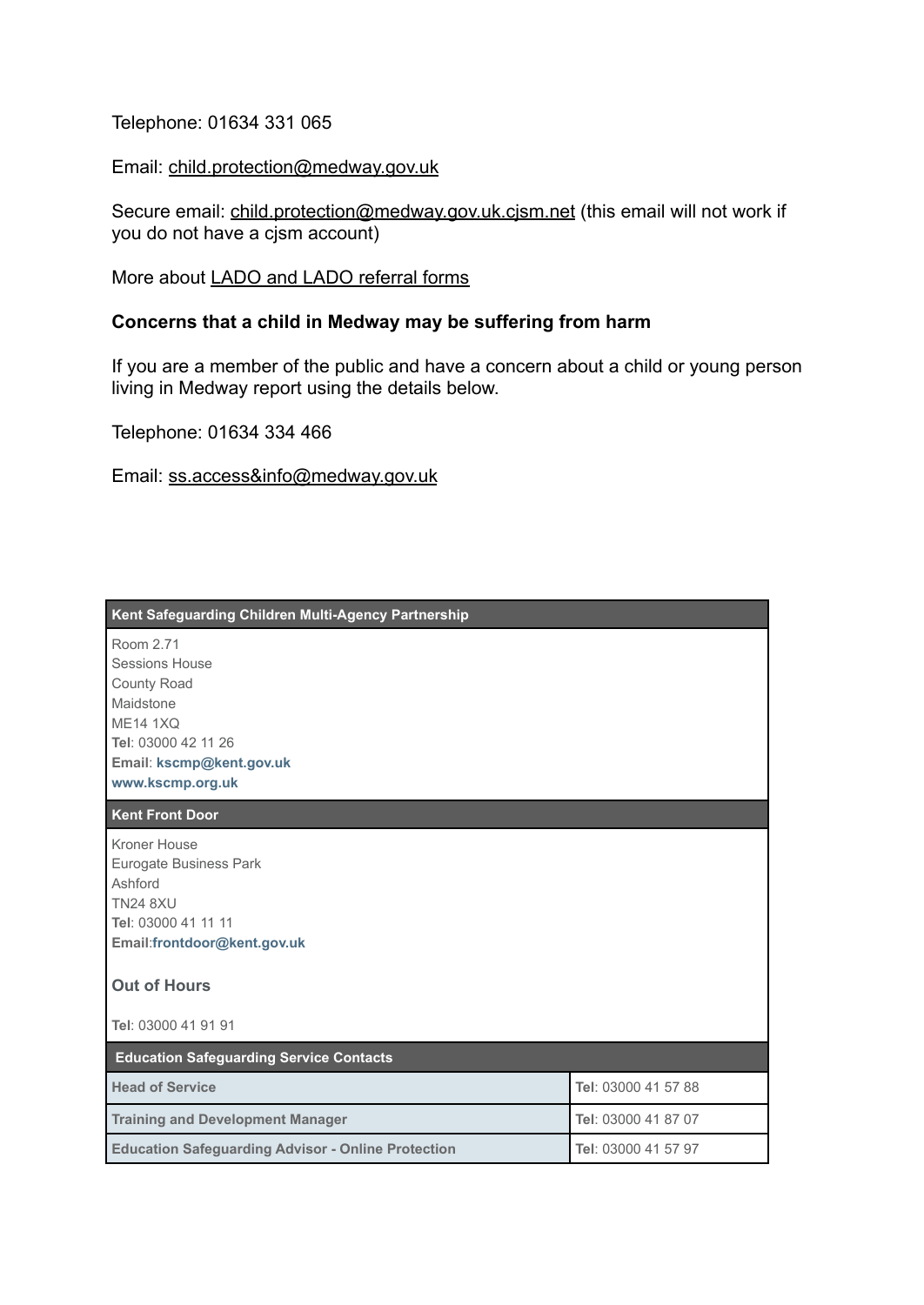| <b>West Kent Area</b><br><b>Area Safeguarding Adviser (Education)</b>  | Tel: 03000 41 22 84                                                              |
|------------------------------------------------------------------------|----------------------------------------------------------------------------------|
| <b>Fast Kent Area</b><br><b>Area Safeguarding Adviser (Education)</b>  | Tel: 03000 41 85 03                                                              |
| <b>South Kent Area</b><br><b>Area Safeguarding Adviser (Education)</b> | Tel: 03000 41 56 48                                                              |
| <b>North Kent Area</b><br><b>Area Safeguarding Adviser (Education)</b> | Tel: 03000 41 24 45                                                              |
| <b>Additional Contacts</b>                                             |                                                                                  |
| <b>NHS England: Kent and Medway Area Team</b>                          | Tel: 01732 375 200                                                               |
| Kent and Medway Fire and Rescue Service                                | Tel: 01622 692 121                                                               |
| <b>Kent and Medway Police</b>                                          | Tel: 101 and ask to speak to<br>someone in the Child Abuse<br>Investigation Unit |
| <b>National Probation Service</b>                                      | Tel: 03000 47 63 25                                                              |
| Kent, Surrey & Sussex Community Rehabilitation Company                 | Tel: 03000 47 30 00                                                              |
| <b>LADO</b>                                                            | Tel: 03000 41 08 88                                                              |
| <b>Designated Nurse for Safeguarding</b>                               | Tel: 01634 335 043<br>(Safeguarding Team<br>Secretary)                           |
| <b>CXK</b>                                                             | Tel: 01233 224 244                                                               |

## **Appendix C: School and College Safeguarding Team**

| <b>Cavendish Safeguarding</b><br><b>Director</b> | Stephen Aiano      | <b>Cavendish Director</b>                     |
|--------------------------------------------------|--------------------|-----------------------------------------------|
| Designated Safeguarding<br>Leads                 | Paula Brett        | Safeguarding and LAC Manager,<br><b>DLACT</b> |
|                                                  | Jackie Woolmer     | Deputy Safeguarding and LAC Manager           |
|                                                  | <b>Chloe Boyle</b> | <b>Safeguarding Coordinator</b>               |
| Safeguarding DSL trained<br>staff                | Joanne Baker       | Interim Headteacher School and<br>College     |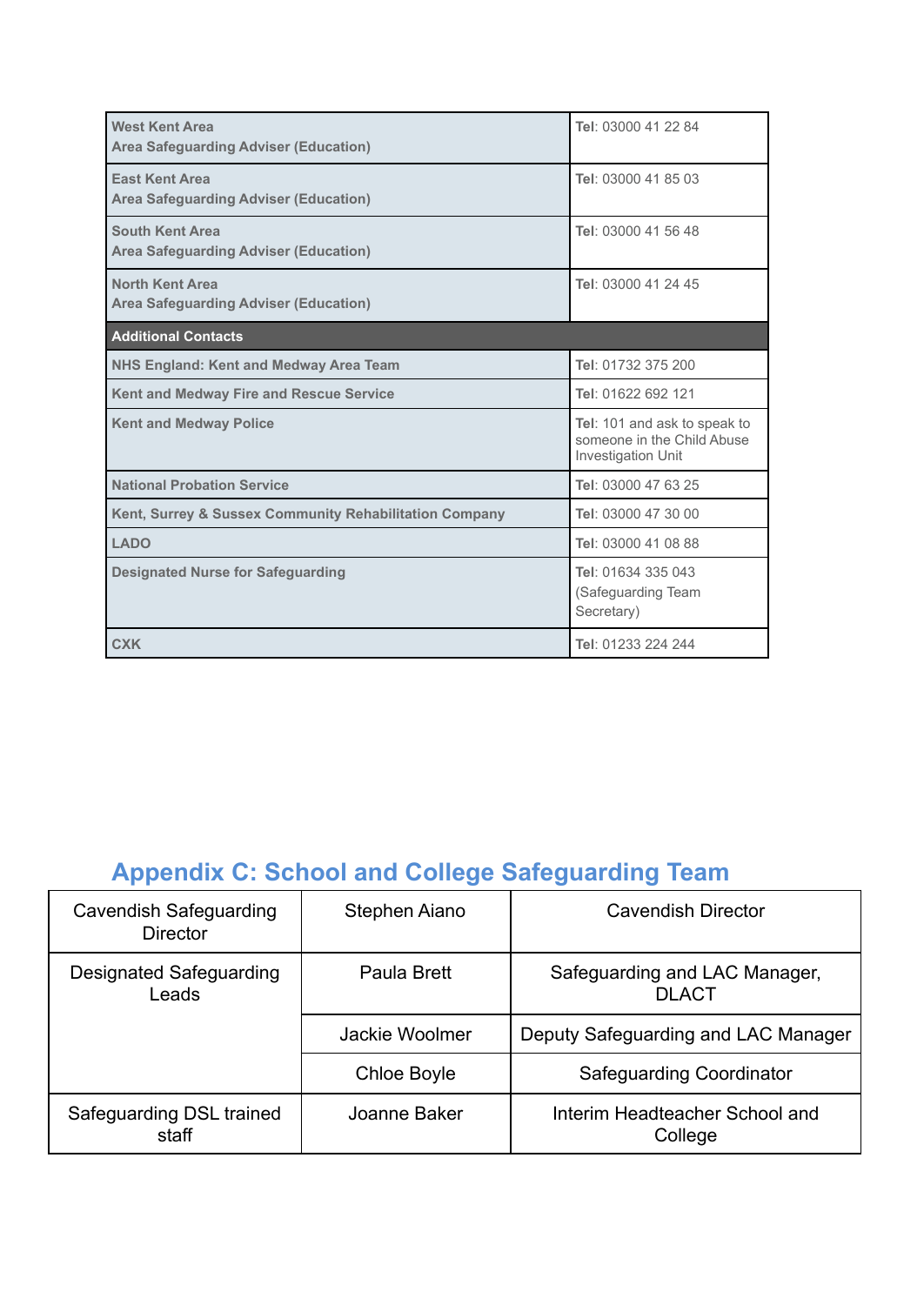|                           | <b>Thomas Furnell</b> | Head of College                               |  |
|---------------------------|-----------------------|-----------------------------------------------|--|
|                           | Georgina Moorcroft    | <b>Head of School</b>                         |  |
|                           | Kieren Martin         | Deputy Head - School                          |  |
|                           | <b>Hayley Furnell</b> | Deputy Head - College                         |  |
|                           | Lynne Healy           | Safeguarding Administrator                    |  |
|                           | Michelle Male         | <b>Wellbeing Assistant - School</b>           |  |
|                           | Susan David           | <b>Assistant Deputy Head - School</b>         |  |
|                           | <b>Kelly Bates</b>    | <b>Assistant Deputy Head - College</b>        |  |
| <b>Safeguarding Panel</b> | Paula Brett           | Safeguarding and LAC Manager,<br><b>DLACT</b> |  |
|                           | Joanne Baker          | Interim Headteacher - School and<br>College   |  |
|                           | Georgina Moorcroft    | <b>Head of School</b>                         |  |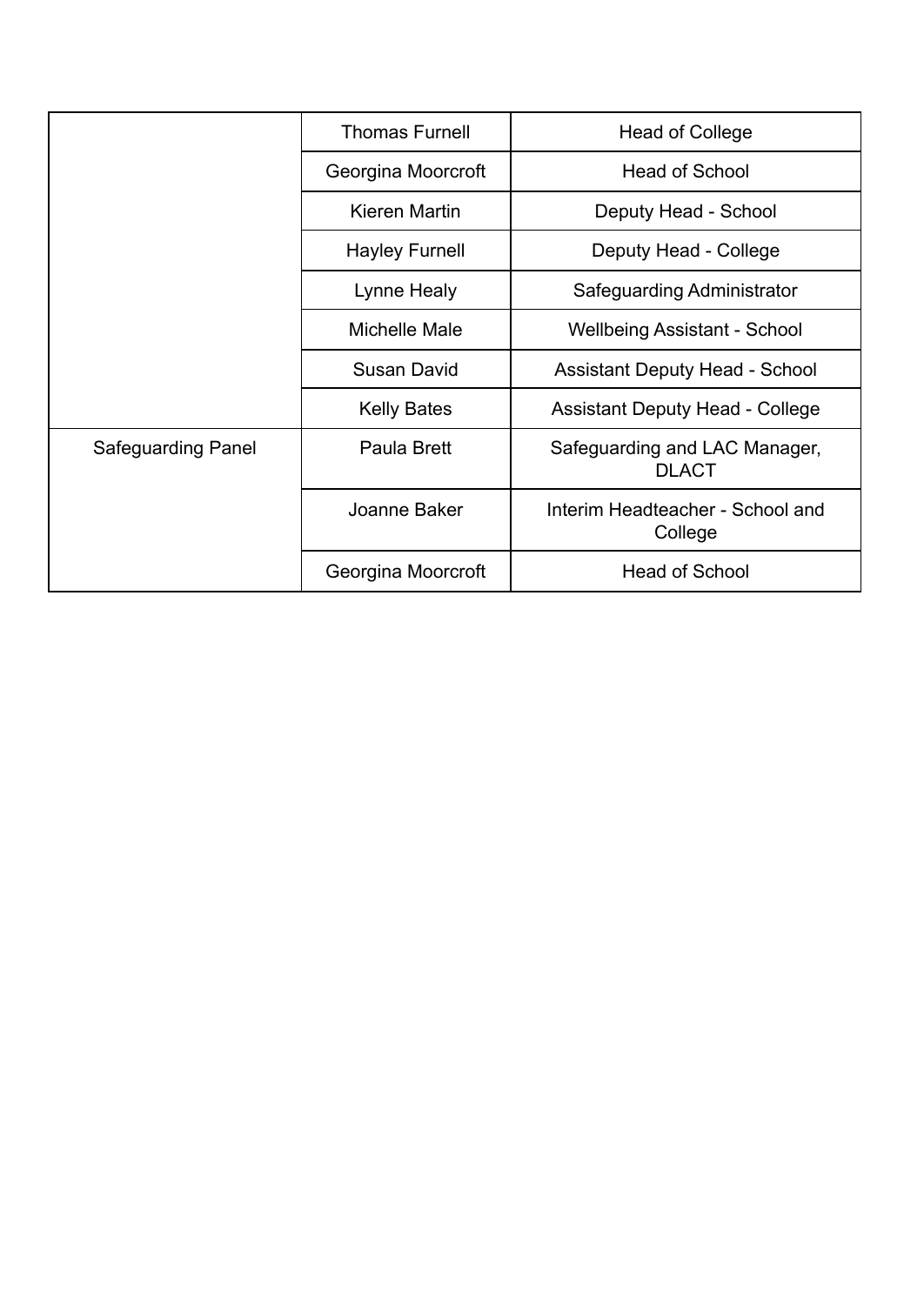### **Appendix D: Government Guidance**

HM Government, What to do if you're worried a child is being abused, advice for practitioners, March 2015 [https://assets.publishing.service.gov.uk/government/](https://assets.publishing.service.gov.uk/government/uploads/system/uploads/attachment_data/file/419604/What_to_do_if_you_re_worried_a_child_is_being_abused.pdf) [uploads/system/uploads/attachment\\_data/file/419604/What\\_to\\_do\\_if\\_you\\_re\\_worrie](https://assets.publishing.service.gov.uk/government/uploads/system/uploads/attachment_data/file/419604/What_to_do_if_you_re_worried_a_child_is_being_abused.pdf) [d\\_a\\_child\\_is\\_being\\_abused.pdf](https://assets.publishing.service.gov.uk/government/uploads/system/uploads/attachment_data/file/419604/What_to_do_if_you_re_worried_a_child_is_being_abused.pdf)

Department for Education, Preventing and Tackling Bullying: Advice for headteachers, staff and governing bodies, July 2017 [https://www.gov.uk/government/uploads/system/uploads/attachment\\_data/file/62389](https://www.gov.uk/government/uploads/system/uploads/attachment_data/file/623895/Preventing_and_tackling_bullying_advice.pdf) [5/Preventing\\_and\\_tackling\\_bullying\\_advice.pdf](https://www.gov.uk/government/uploads/system/uploads/attachment_data/file/623895/Preventing_and_tackling_bullying_advice.pdf)

Department for Education, Sexual Violence and Sexual Harassment Between Children in Schools and Colleges: Advice for Governing Bodies, Proprietors, Head Teachers, Principals, Senior Leadership Teams and Designated Safeguarding Leads, May 2018 [https://assets.publishing.service.gov.uk/government/uploads/system/uploads/attach](https://assets.publishing.service.gov.uk/government/uploads/system/uploads/attachment_data/file/719902/Sexual_violence_and_sexual_harassment_between_children_in_schools_and_colleges.pdf) ment\_data/file/719902/Sexual\_violence\_and\_sexual\_harassment\_between [children\\_in\\_schools\\_and\\_colleges.pdf](https://assets.publishing.service.gov.uk/government/uploads/system/uploads/attachment_data/file/719902/Sexual_violence_and_sexual_harassment_between_children_in_schools_and_colleges.pdf)

Department for Education, Working Together to Safeguard Children: A guide to inter-agency working to safeguard and promote the welfare of children, July 2018 [https://assets.publishing.service.gov.uk/government/uploads/system/uploads/attach](https://assets.publishing.service.gov.uk/government/uploads/system/uploads/attachment_data/file/729914/Working_Together_to_Safeguard_Children-2018.pdf) [ment\\_data/file/729914/Working\\_Together\\_to\\_Safeguard\\_Children-2018.pdf](https://assets.publishing.service.gov.uk/government/uploads/system/uploads/attachment_data/file/729914/Working_Together_to_Safeguard_Children-2018.pdf)

Department for Education, Keeping Children Safe in Education: Statutory guidance for schools and colleges, September 2020

[https://assets.publishing.service.gov.uk/government/uploads/system/uploads/attach](https://assets.publishing.service.gov.uk/government/uploads/system/uploads/attachment_data/file/892394/Keeping_children_safe_in_education_2020.pdf) [ment\\_data/file/892394/Keeping\\_children\\_safe\\_in\\_education\\_2020.pdf](https://assets.publishing.service.gov.uk/government/uploads/system/uploads/attachment_data/file/892394/Keeping_children_safe_in_education_2020.pdf)

**Appendix E: Signs of Safety Mapping and Planning Form**

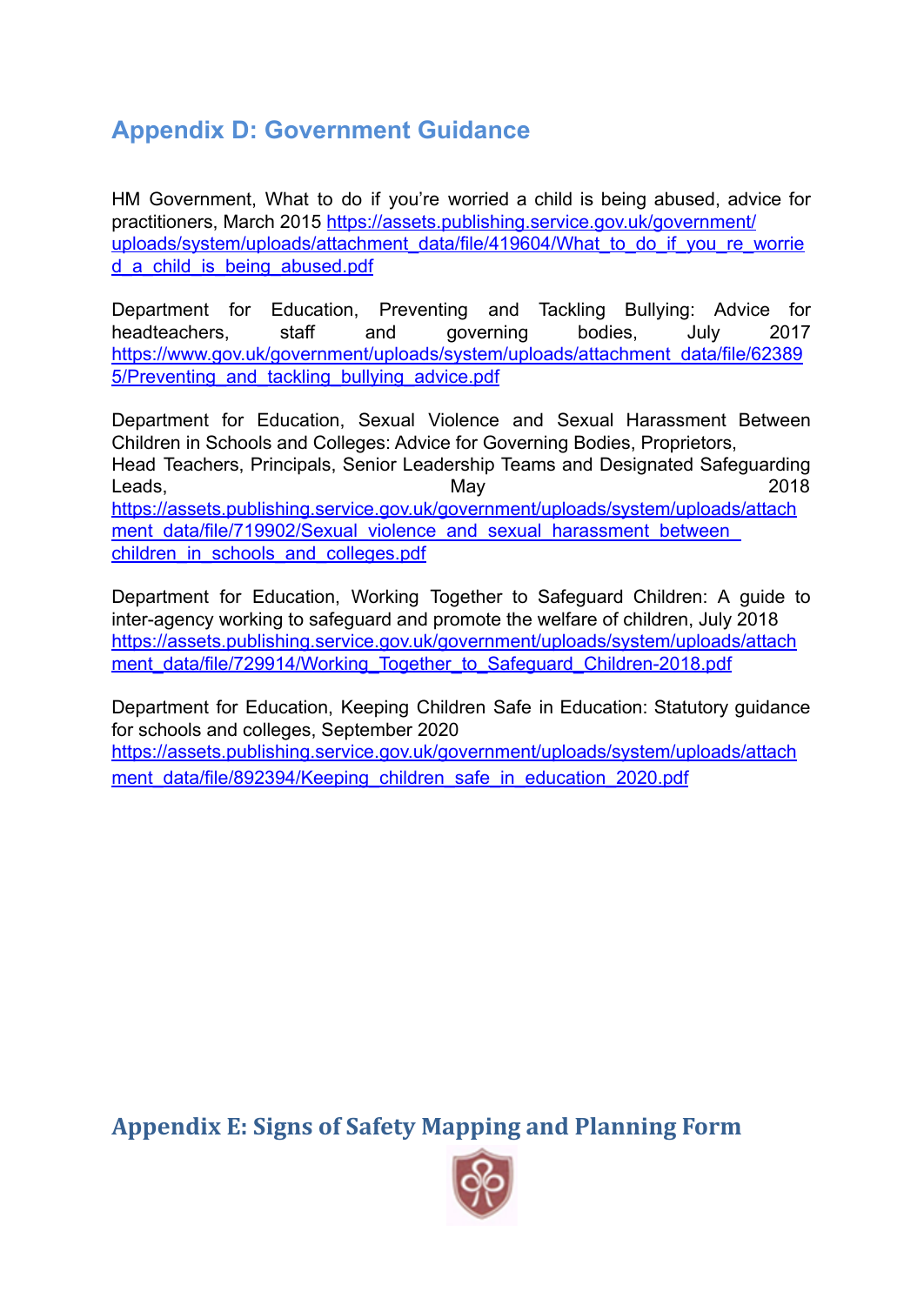#### **Signs of Safety Mapping and Planning Form**

| What are we worried<br>about?<br>(Harm and future danger)                                                            | What is working well?<br>(Strengths and<br>demonstrated safety,<br>engagement with Trinity<br>interventions)                             | What needs to happen?<br>(Safety goals and next steps<br>in working toward safety)                                                          |
|----------------------------------------------------------------------------------------------------------------------|------------------------------------------------------------------------------------------------------------------------------------------|---------------------------------------------------------------------------------------------------------------------------------------------|
| <b>Past harm (What has</b><br>happened, that worries us)                                                             |                                                                                                                                          | <b>Trinity (What additional</b><br>support could be offered<br>from within Trinity)                                                         |
| Future danger (What are<br>we worried might happen)                                                                  |                                                                                                                                          | <b>Family (What action /</b><br>support is needed from the<br>family)                                                                       |
| <b>Complicating factors</b><br>(What makes building safety<br>or working with the child/<br>family more complicated) |                                                                                                                                          | <b>Next steps (What action is</b><br>needed to increase safety<br>including action within Trinity<br>and referrals to external<br>agencies) |
| <b>Completed by:</b><br>1.                                                                                           | Mapping outcome: (Include agreed timescales and score<br>(0 no risk to 10 immediate danger) and any details of<br>referrals to be made): |                                                                                                                                             |
| 2.                                                                                                                   |                                                                                                                                          |                                                                                                                                             |
| Date:                                                                                                                |                                                                                                                                          |                                                                                                                                             |

Thomas Furnell, Headteacher of College

**Date: September 2021 Review Date: September 2022 Reviewed: May 2022**